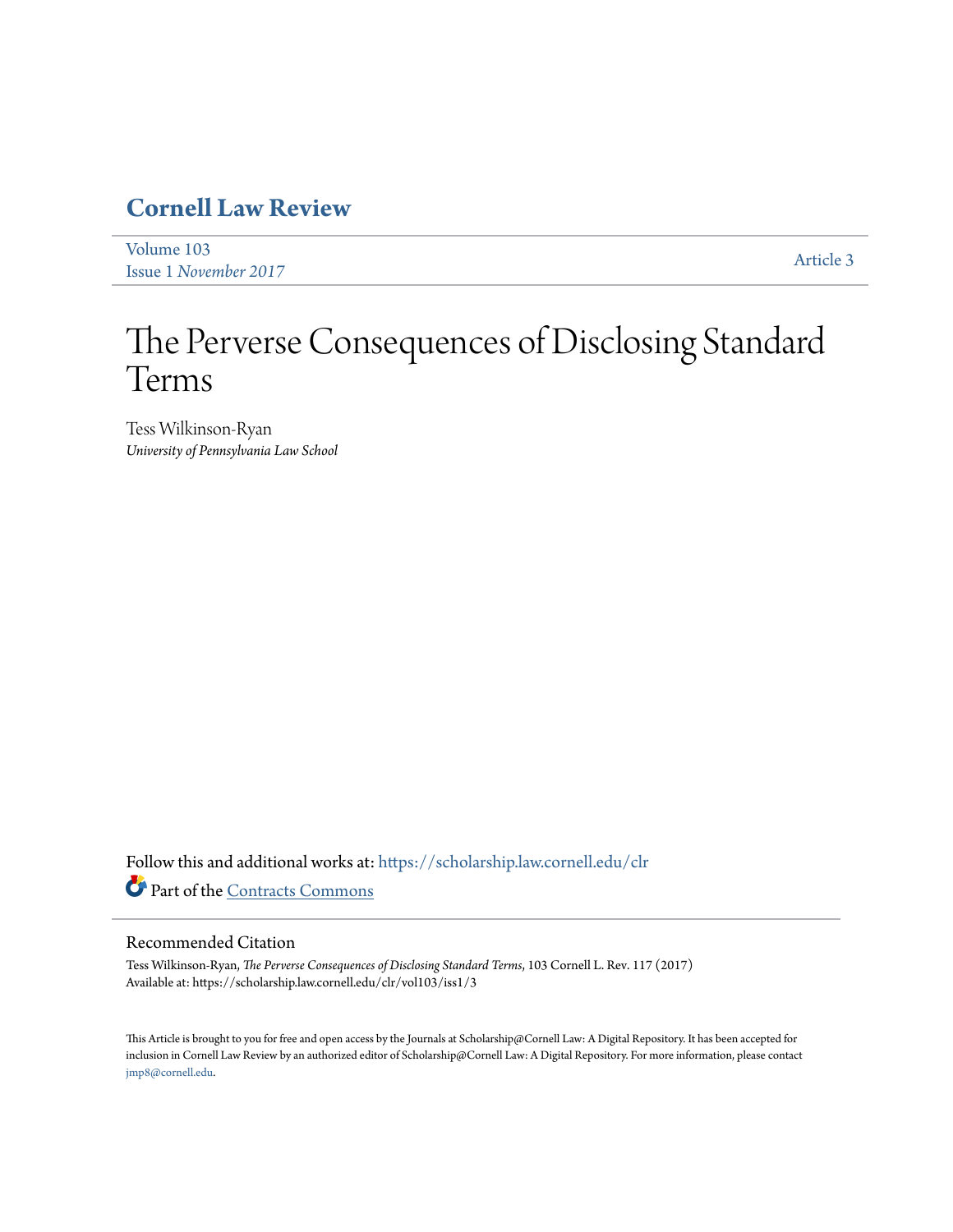# THE PERVERSE CONSEQUENCES OF DISCLOSING STANDARD TERMS

#### *Tess Wilkinson-Ryan*†

*Although assent is the doctrinal and theoretical hallmark of contract, its relevance for form contracts has been drastically undermined by the overwhelming evidence that no one reads standard terms. Until now, most political and academic discussions of this phenomenon have acknowledged the truth of universally unread contracts, but have assumed that even unread terms are at best potentially helpful, and at worst harmless. This Article makes the empirical case that unread terms are not a neutral part of American commerce; instead, the mere fact of fine print inhibits reasonable challenges to unfair deals. The experimental study reported here tests the hypothesis that when a policy is disclosed as a boilerplate contract term, it appears more legitimate, both morally and legally, than if it is disclosed elsewhere—even if the term would be plausibly subject to legal challenge in either case. Subjects from an in-person campus sample were randomly assigned to read about a consumer policy communicated either as a standard term in a form contract, or as a company policy available on the firm's website. They were more likely to think that harsh policies were legally enforceable, and morally defensible, when the policies were in the fine print—and were more likely to object to a policy that was publicly available but not within the standard terms. Disclosing onerous terms up front does not affect consumer choice ex ante but creates a problematic assumption of enforceability when the terms turn out to be troublesome ex post. These results were also replicated using a sample of subjects from the general population. If correct, this phenomenon presents a substantial challenge to the traditional economic analysis of private bargaining in contract. The Article concludes with an analysis, in light of these findings, of doctrinal, political, and market mechanisms for policing unfair terms.*

<sup>†</sup> Professor of Law & Psychology, University of Pennsylvania Law School. I am indebted to David Hoffman, Jill Fisch, Jean Galbraith, Jeff Rachlinski, and Clay Gillette, and Richard Brooks for comments on an earlier draft. I also received helpful feedback from participants in faculty workshops at Penn, NYU, UVA, UNC, Cardozo, Brooklyn, and Cornell law schools, as well as from participants in the Conference on Empirical Legal Studies and the North American Workshop on Private Law Theory. Finally, I am grateful for the superb research assistance of Kristin Firth, Penn Law '16.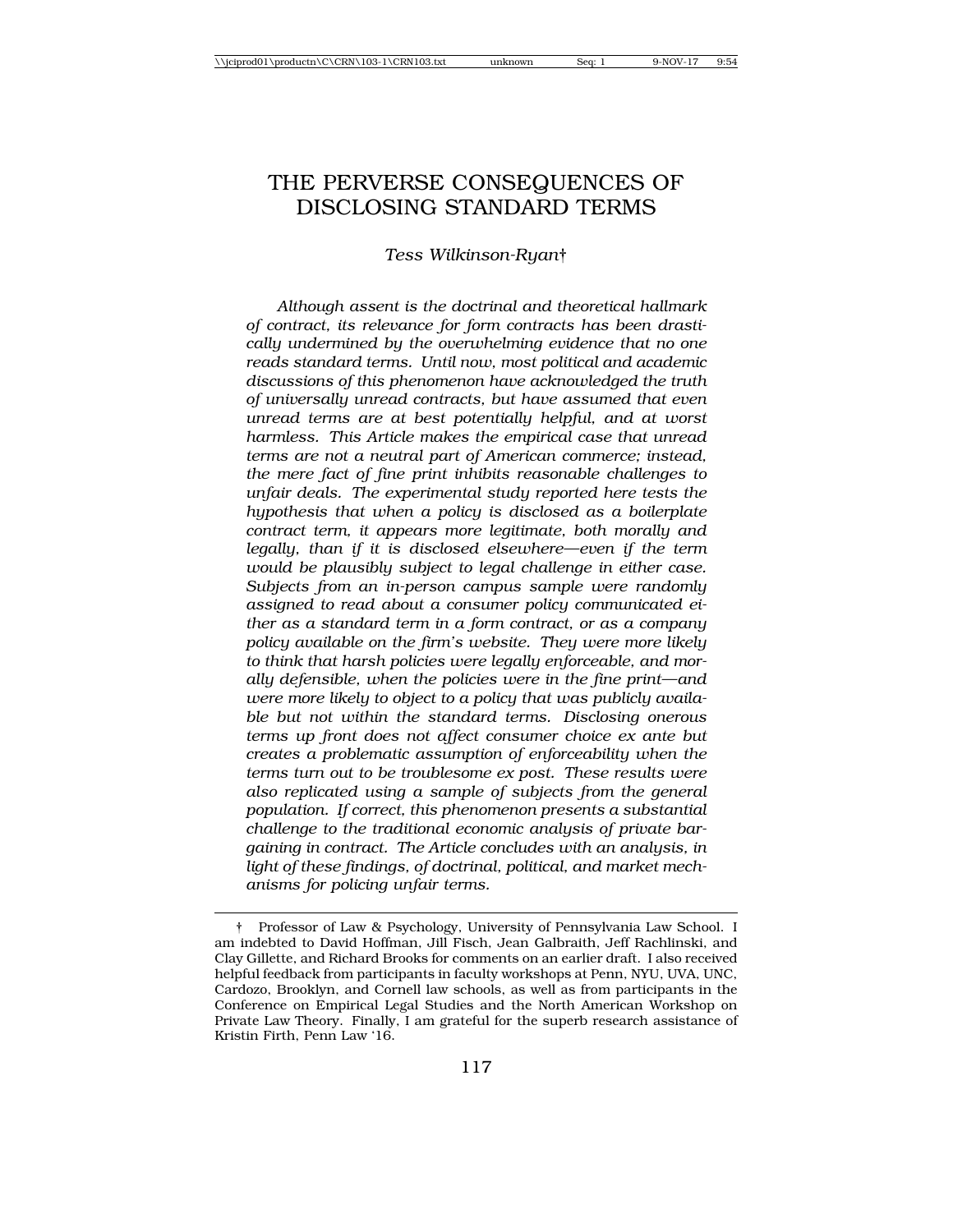|      | I. LAW OF FINE PRINT: TAKING STANDARD TERMS                   |
|------|---------------------------------------------------------------|
|      | 123                                                           |
|      | A. Doctrine: Taking Unread Terms Seriously<br>124             |
|      | B. Case Study of Assent Gone Awry: Clickwrap                  |
|      | and Browsewrap<br>126                                         |
| II.  | TRADITIONAL ECONOMIC APPROACHES TO DISCLOSURE<br>130          |
|      | A. Information: Imperfections and Asymmetries<br>130          |
|      | B. The Law & Economics Approach to Non-                       |
|      | 134                                                           |
| III. | PARADOXICAL MORAL PSYCHOLOGY OF CONTRACT<br>138               |
|      | A. Contract as Moral Commitment<br>139                        |
|      | B. Salience: The Cognitive Roots of the Moral                 |
|      | Psychology of Contracts<br>144                                |
|      | C. Moral Commitment Under Conditions of                       |
|      | Dubious Assent<br>146                                         |
| IV.  | EXPERIMENTAL VIGNETTE STUDY<br>149                            |
|      | A. Study Design<br>150                                        |
|      | 153                                                           |
|      | 156                                                           |
|      | Short Contract vs. Rolling Contract<br>158<br>$1_{\cdot}$     |
|      | 2. Contracts vs. Policies<br>161<br>161                       |
|      | 3. Replication in a Non-Student Sample                        |
|      | D. Follow-up Study: Testing Assumptions About<br>Contract Law |
| V.   | 162<br>164<br>DISCUSSION AND IMPLICATIONS                     |
|      | 165<br>A. Incentives to Produce Boilerplate                   |
|      | Substantial Benefits to Drafters of Unread<br>1.              |
|      | 165                                                           |
|      | 2. Low Costs of Overreach<br>171                              |
|      | 172                                                           |
|      | 174                                                           |
|      |                                                               |

#### **INTRODUCTION**

Serious observers of modern contracting concede that the current state of the world is disclosure overload.1 Most people interact with contract law almost exclusively via contracts of adhesion—take-it-or-leave-it deals between firms and individu-

<sup>1</sup> *See, e.g.*, Ian Ayres & Alan Schwartz, *The No-Reading Problem in Consumer Contract Law*, 66 STAN. L. REV. 545, 595–605 (2014) (responding to the problem of "search costs" engendered by the volume of terms and disclosures available to individual buyers.); *see also* Yannis Bakos, Florencia Marotta-Wurgler & David R. Trossen, *Does Anyone Read the Fine Print? Consumer Attention to Standard-Form Contracts*, 43 J. LEGAL STUD. 1, 19 (2014) (finding that customers visited the terms and conditions pages at rates around one-tenth of one percent).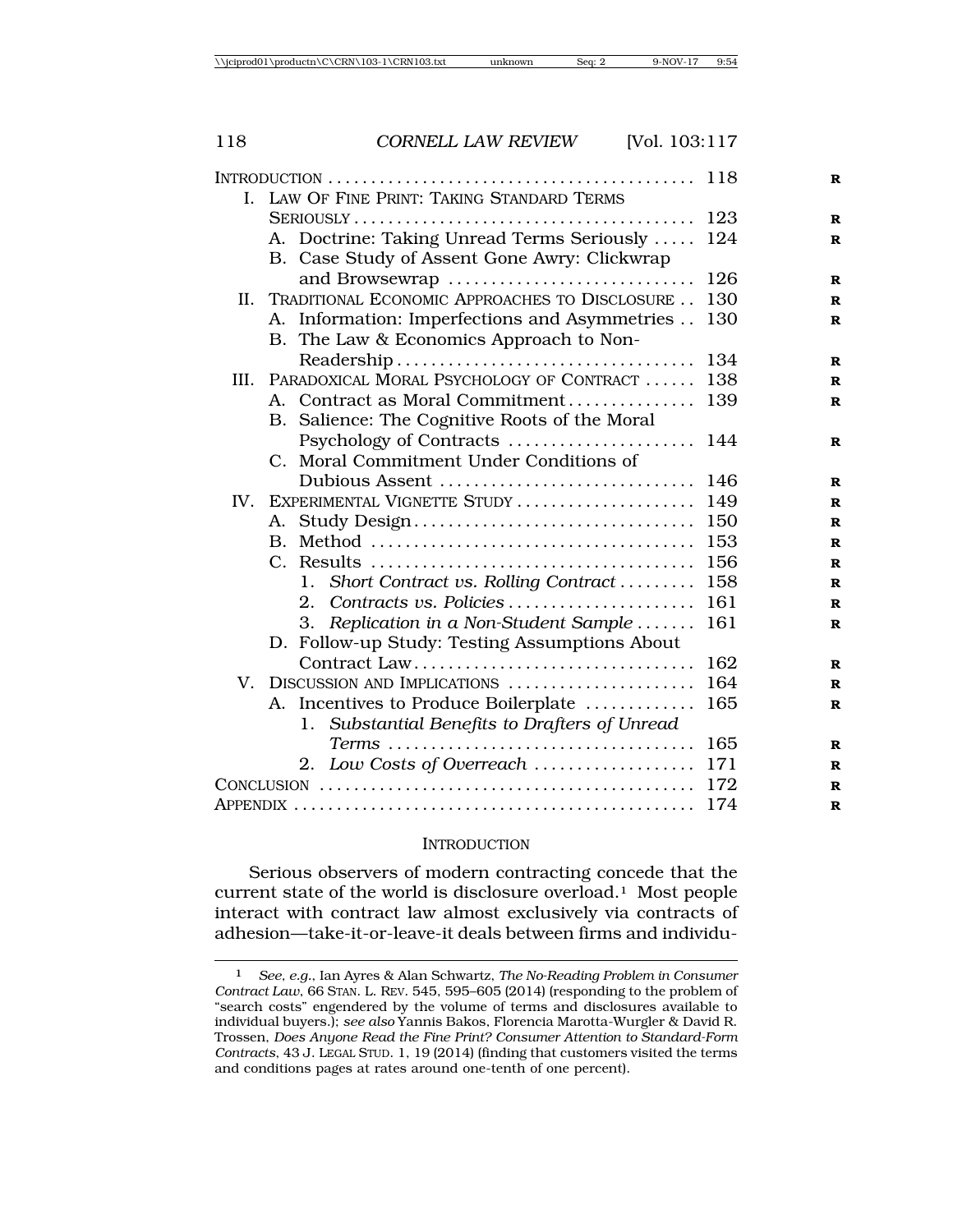als. For almost all of our legally binding agreements, we know there are standard terms that govern the peripheral features of our deals, and we do not know what those terms say.2 Meanwhile, the doctrine of assent, the legal and philosophical core of contract, prevents contract liability when parties had no reason to know that they were bound.3 This puts modern contract law in an uneasy position: What does it mean to take assent seriously when no one knows what they are assenting to? For now, courts treat each set of standard terms as the proper object of a party's careful attention, and enforce a term if (and only if) the non-drafting party has explicit, specific notice of its existence.4 The requirement of disclosure in consumer contracting is utterly uncontroversial.5 And yet, disclosure requirements lead inexorably to more disclosures. The resulting state of affairs is a deluge of unreadable terms that courts and policymakers simultaneously require and regret.

This Article has two related goals: first, to show empirically that disclosing terms has perverse effects on parties' behavior in the shadow of the law; and second, to make the case that disclosure requirements undermine the most promising mechanisms for policing unfair terms. This analysis presents a substantial challenge to the traditional economic analysis of private bargaining in contract. Economic theories of contracting are built on the value of information, a value that is

<sup>2</sup> *See, e.g.*, Jeff Sovern, Elayne E. Greenberg, Paul F. Kirgis & Yuxiang Liu, *"Whimsy Little Contracts" with Unexpected Consequences: An Empirical Analysis of Consumer Understanding of Arbitration Agreements*, 75 MD. L. REV. 1, 46 (2015) (reporting that a majority of respondents did not know whether a contract included an arbitration clause even when they had just read the contract in question).<br> $\frac{3}{5}$ 

<sup>3</sup> *See, e.g.*, L. L. Fuller & William R. Perdue, Jr., *The Reliance Interest in Contract Damages: 1*, 46 YALE L. J. 52, 85 (1937) ("The answer to the question of *Hadley v. Baxendale* (where shall we stop?) must inevitably be as complex as the answer to the question (where shall we begin?) which is implicit in the law of mutual assent . . . ."); *but see* Omri Ben-Shahar, *Contracts Without Consent: Exploring a New Basis for Contractual Liability*, 152 U. PA. L. REV. 1829, 1830–31 (2004) ("In contrast to the mutual assent approach, the no-retraction principle developed here suggests that when two parties attach different, but equally plausible, meanings to their agreed-upon contractual obligation, the absence of consensus would *not* negate any liability.").

sensus would *not* negate any liability."). <sup>4</sup> *See, e.g.*, Edith R. Warkentine, *Beyond Unconscionability: The Case for Using "Knowing Assent" as the Basis for Analyzing Unbargained-for Terms in Standard Form Contracts*, 31 SEATTLE U. L. REV. 469, 515–17 (2008) (reviewing the practice of "hiding" onerous terms, and citing to case law on the unenforceability of hidden terms).

<sup>5</sup> For a more comprehensive discussion on the ways that the law has viewed disclosure rules, see generally Richard Craswell, *Taking Information Seriously: Misrepresentation and Nondisclosure in Contract Law and Elsewhere*, 92 VA. L. REV. 565, 574–93 (2006).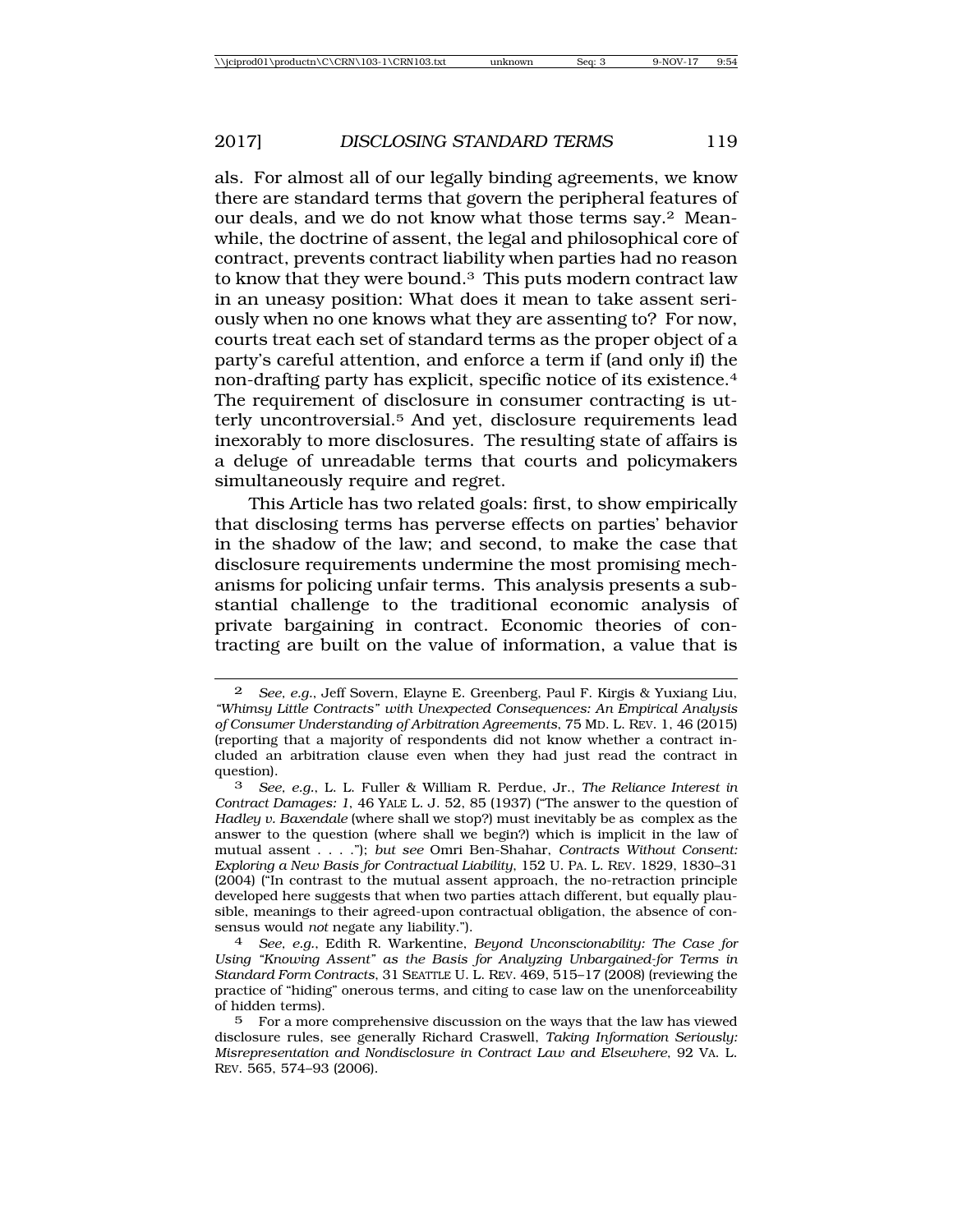typically vindicated via disclosure requirements. By contrast, the arguments presented here are more of a piece of the broad literature on the dubious utility of disclosure for consumer protection—but this Article goes further, and turns the standard inquiry on its head. Empirical scholarship has been uniformly skeptical of the benefits of disclosure, $6$  but even those analyses have missed something in their one-sided framing of the problem. We should be asking not just whether there is any *benefit* to disclosure in consumer contracting, but also whether there is any *harm*.

The treatment of consumer contracting elaborated here begins with the now-uncontroversial fact of universal non-readership.7 Starting from the premise that no one reads their form contracts, I argue that we could reasonably conclude that there is no communicative distinction between ten pages of boilerplate and zero pages of boilerplate. The only difference between contracts with and without disclosure is the fact, rather than the function, of the paperwork, fine print, attestations of readership, "I agree" clicks, and hyperlinked privacy policies. If terms and conditions have no practical value to non-drafting parties, we should doubt that they are making contract law better.

The next logical step in the inquiry is to ask, what if the terms are actually making things worse? Let us assume that the presence of extra text does not increase a party's understanding of the deal. Does that mean that the text has no effect on her behavior at all? In an era of unprecedented disclosure overload, we have neglected to ask what most people think of all the unread terms—do they think they are supposed to read them? Do they think they are supposed to ignore them? Do they think the legal system takes them seriously?

In fact, these kinds of questions are very much a part of the contracts literature outside of the consumer context. Scholarship and commentary on consumer contracting has largely overlooked the copious research demonstrating that contracts have social meaning apart from their content.<sup>8</sup> We have at least fifty years of empirical evidence of strong moral and social

<sup>6</sup> *See, e.g.*, Bakos, Marotta-Wurgler & Trossen, *supra* note 1, at 17–21 (showing that disclosure readership effectively does not exist).

<sup>7</sup> *See, e.g.*, *id.* (showing overwhelming non-readership for a sample of online contracts).

<sup>8</sup> *But see, e.g.*, MARGARET JANE RADIN, BOILERPLATE: THE FINE PRINT, VANISHING RIGHTS, AND THE RULE OF LAW 35–51 (Princeton University Press 2014) (arguing that consumer contracts derogate the democratic rule of law).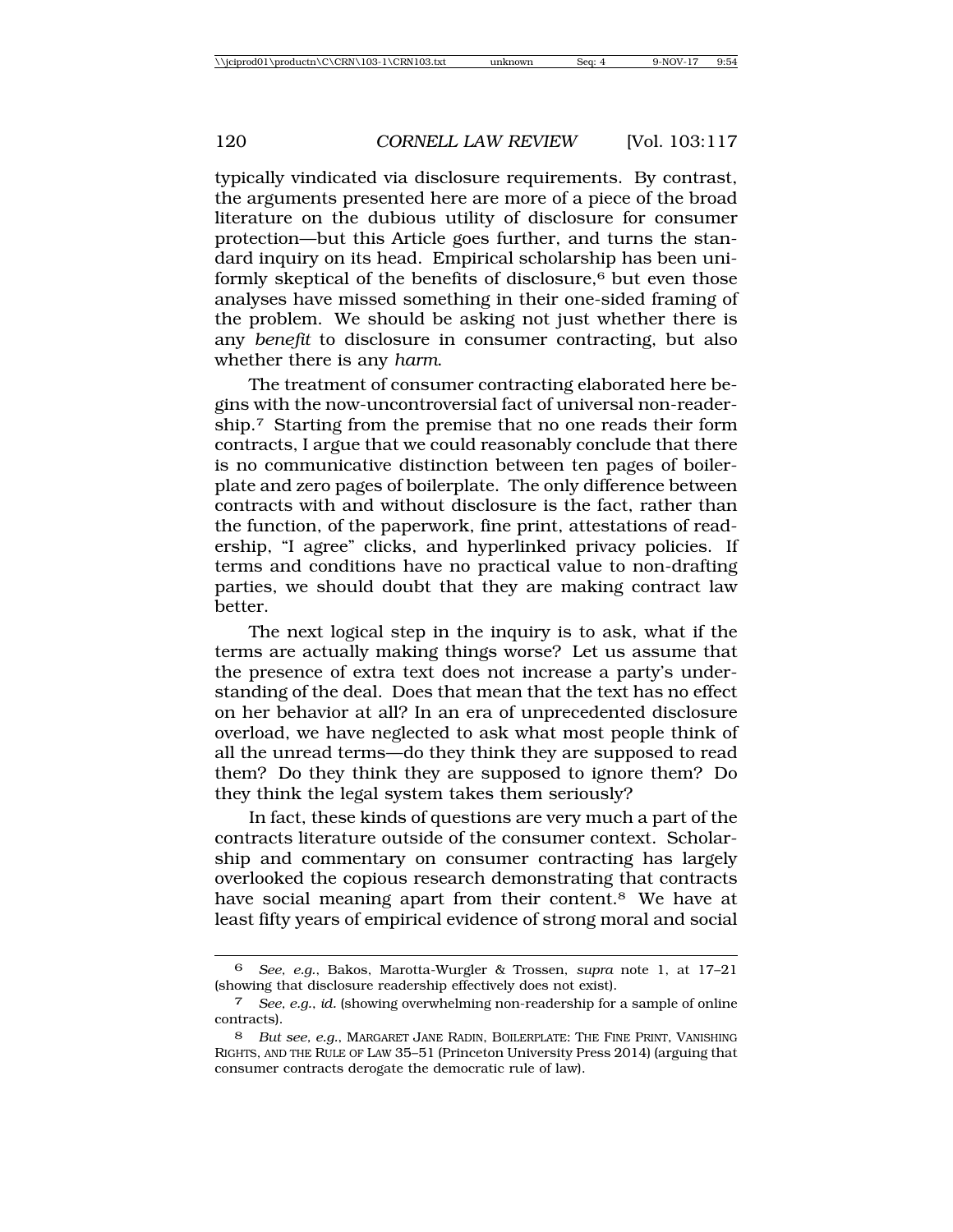norms around contracting,<sup>9</sup> including the special "veneer of legality"10 of policies embodied in contract. That research has largely been about contracts with salient interpersonal or reputational stakes—contracts exchanged between long-term commercial partners, or contracts between individuals for the sale of land or goods, for example. But there is some evidence that contracts have social and moral weight even for one-shot small-scale transactions (i.e. sales) between individuals and corporations.11

The normative status of promissory morality is disputed.12 On the one hand, moral norms may keep contracts on track and out of (costly) court. In the context of consumer contracting, though, the terms may deter complaints, exit, or even legal challenges, precisely because they appear morally and legally legitimate in a way that non-contractual policies do not.13 This is the motivating concern, and the empirical focus, of this Article. If individuals think that contract terms have legal and moral force, then the mere fact that unfair terms have been disclosed via contract may make consumers worse off by deterring their legitimate objections.

The experimental study reported here offers a case study for precisely this concern. Participants in a questionnaire study considered the case of a customer taken aback by an unusual fee—in one case, for example, a \$200 "processing fee" charged for renters who received parking tickets. When the fee was described on the company website, separate from the contract transaction between the renter and the agency, readers were skeptical. They thought the fee was unfair, bad business, and maybe even illegal. But for participants who read about the fee in the context of the form contract—as a term embedded

<sup>9</sup> *See* Tess Wilkinson-Ryan, *Breaching the Mortgage Contract: The Behavioral Economics of Strategic Default*, 64 VAND. L. REV. 1547, 1567–70 (2011) (discussing moral opposition to strategic default in mortgage contracts); Tess Wilkinson-Ryan & David A. Hoffman, *Breach is for Suckers*, 63 VAND. L. REV. 1003, 1013–18 (2010) (identifying breach as a moral violation that causes affront).

<sup>10</sup> *See* Omri Ben-Shahar & Carl E. Schneider, *The Failure of Mandated Disclosure*, 159 U. PA. L. REV. 647, 740 (2011) (noting that one downside of overdisclosure is the possible false signal to readers that the disclosure has a presumption of legal force).

<sup>11</sup> *See, e.g.*, Wilkinson-Ryan, *supra* note 9, at 1562–73 (reporting results of an **R** experimental survey study of attitudes toward mortgage companies).

<sup>12</sup> *See, e.g.*, Seana Valentine Shiffrin, *The Divergence of Promise and Contract*, 120 HARV. L. REV. 708, 740–43 (2007) (discussing the importance of a culture of moral character for the social and legal order).

<sup>13</sup> *See, e.g.*, Omri Ben-Shahar, *Regulation Through Boilerplate: An Apologia*, 112 MICH. L. REV. 883, 885 (2014) ("The social experience of receiving fine print is annoying, alienating, and even degrading.").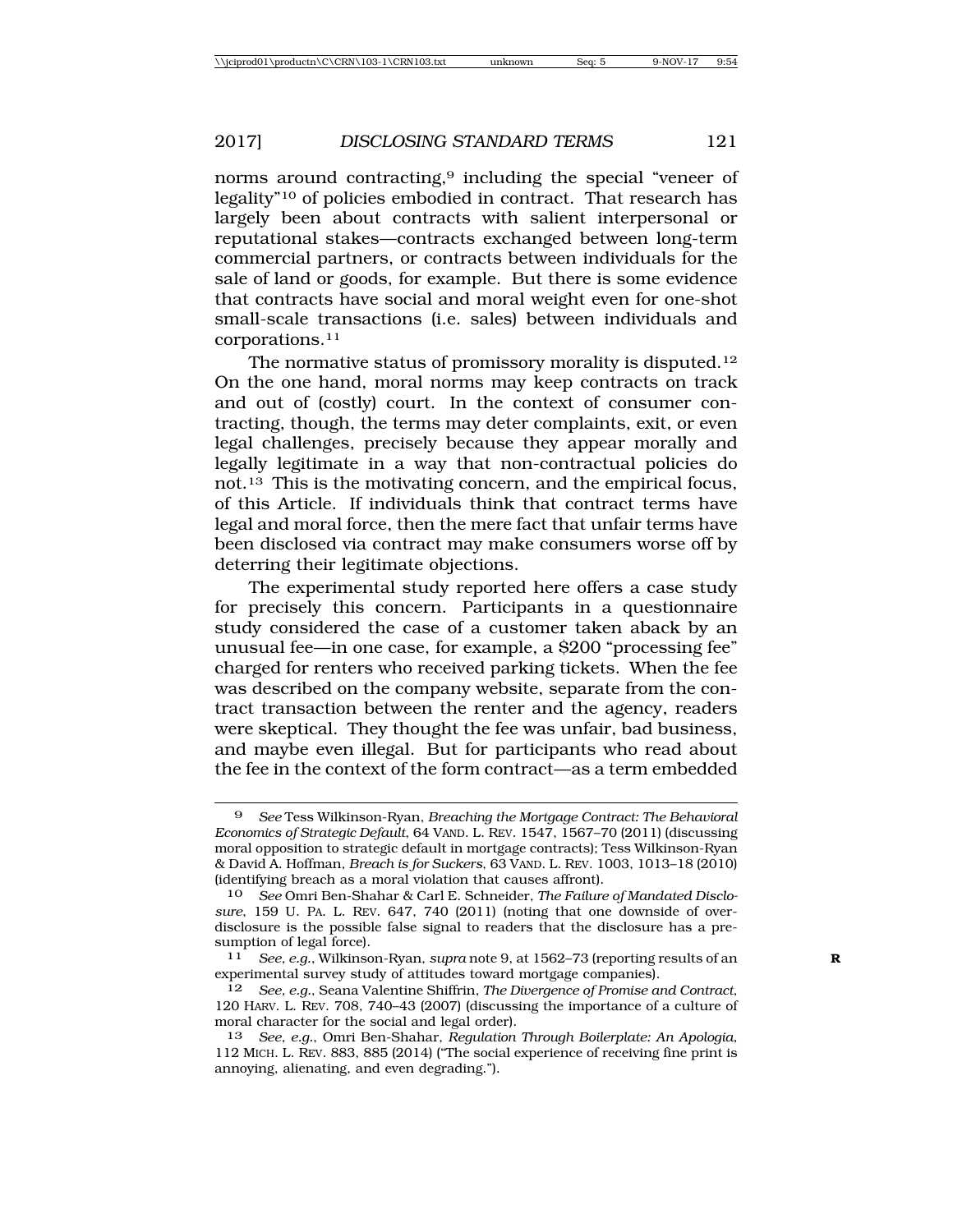in the unread fine print—they viewed it more favorably. Their responses suggest that they would be less likely to bring a legal action but also more likely to regard the firm as a reasonable counterparty. Such a response has deep implications for the evolution of case law in consumer contracting and for the plausibility of a functioning market for contract terms.

This Article proceeds in five parts. Part I describes the legal, political, and cultural status quo vis-à-vis consumer contracting in terms of widespread and undertheorized ambivalence. Courts, legislatures, and individuals all understand the problem of unreadability, but their normative and prescriptive statements are often jarringly dissonant—attending to the impossible demands of boilerplate in some cases and ignoring it in others, with real consequences for consumers. Part II describes the traditional economic analysis of standard terms, an approach that views disclosure as a low-cost means of facilitating deals that benefit both parties. Evidence of non-readership has not been ignored by the law and economics movement, and more recent scholarship has identified more nuanced interventions to rescue the promise of disclosure for consumer contracting. Part III describes a converging body of empirical research on contracts, research that has yet to be brought to bear in a sustained way on contracts of adhesion. Empirical explorations of the psychology of contracts have explored two parallel findings: individuals take contracts very seriously as moral obligations, and individuals believe that the legal and moral implications of contracting instantiate at the formal moment of assent, however thin or one-sided. This research lends itself to a novel understanding of the relationship of consumers to their unread standard terms—it suggests that they may take terms seriously as legal and moral obligations *even when* the contract's procedural and substantive fairness are clearly in doubt. Part IV presents the results of an experiment testing the differential effects of company policies embedded within form contracts versus those that are posted and available but not explicitly contractual. When policies—like fees, waivers of liability, dispute resolution processes, etc.—are in contracts, they receive greater deference and are judged more favorably than those same policies disclosed outside of contract. Part V considers the implications for political and legal approaches to policing unfair terms.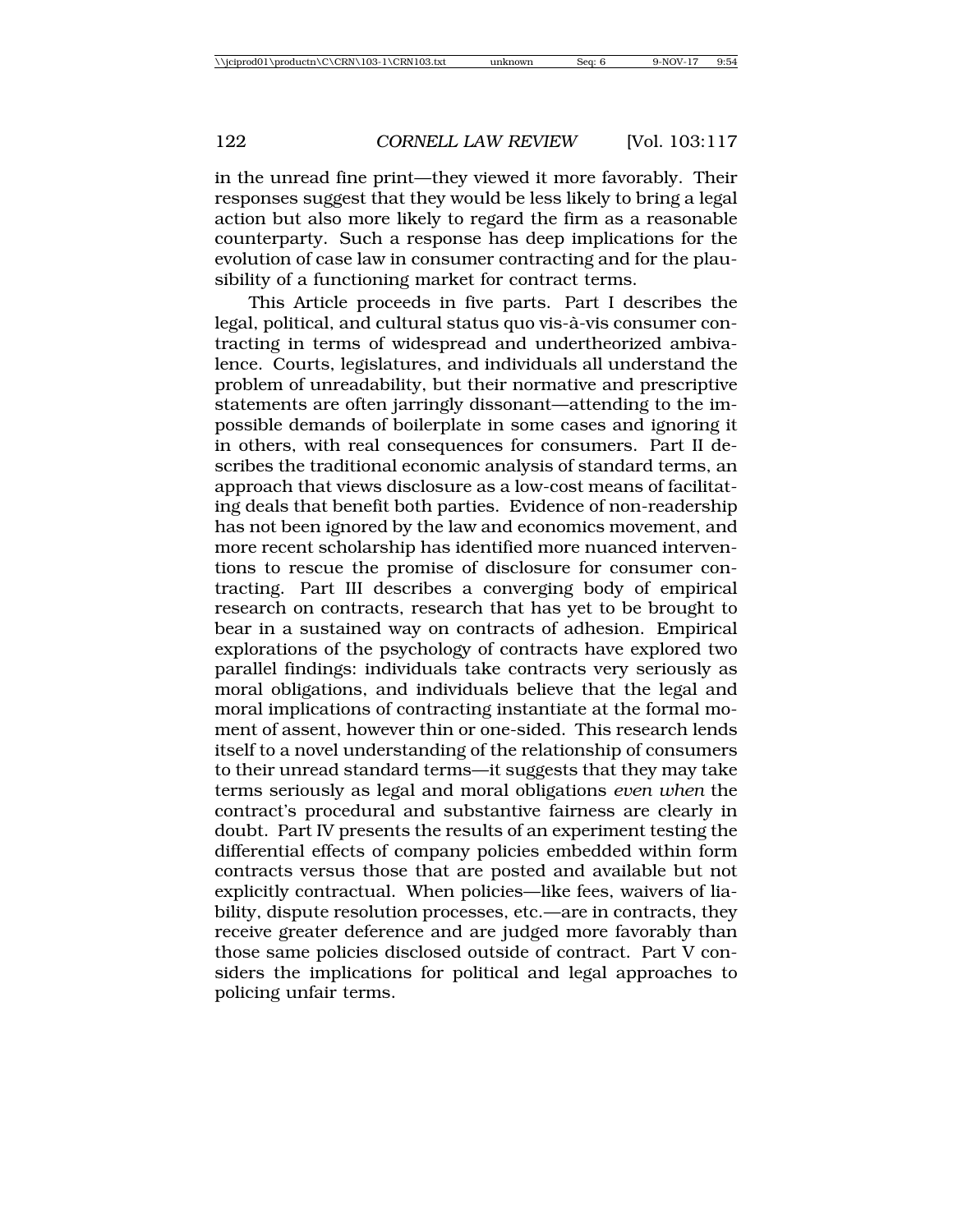### LAW OF FINE PRINT: TAKING STANDARD TERMS SERIOUSLY

This Part reviews both the straightforward doctrine of consumer contracting, as well as the evidence of what I describe as a growing ambivalence toward standard terms.

I reiterate at the outset of this discussion that I am assuming that meaningfully increasing readership is neither desirable nor practical. There are serious scholars who appear to disagree,14 but I am setting those arguments aside for the purposes of this Article. Perhaps the most influential paper in support of the no-reading premise is from Omri Ben-Shahar and Carl Schneider, arguing that reading all the terms and disclosures is literally not compatible with a minimally acceptable level of economic and social activity.15 Reading is costly,16 and most terms are very, very low-stakes<sup>17</sup>—the documented proliferation of terms over the last fifty years at least suggests the declining marginal relevance of each additional disclosed term.18 The probability that reading a given term will change any measurable outcome for the consumer is vanishingly low.19 Most people should not read most terms, because the cost of reading is greater than its expected value. Furthermore, aggregating across consumers, there is no evidence that a small number of diligent readers discipline the market.<sup>20</sup> This

17 *See, e.g.*, Zev J. Eigen, *Experimental Evidence of the Relationship Between Reading the Fine Print and Performance of Form-Contract Terms*, 168.1 J. INSTITU-TIONAL & THEORETICAL ECON*.* 124, 134 (2012) (citing as one of the "typical factors" of low readership the "low stakes of the exchange").

18 *See, e.g.*, Ben-Shahar & Schneider, *supra* note 10, at 737–42 (arguing that **R** the cost of terms ought to include the overall readership loss as a function of each additional term in a contract).

20 This is not to say that consumers have no effect on boilerplate. They almost certainly do, by public complaints, legal actions, online reviews, etc.

<sup>14</sup> *See, e.g.*, Ayres & Schwartz, *supra* note 1, at 553 (suggesting a warning-box **R** method of alerting consumers of unexpected terms).

<sup>15</sup> *See* Ben-Shahar & Schneider, *supra* note 10, at 711–18. **R**

<sup>16</sup> *See, e.g.*, Eric A. Posner, ProCD v Zeidenberg *and Cognitive Overload in Contractual Bargaining*, 77 U. CHI. L. REV. 1181, 1185–87 (2010) (arguing that providing terms after purchase is preferable because reading terms is so onerous). *See also* Aleecia M. McDonald & Lorrie Faith Cranor, *The Cost of Reading Privacy Policies*, 4 I/S: J.L. & POL'Y FOR THE INFO. SOC'Y 540, 560–62 (2008) (estimating that the average reader would require 154 hours of reading time dedicated to privacy policies alone, a cost of over \$2,000).

<sup>19</sup> *See, e.g.*, Omri Ben-Shahar, *The Myth of the 'Opportunity to Read' in Contract Law,* 5 EUR. REV. CONT. L. 1, 15 (2009) ("If we succeeded in reading the text and understanding it, we are often struck by the remoteness of the contingencies it covers – ones that we don't expect to materialize, such that cost of figuring out and improving the terms that apply to these contingencies is not worth it.").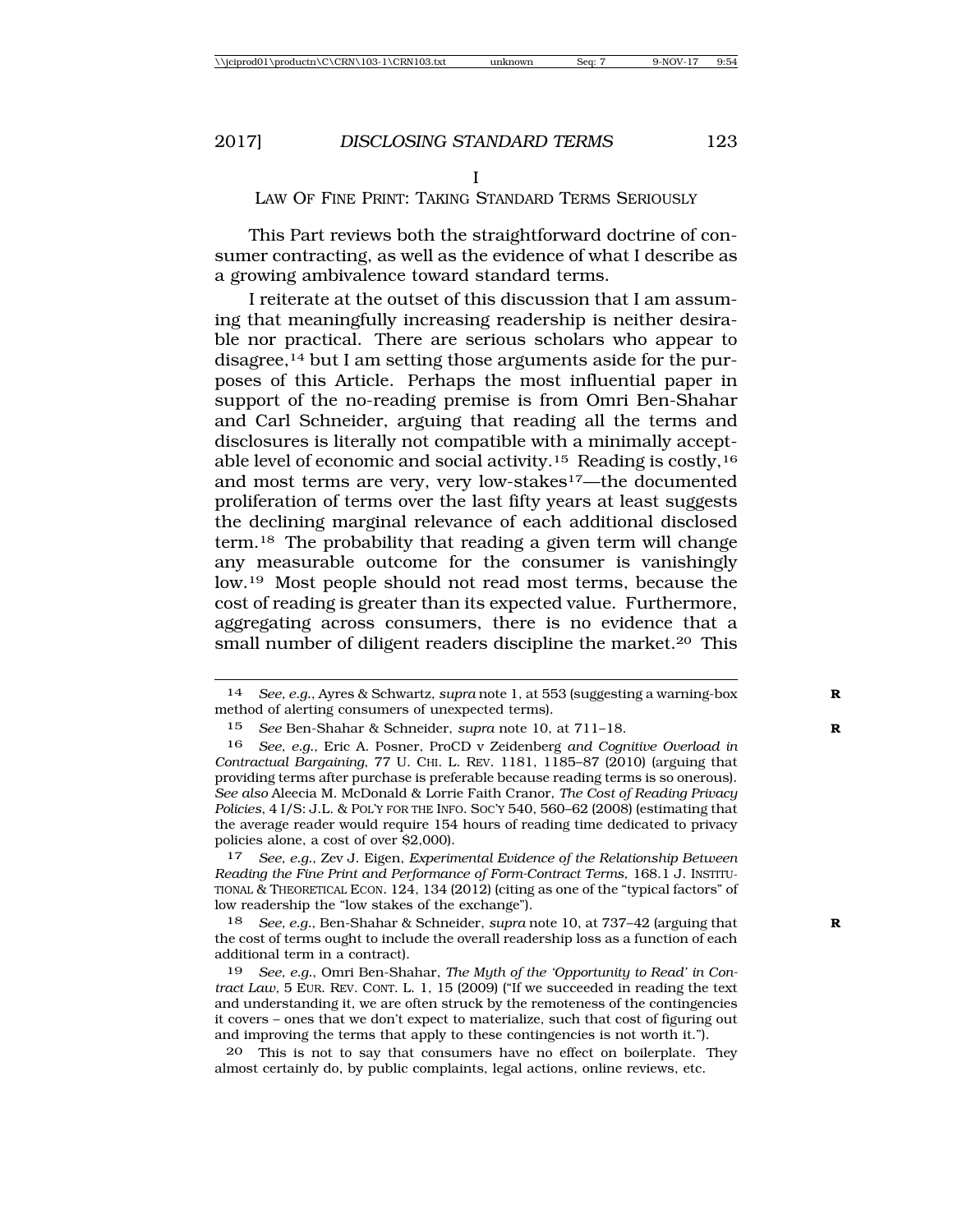is very well-trodden academic ground, $21$  and in the remainder of the Article, I take non-readership, both descriptive and normative, as an irreversible fact.

#### A. Doctrine: Taking Unread Terms Seriously

In consumer contracting, the ritual of documentation and provision of terms is essentially vestigial, at least as a form of assent-inducing communication between the parties. And yet, the idea that *some* fine print *could* be readable undergirds the doctrinal focus on assent. Certainly as a matter of black letter law, courts assess assent with respect to whether a party could have read the term in question.<sup>22</sup> Whether or not a company policy that affects consumers is enforceable depends on whether the consumers have adequate notice that the policy exists: would the "reasonably prudent offeree"23 have had notice and an "opportunity to read"?24 As such, the status of unread terms is relatively straightforward; for almost any particular term, the non-drafting party is bound to the terms the drafter prefers.25

The reasonable notice approach seems unassailable on its face: if firms do not inform consumers that the deal includes other terms, those terms cannot possibly be a part of the deal.26 You cannot be deemed to have assented to a contract if

<sup>21</sup> *See, e.g.*, Bakos, Marotta-Wurgler & Trossen, *supra* note 1, at 22–28 (offer- **R** ing evidence that the negligible fraction of readers did not reach the threshold for market influence); *see also* Ben-Shahar, *supra* note 19, at 19 ("I have strong **R** doubts whether a small subset of reader can induce the necessary discipline upon the drafters of the standard form . . . .").

<sup>22</sup> *See, e.g.*, ProCD, Inc. v. Zeidenberg, 86 F.3d 1447, 1450–53 (7th Cir. 1996) (deciding that a clickwrap agreement is enforceable because the plaintiff could not purchase without seeing the link to the terms and conditions). *See also* Robert A. Hillman, *Rolling Contracts*, 71 FORDHAM L. REV. 743, 756 (2002) (arguing that consumers are highly unlikely to read any terms that follow, but that as long as they had an opportunity to do so—perhaps especially "in the quiet of their own homes"—the particular terms should be enforced).

<sup>23</sup> Specht v. Netscape Commc'ns Corp., 306 F.3d 17, 30 (2d Cir. 2002).

<sup>24</sup> *Id.* at 31 (citing Taussig v. Bode & Haslett, 134 Cal. 260 (1901)). *See also* Ben-Shahar, *supra* note 19, at 11–12 (describing the legal approach to evaluating **R** whether parties have had an opportunity to read, and recommending labels and warnings instead of terms).

<sup>25</sup> *See generally* Avery Katz, *Your Terms or Mine? The Duty to Read the Fine Print in Contracts*, 21 RAND J. ECON. 518, 519–22 (1990) (describing the legal background of form contracts).

<sup>26</sup> *See, e.g.*, Hillman, *supra* note 22, at 744 ("Theorists and judges generally **R** have analyzed this problem by determining *when* the contract is formed. Most reason that the contract is formed either when the consumer orders and pays for the goods and the seller ships them, or when, after delivery, the prescribed 'accept or return time' expires. If the former, the new terms that arrive after formation of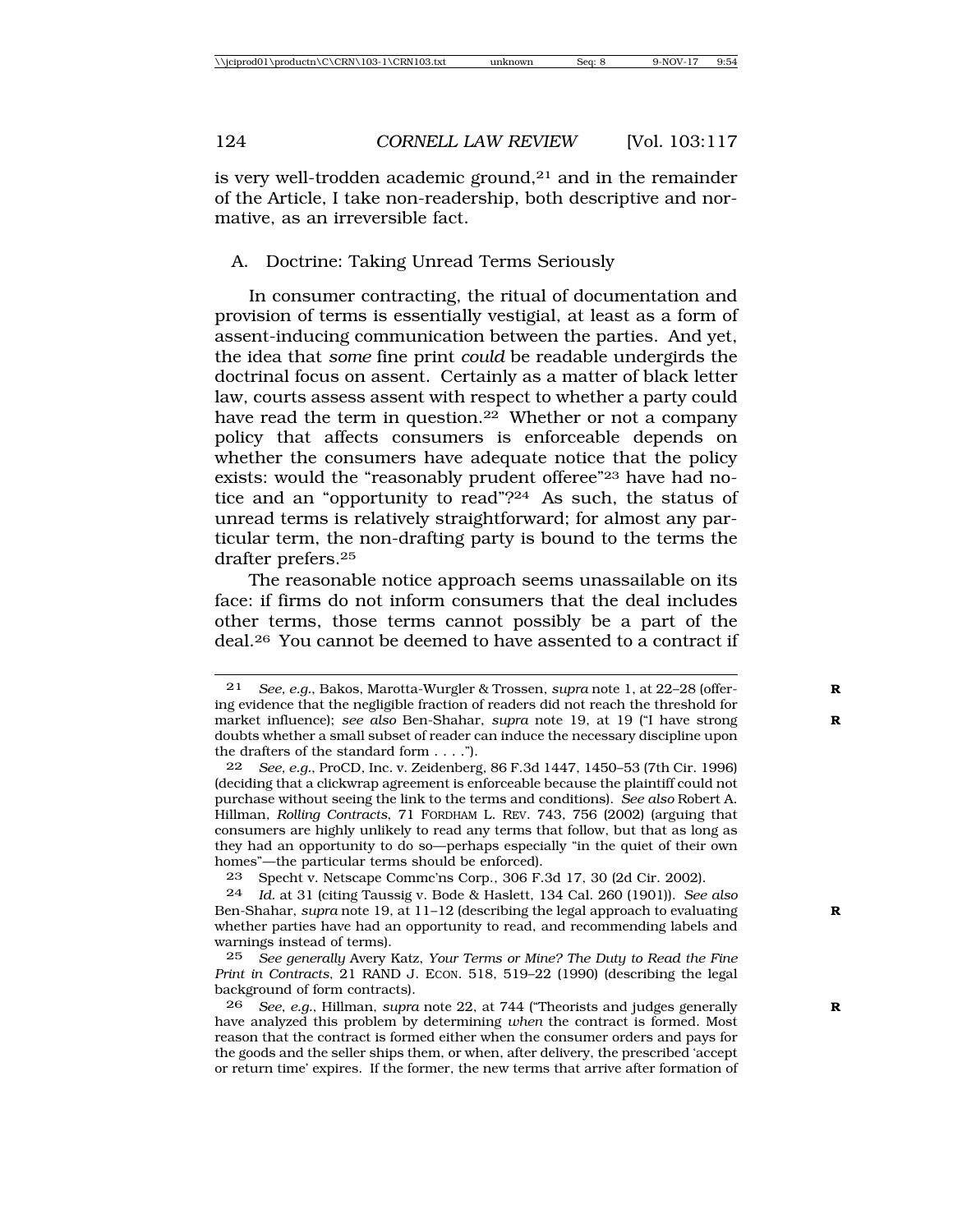you do not have reason to expect its existence.27 Enforcing a contract for terms known only to one party would be truly laughable in the contracts canon—Dr. McGee cannot enforce an agreement for an extra medical procedure on George Hawkins's foot if he fails to mention it before George relents, even if that is what the doctor had in mind when he was begging George to let him perform the hand surgery.28 The Carbolic Smoke Ball Company cannot require Mrs. Carlill to keep her failed flu-fighting attempt a secret without including that provision in their advertisement.<sup>29</sup> These would be unthinkable results—whole bodies of contract law (foreseeability,30 misunderstanding,<sup>31</sup> and the Mirror Image rule,<sup>32</sup> to name a few) are premised on the notion that parties should not be subject to liability they could not see coming. To do so would be to undermine our confidence in the benefit of the bargain. All told, the insistence on notice and disclosure flows neatly from the economic analysis.

In fact, it ought to be somewhat surprising that the doctrine of assent remains truly robust in the common law of consumer contract. Does it really make sense to ask whether particular parties have "sufficient notice"33 that terms exist or a reasonable opportunity to read them "to his heart's content"?34 In their written opinions, judges seriously explore the

29 Carlill v. Carbolic Smoke Ball Co., 1 Q.B. 256, 260–61 (1892).

30 *See, e.g.*, Melvin Aron Eisenberg, *The Principle of* Hadley v. Baxendale, 80 CAL. L. REV. 563, 566–68 (1992) (describing the longstanding focus of the foreseeability doctrine on the core understanding of the parties' assent).

31 *See, e.g.*, George E. Palmer, *The Effect of Misunderstanding on Contract Formation and Reformation Under the Restatement of Contracts Second*, 65 MICH. L. REV 33, 34–47 (1966) (describing the two types of misunderstanding and their effects on the formation of contracts).

32 *See, e.g.*, Douglas G. Baird & Robert Weisberg, *Rules, Standards, and the Battle of the Forms: A Reassessment of Section 2–207*, 68 VA. L. REV. 1217, 1235 (1982) (describing the historical application of the mirror image rule to refuse enforcement when courts were not clear that parties would have come to terms).

33 *See* Specht v. Netscape Commc'ns Corp., 306 F.3d 17, 20 (2d Cir. 2002) (asking whether a link to terms positioned to require scrolling down the webpage was sufficiently available to put the user on notice).

34 *See, e.g.*, *In re* RealNetworks, Inc., No. 00-C-1366, 2000 WL 631341, at \*6 (N.D. Ill. May 8, 2000) (finding an arbitration clause enforceable in part because "[t]he pop-up window containing the License agreement does not disappear after a certain time period; so, the user can scroll through it and examine it to his heart's content").

the contract are proposals for additions to the contract that do not become part of the contract.") (internal citations omitted).

<sup>27</sup> *See, e.g.*, *Specht*, 306 F.3d at 20 (distinguishing between agreement to terms and pressing "download" without more warning about the existence of terms).

<sup>28</sup> Hawkins v. McGee, 146 A. 641, 643–44 (N.H. 1926).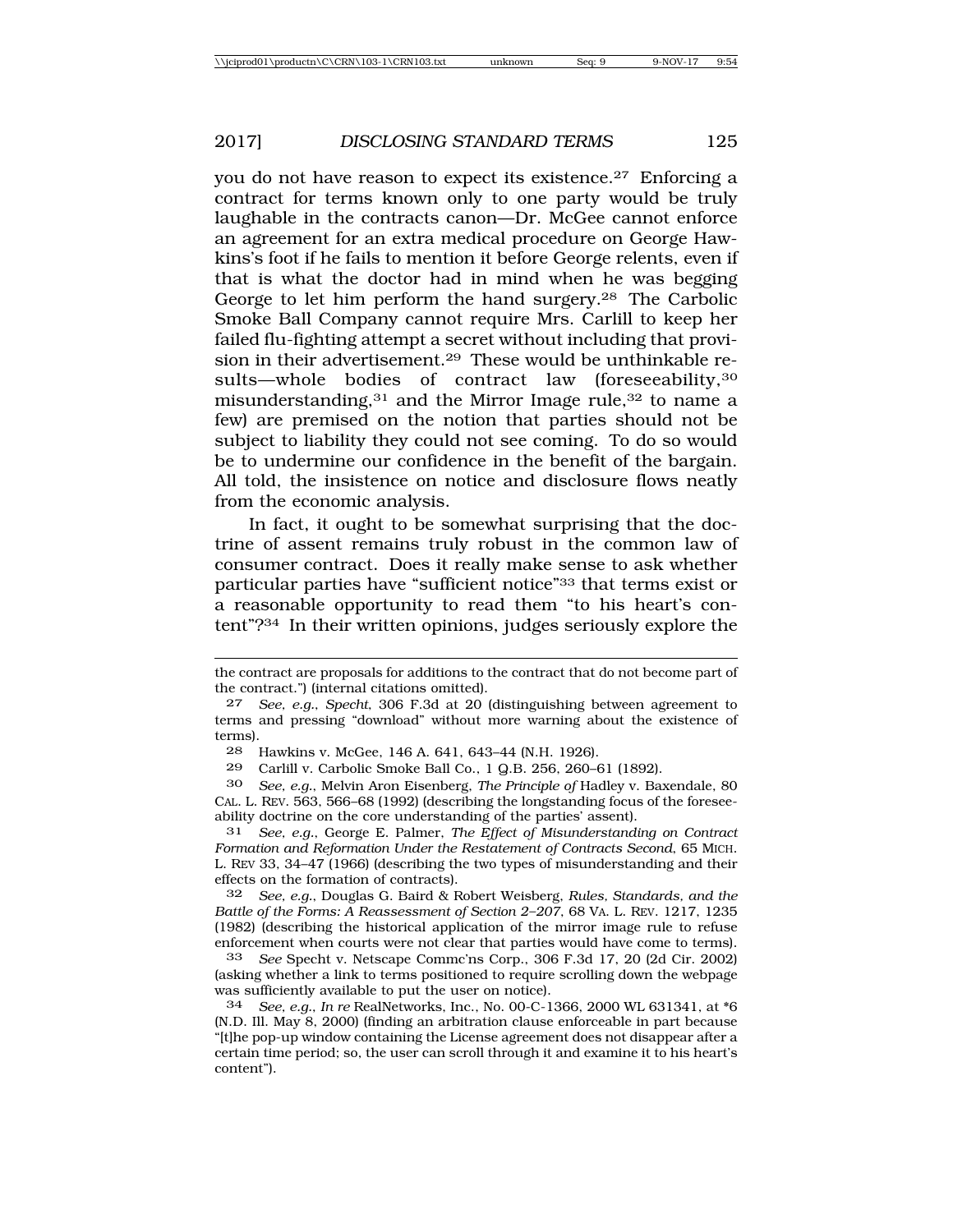question, for example, of whether the casual user of a website should have known that there were terms of use and whether that user could have learned those terms without too much hassle.35 This is surely all but theoretical in a world in which terms are always expected<sup>36</sup> and never read; in fact, most people recognize that changing the placement of the link or the size of the font or the leisure with which consumers may peruse the fine print has no practical effect on the either the likelihood or the benefit of reading.37

### B. Case Study of Assent Gone Awry: Clickwrap and Browsewrap

When courts analyze assent for the purposes of determining enforceability, they drill down into the particular facts of each website's hyperlinked terms of service, or each vendor's modification by bill stuffer. Take, for example, the growing doctrine of browsewrap terms.38 In a browsewrap contract, users encounter a link on a website called "Terms and Conditions" or "Terms of Service."39 They can continue using the site or making a purchase without looking at the terms and without indicating that they agree to the terms. The enforceability of browsewrap turns on notice—whether the link is conspicuous

<sup>35</sup> *See, e.g.*, Discover Bank v. Superior Court, 113 P.3d 1100, 1108 (Cal. 2005) (striking down an arbitration clause in part because the term was included as part of a "bill stuffer").

<sup>36</sup> *See, e.g.*, Hill v. Gateway 2000, Inc., 105 F.3d 1147, 1149–50 (7th Cir. 1997) (Easterbrook, J.) (arguing that failure to warn customers over the phone of additional terms arriving by mail is harmless because purchasers of such goods always expect terms).

<sup>37</sup> *See, e.g.*, Robert A. Hillman, *Online Boilerplate: Would Mandatory Website Disclosure of E-Standard Terms Backfire?*, 104 MICH. L. REV. 837, 844 (2006) (arguing that "methods of attracting attention to the terms, such as requiring bold text or clicking after each term on the screen (or both), might increase reading, but analogous strategies in the paper world have had mixed results, probably in part because consumers, worn down by the contracting process, are unlikely to be riveted to attention by such formalities"); *cf.* Ayres & Schwartz, *supra* note 1, at **R** 561 (noting the "blinding reality" that consumers do not read standard form contracts but nonetheless proposing a warning label system with high-salience terms in a standardized warning box).

<sup>38</sup> Browsewrap agreements are distinguished from clickwrap agreements, in which the terms are again offered via a link to another page, but users cannot proceed without clicking "I Agree." Clickwrap agreements are almost always enforceable, on the grounds that the consumer received notice of the terms when she had to click "I Agree" to move forward with the transaction.

<sup>39</sup> *See, e.g.*, Melissa Robertson, *Is Assent Still a Prerequisite for Contract Formation in Today's E-Conomy?*, 78 WASH. L. REV. 265, 265 (2003) ("A browse-wrap agreement is an online contract that governs the use of a Web site but does not require users of the site to affirmatively agree to the terms and conditions of the contract.").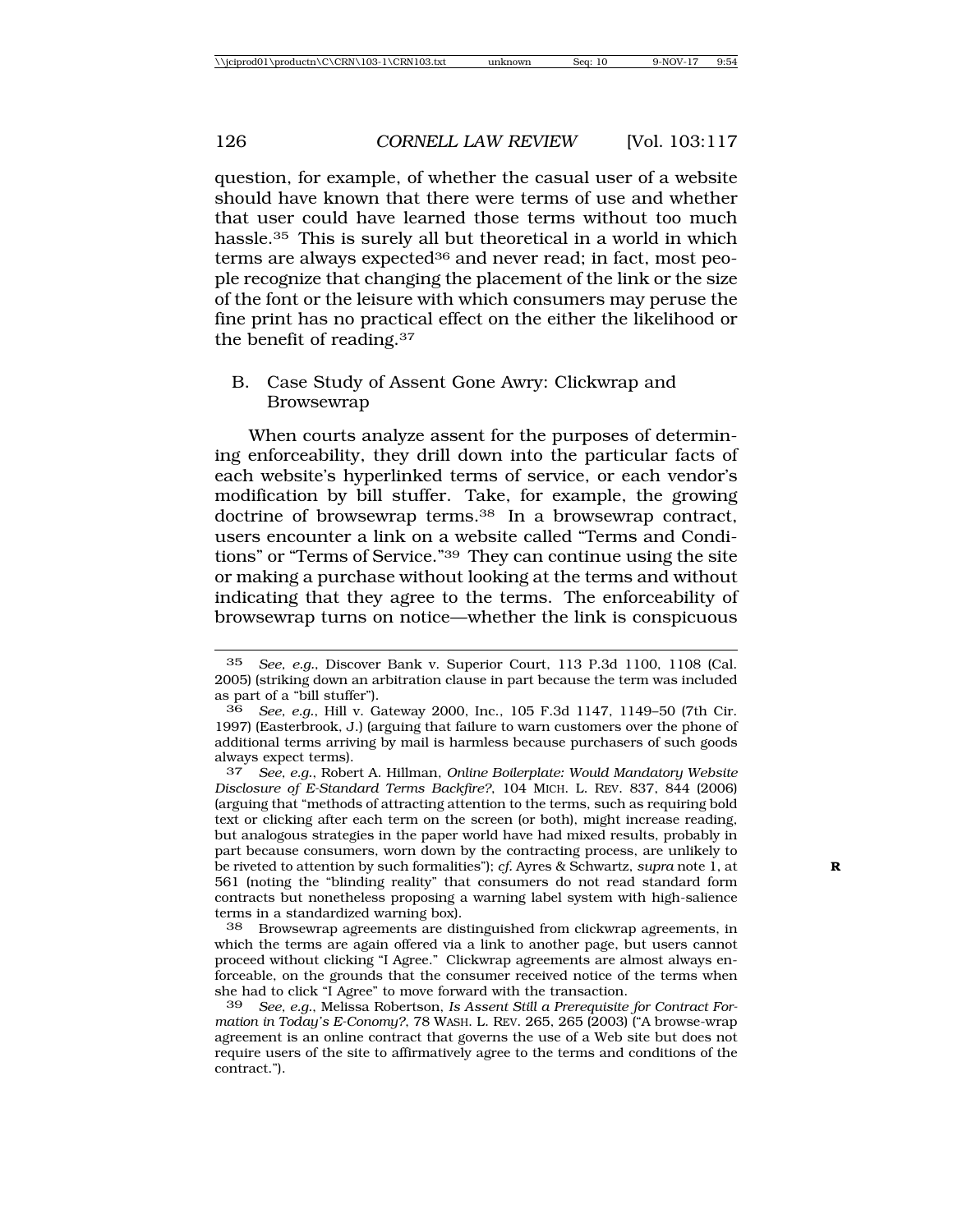enough.40 Thus, the analysis of an unenforceable term often looks like this (in this case, an action to refuse enforcement of a browsewrap term on Zappos.com):

The Terms of Use is inconspicuous, buried in the middle to bottom of every Zappos.com webpage among many other links, and the website never directs a user to the Terms of Use. No reasonable user would have reason to click on the Terms of Use  $\ldots$  . 41

In a suit against the genetic testing service 23andMe, plaintiffs argued that they had not consented to arbitration.42 The court agreed that the Terms of Service link was not prominent enough to make assent binding at purchase, but decided that when plaintiffs registered for their accounts and had to click "Yes, I have read and agree to the Terms of Service and Privacy Statement," they had enough notice to make the term binding.43

These analyses do not just assume that terms are everywhere, or that reading is futile, or that consumers do not choose on terms even if they know them. They treat assent to contracts of adhesion the same way they treat assent when individual parties are negotiating a deal from scratch, investigating the details of each manifestation. 44 In consumer contracting, the duty to read is a legal fiction; the hoped-for readership neither physically possible nor desirable, but this is not the tack that courts take in their opinions. Courts can and do acknowledge the widespread failure to read, but an individual's failure to read in any specific case is read against the particulars of the context and the contract, not the cultural background of disclosure overload. The law of consumer contracting, as it is interpreted by courts, is just the law of contract, taking assent as seriously for boilerplate as for negotiated deals.

All told, the law of assent in consumer contracting leaves us in an uneasy place: anyone reading a judicial opinion in contract law would have no reason to think that assent to

<sup>40</sup> *See, e.g.*, Robert A. Hillman & Jeffrey J. Rachlinski, *Standard-Form Contracting in the Electronic Age*, 77 N.Y.U. L. Rev. 429, 487–91 (2002) (describing the enforceability of browsewrap contracts).

<sup>41</sup> *In re* Zappos.com, Inc., 893 F. Supp. 2d 1058, 1064 (D. Nev. 2012).

<sup>42</sup> Tompkins v. 23andMe, Inc*.*, No. 13-CV-05682-LHK, 2014 WL 2903752, at \*5 (N.D. Cal. June 25, 2014).

<sup>43</sup> *Id.* at \*3.

<sup>44</sup> *See, e.g.*, ProCD, Inc. v. Zeidenberg, 86 F.3d 1447, 1447 (7th Cir. 1996) (opening with broad affirmation that traditional rules of assent apply equally to online commerce).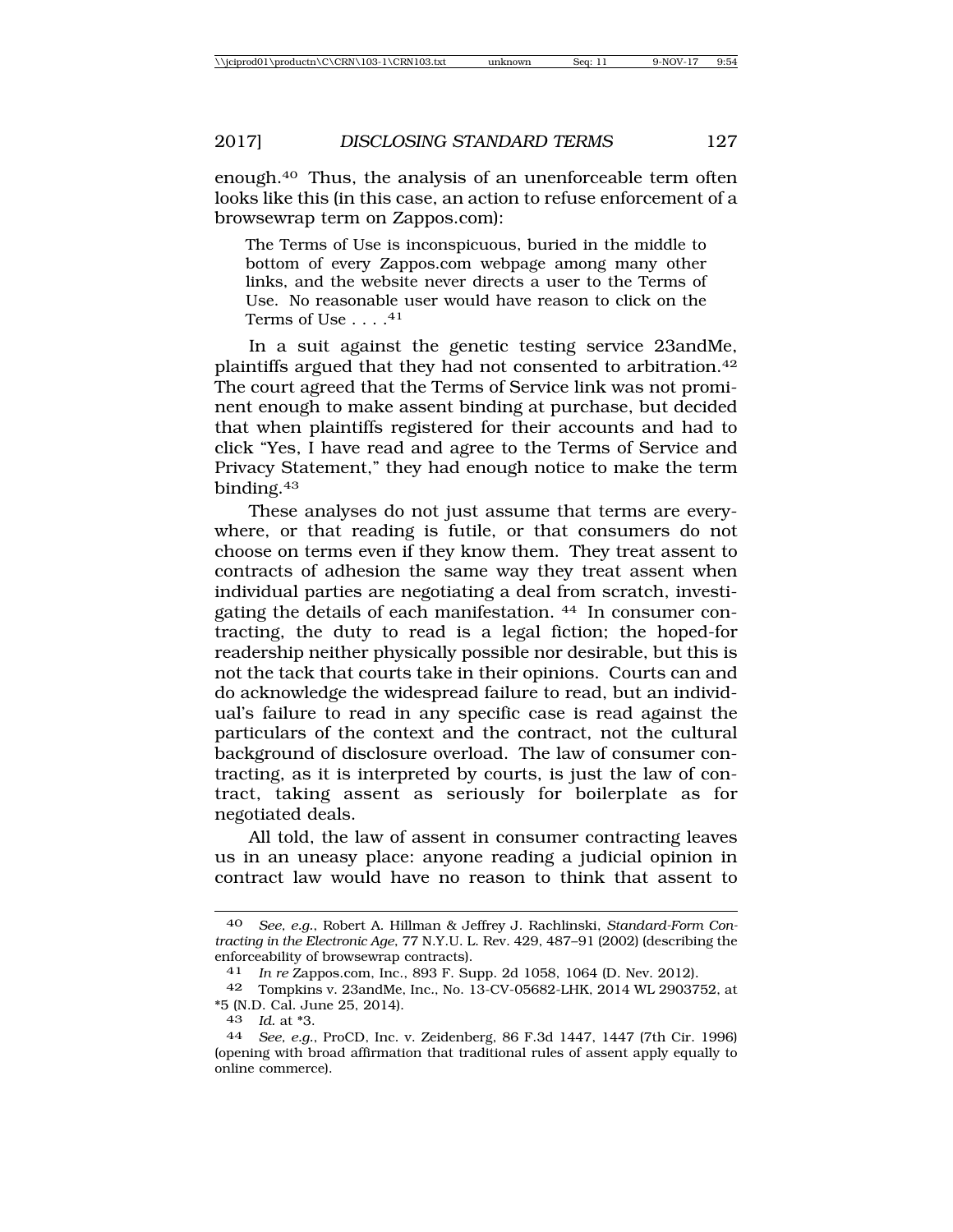standard terms is dead.45 But surely analyzing assent to consumer contracts in any kind of granular way is disingenuous when we all know that consumer contracts are unreadable all the time, no matter how close or how far the link to the "Privacy Policy" is to the "Checkout" button. The descriptive norm (no reading) and the prescriptive norm (reading) may set up individuals, and possibly courts, for a confused analytic stance with respect to contractual fairness. In any given case, it is easy to imagine how a party could and should have read the fine print,46 and easy to create a story about the party's failure of reasonable prudence.47 The implications of the shouldhave-read narrative are less coherent and more troubling, however, in an economic landscape overloaded with terms and with a functional readership rate of zero.48

Even as courts pay little heed to the unrealistic demands of reading, scholars and commentators alternately and simultaneously declare that we cannot read,<sup>49</sup> but sometimes we can read the important parts,<sup>50</sup> but we should have read in this

<sup>45</sup> *See, e.g.*, Specht v. Netscape Commc'ns Corp., 306 F.3d 17, 28 (2d Cir. 2002) (ruling that Plaintiffs assented to standard terms of licensing agreement as a matter of law).

<sup>46</sup> For a more comprehensive discussion, see Tess Wilkinson-Ryan, *A Psychological Account of Consent to Fine Print*, 99 IOWA. L. REV. 1745, 1770 (2014). In particular, the psychological phenomenon of interest is "norm theory," which posits that some counterfactuals are easier to imagine than others—and that when a counterfactual in which a person avoids a harm via his or her own actions is particularly available, cognitively speaking, there is more blame and regret associated with the harm. *See generally* Daniel Kahneman and Dale T. Miller, *Norm Theory: Comparing Reality to Its Alternatives*, 93 PSYCHOL. REV. 136 (1986) (describing norm theory).

<sup>47</sup> *See, e.g.*, Robert P. Agans & Leigh S. Shaffer, *The Hindsight Bias: The Role of the Availability Heuristic and Perceived Risk*, 15 BASIC & APPLIED SOC. PSYCHOL. 439, 445–48 (1994) (explaining the bias in evaluating risky outcomes in hindsight based on the salience of the bad outcome).

<sup>48</sup> *See* Bakos, Marotta-Wurgler & Trossen, *supra* note 1, at 22 (finding that **R** 0.65% of online shoppers read the standard terms and conditions).

<sup>49</sup> *See, e.g.*, Debra Pogrund Stark & Jessica Choplin, *A License to Deceive: Enforcing Contractual Myths Despite Consumer Psychological Realities*, 5 NYU J. L. & BUS. 617, 673–76 (2009) (identifying social norms of non-readership); *see also* Noah Feldman, *When You Can't Find the Fine Print (Or Read It)*, BLOOMBERG VIEW (Mar. 28, 2016, 12:54 PM), https://www.bloomberg.com/view/articles/2016-03- 28/when-you-can-t-find-the-fine-print-or-read-it [https://perma.cc/QZ7T-WUU7] ("When was the last time you actually read the terms of service before clicking 'I agree' on a website? Unless your answer is 'never,' I don't believe you and I don't think it's your fault, either.").

<sup>50</sup> *See, e.g.*, Wilkinson-Ryan, *supra* note 46, at 1751 (evaluating the possibil- **R** ity that individuals might "triage" their contract readership, and select to read the most important terms).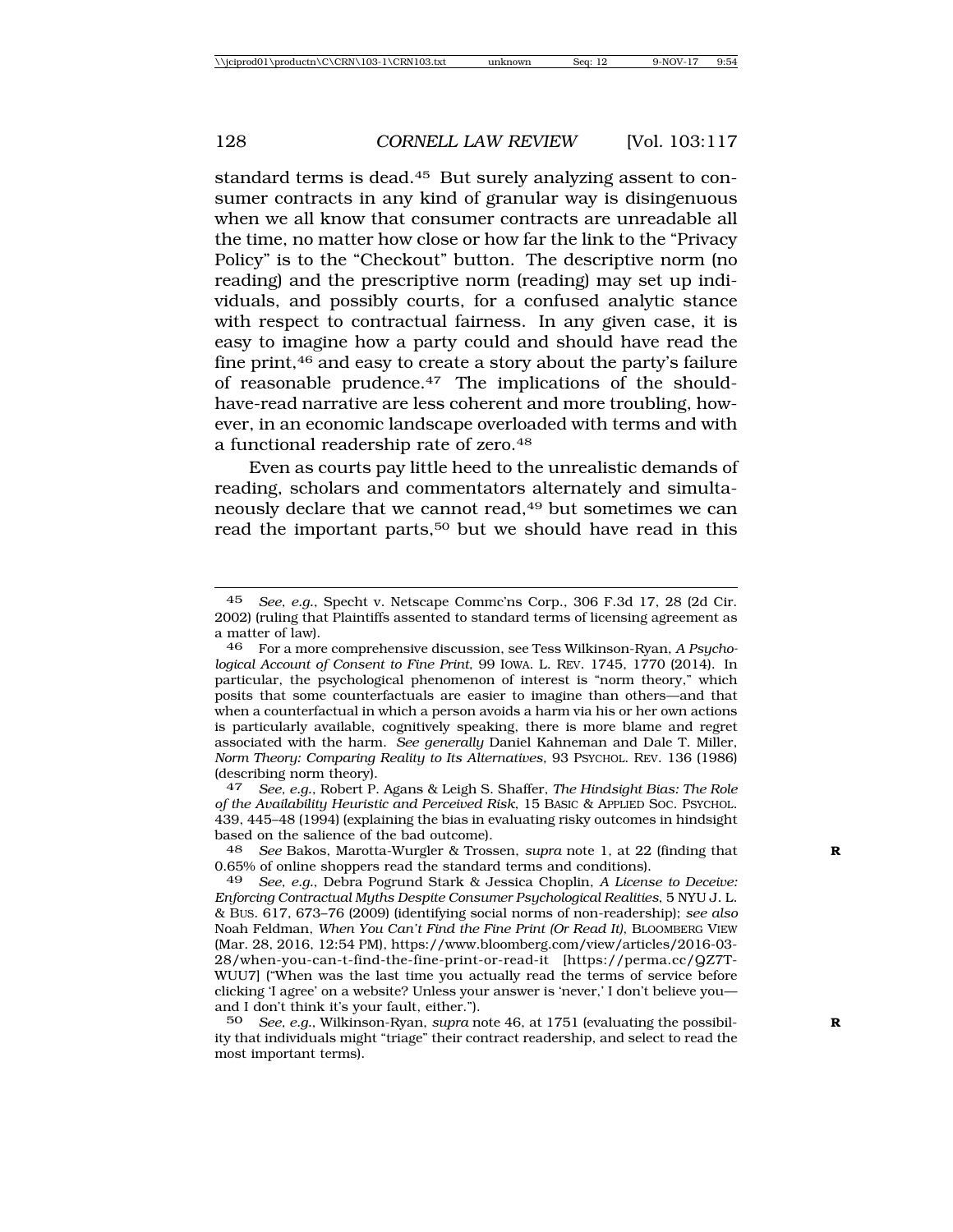case,<sup>51</sup> but readership is a necessary legal fiction,<sup>52</sup> and so forth. Given the legal backdrop reviewed above, it should perhaps not be surprising that, until very recently, the policy responses to widespread non-readership were about how to get terms to be more readable and how to get consumers to read them.53 This policy response is a direct result of the structure of modern assent doctrine. The common law frames the problem of assent to unread terms as either a failure of notice (term is not enforceable) or as a failure to read (term is enforceable). Consumer contracts do a bad job of communicating terms, and consumers do a bad job of reading terms. The natural response to this problem is to try to help consumers understand the important things in their contracts. The focus has therefore been on the cognitive barriers to reading: limited foresight;<sup>54</sup> limited attention;<sup>55</sup> limited literacy;<sup>56</sup> limited numeracy;57 and most of all, limited time.58 The cognitive approach is described in more detail in the next section; the point here is to flag the relationship between the evolution of the common law in this area and the nature of the response from academic and policy commentators.

<sup>51</sup> *See* Feldman, *supra* note 49 (explaining that Judge Diane Wood's decision **R** in a recent contracts case reaffirmed that "the inquiry into whether a contract had been formed was case-specific").

<sup>52</sup> *See, e.g.*, Hillman, *supra* note 37, at 847 ("Disclosure laws in the context of **R** e-standard-form contracts would mean that lawmakers were making an effort to turn into something more meaningful the 'apologetic' legal fiction that consumers understand and assent to the terms of their e-standard-form contracts.").

<sup>53</sup> *See, e.g.*, Oren Bar-Gill & Ryan Bubb, *Credit Card Pricing: The CARD Act and Beyond*, 97 CORNELL L. REV. 967, 1003–05 (2012) (advocating for new and better disclosure regimes including aggregated fee information).

<sup>54</sup> *See, e.g.*, Melvin Aron Eisenberg, *The Limits of Cognition and the Limits of Contract*, 47 STAN. L. REV. 211, 222 (1995) ("Actors systematically give too light weight to future benefits and costs . . . .").

<sup>55</sup> *See, e.g.*, Russell Korobkin, *Behavioral Economics, Contract Formation, and Contract Law*, *in* BEHAVIORAL LAW AND ECONOMICS 116, 120–25 (Cass R. Sunstein ed., 2000) (showing how the status quo bias affects form contracting).

<sup>56</sup> *See, e.g.*, Alan M. White & Cathy Lesser Mansfield, *Literacy and Contract*, 13 STAN. L. & POL'Y REV. 233, 235–42 (2002) (analyzing American illiteracy and its relation to consumer form contracts).

<sup>57</sup> *See generally* Sam Allgood & William Walstad, *Financial Literacy and Credit Card Behaviors: A Cross-Sectional Analysis by Age*, 6 NUMERACY 3, 11–17 (2013) (finding that deficits in financial literacy predicted costly credit card practices).

<sup>58</sup> *See, e.g.*, Ben-Shahar & Schneider, *supra* note 10, at 705–09 (describing **R** the absurd time commitment required to read all the standard terms faced by a single consumer in a single day).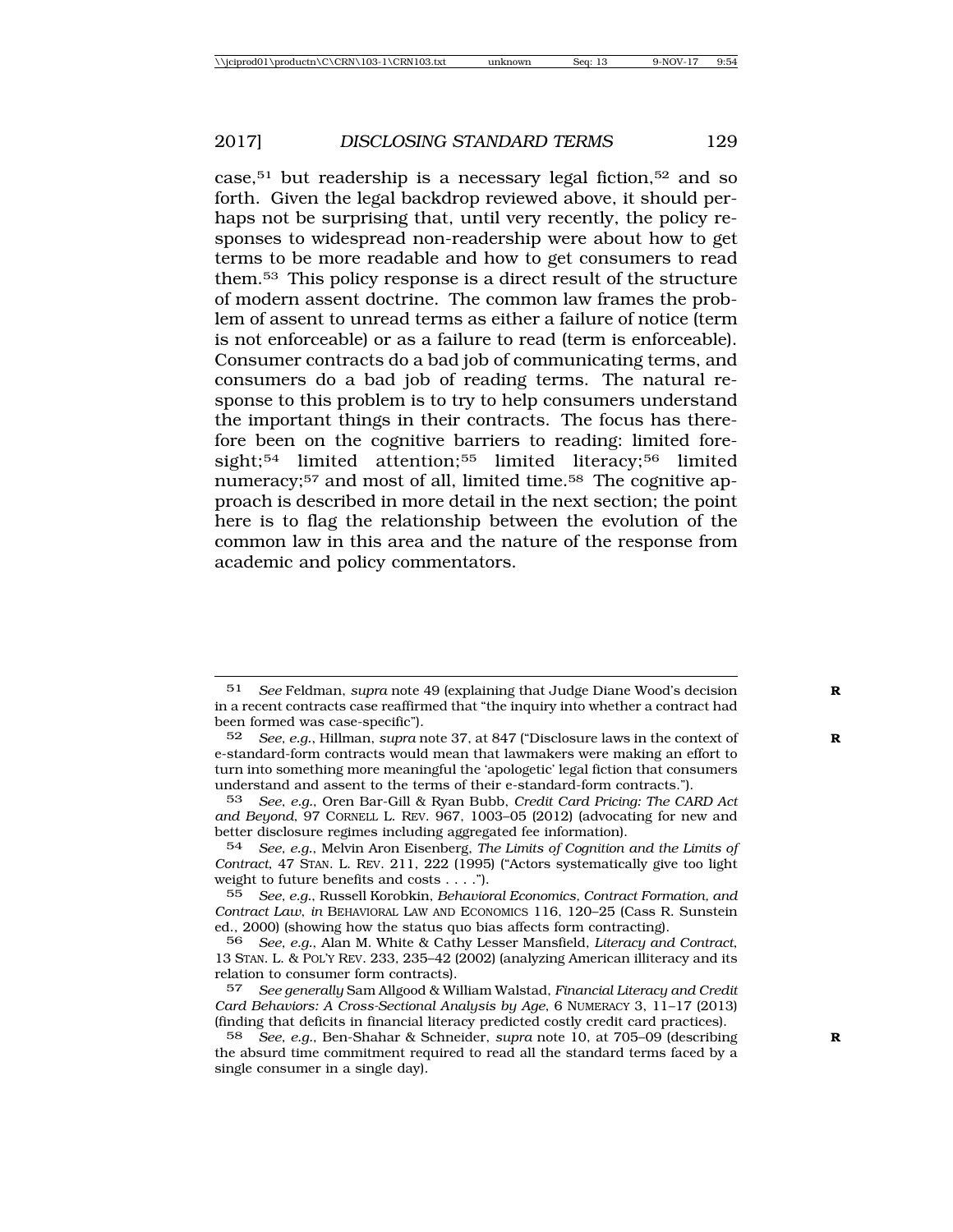#### TRADITIONAL ECONOMIC APPROACHES TO DISCLOSURE

Disclosure is at the core of any economic account of contracting. For at least 150 years, the implicit consensus of common law legal systems has reflected a vision of contracts as financial instruments—tools of commerce.59 A central justification for state intervention in contractual agreements is that efficient exchange requires enforcement in order to permit parties to rely on their deals when performance is sequential rather than simultaneous.<sup>60</sup> Contracts are tools of wealth creation, and the guarantor of mutual benefit is mutual assent to the terms of the deal. On this theory, we can be confident that contracts are wealth-enhancing because people do not agree to deals that make them worse off, and without agreement there is no contract. These efficient exchanges, secured and reliable because of contract law, are at the heart of a robust market economy.

#### A. Information: Imperfections and Asymmetries

For an economic analysis of modern contract law and theory, disclosure is *the* bulwark against bad deals. Economic theory has long focused on the deep problem of imperfect information for efficient bargains; choices based on imperfect or asymmetric information disrupt markets.61 The solution, or at least the goal of proposed solutions, is more information sharing information, making information easy to assimilate, and facilitating information gathering.62 Boilerplate *is* information, and in consumer contracts, it is all that there is to know about the terms. If the deal is the product, with terms as features of the product, then a party who does not know the

62 *See, e.g.*, Ayres & Schwartz, *supra* note 1, at 553 (proposing a "warning **R** box" method of information disclosure).

<sup>59</sup> *See, e.g.*, Ian R. Macneil, *Contracts: Adjustment of Long-Term Economic Relations under Classical, Neoclassical, and Relational Contract Law*, 72 NW. U. L. REV. 854, 856–59 (1978) (describing the evolution of contract law and situating it within the classical formulation of contract as discrete transaction).

<sup>60</sup> *See generally* Charles J. Goetz & Robert E. Scott, *Enforcing Promises: An Examination of the Basis of Contract*, 89 YALE L.J. 1261 (1980) (recounting the history and scholarship of legal and economic justification for a state role in contract enforcement).

<sup>61</sup> *See* Joseph E. Stiglitz, *Information and the Change in the Paradigm in Economics*, 92 AM. ECON. REV. 460, 461 (2002) (reviewing "some of the dramatic impacts that information economics has had on how economics is approached today, how it has provided explanations for phenomena that were previously unexplained, how it has altered our views about how the economy functions, and, perhaps most importantly, how it has led to a rethinking of the appropriate role for government in our society").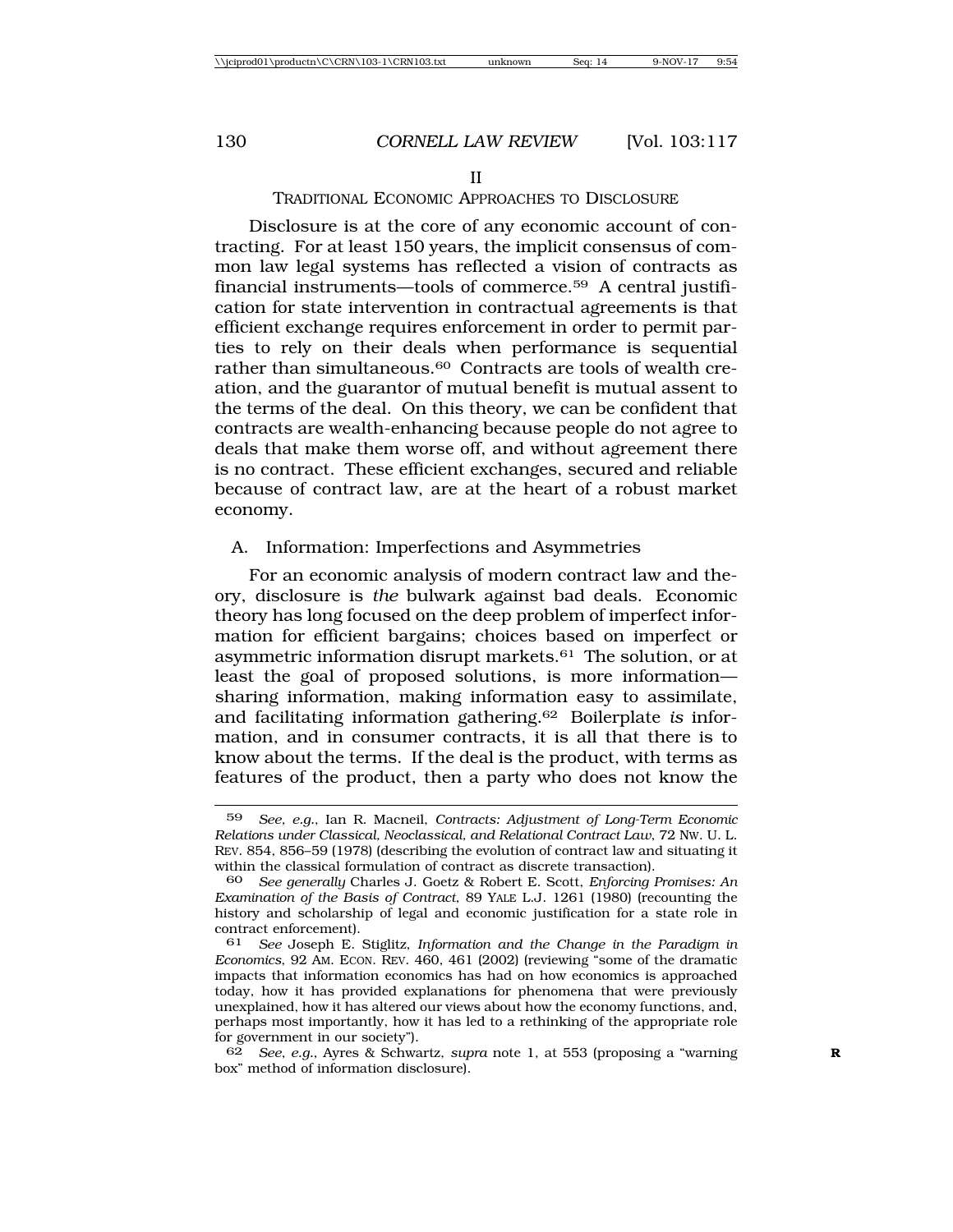content of the drafter's terms has imperfect information about the product.63 The non-drafter has limited information while the drafter has full information, and thus the parties transact under conditions of asymmetric information. 64 Information asymmetries lead, in theory, to a host of distributional and efficiency maladies, which include, inter alia, exploitation, 65 adverse selection,66 excessive risk aversion,67 and thin or "missing" markets.68

In contracts, most of the theoretical and behavioral work on information asymmetries has been about the effects of imperfect information on the distribution of the surplus—who captures how much of the benefit of the bargain.69 Each party has information about her own preferences and capacities, and some additional information about the state of the world. A borrower who knows herself to be on the brink of unemployment might exploit that information asymmetry by borrowing at a low interest rate; this is adverse selection.70 On the flip side, lenders who fear this type of adverse selection may opt to dramatically constrain their participation in a market that could, with better information, be quite robust.71 To simplify

65 *See generally* Aaron S. Edlin & Joseph E. Stiglitz, *Discouraging Rivals: Managerial Rent-Seeking and Economic Inefficiencies*, 85 AM. ECON. REV. 1301, 1301–07 (1995) (arguing that entrenched managers exploit their market power by actively increasing information asymmetry).

66 *See, e.g.*, George A. Akerlof, *The Market for Lemons: Quality Uncertainty and the Market Mechanism*, 84 Q.J. ECON. 488, 489–92 (1970) (famously observing that the mere decision to sell a used car conveys information about the car's quality; sellers who select into the used car market are more likely to be selling "lemons").

<sup>63</sup> *See generally* Arthur Alan Leff, *Contract as Thing*, 19 AM. U. L. REV. 131, 144–55 (1970) (introducing the highly influential conception of contracts not as an iterative list of rights and obligations, but as the constitutive content of the product).

<sup>64</sup> *See, e.g.*, Stiglitz, *supra* note 61, at 469–70 (identifying the problem of **R** information asymmetry as a straightforward fact that "different people know different things").

<sup>67</sup> *See, e.g.*, Stiglitz, *supra* note 61, at 477 (suggesting that contract in partic- **R** ular offers a mechanism for risk-sharing, a response to risk aversion, that can "help explain the perpetuation of seemingly inefficient contracts").

<sup>68</sup> *See, e.g.*, Akerlof, *supra* note 66, at 490–91 (showing that under conditions **R** of imperfect information, markets may be thin or absent).

<sup>69</sup> *See, e.g.*, Ronen Avraham & Zhiyong Liu, *Incomplete Contracts with Asymmetric Information: Exclusive Versus Optimal Remedies,* 8 AM. L. & ECON. REV. 523, 534–42 (2006) (describing the hydraulic relationship between information, bargaining power, and contract surplus).

<sup>70</sup> *See* Joseph E. Stiglitz & Andrew Weiss, *Credit Rationing in Markets with Imperfect Information,* 71 AM. ECON. REV. 393, 393 (1981) (describing adverse selection).<br> $71 \text{ See}$ 

<sup>71</sup> *See* Stiglitz, *supra* note 61, at 470 (identifying adverse selection in employ- **R** ment contracts as a particularly relevant example).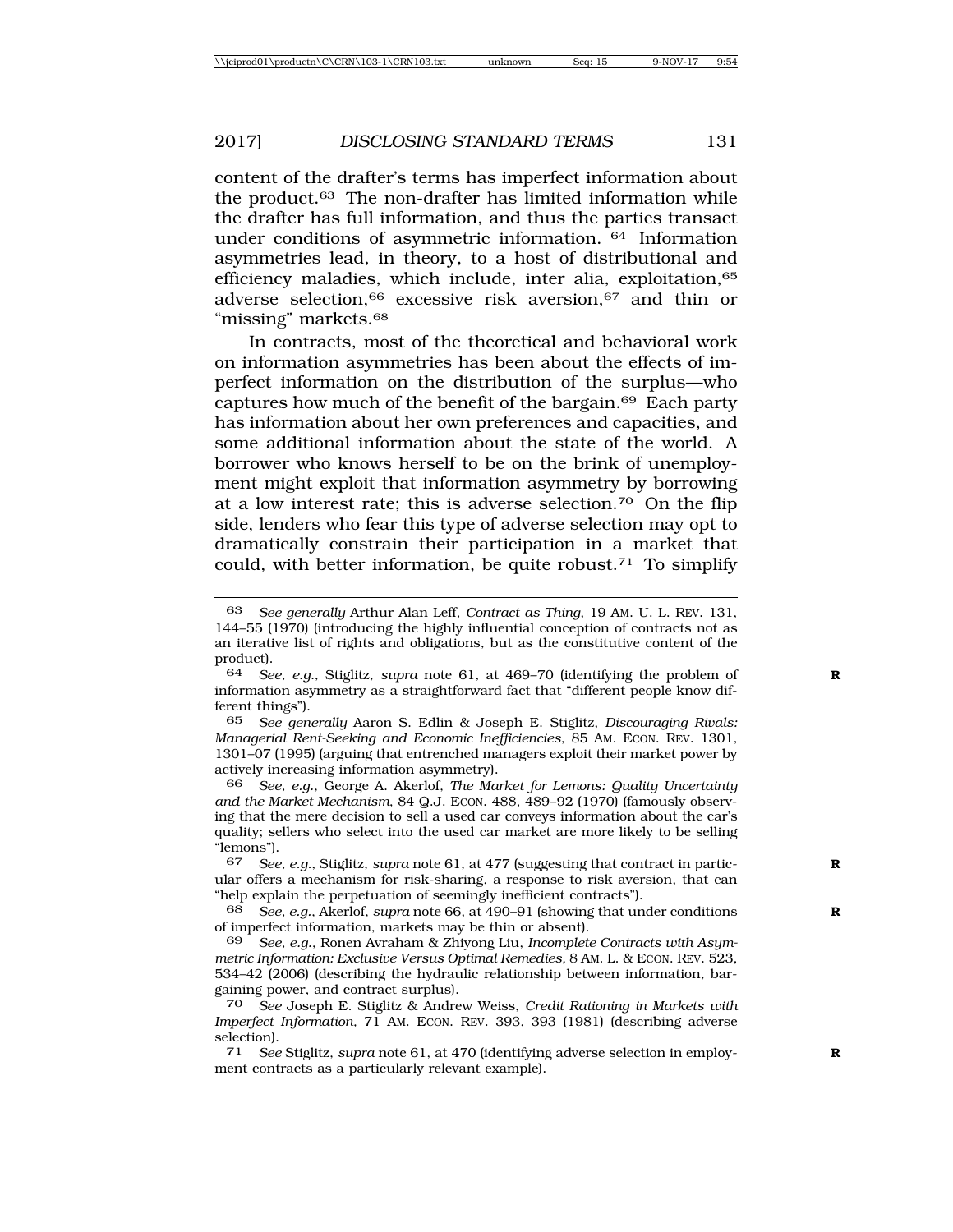egregiously in the interest of space, the solution to the imperfect information problem is more information. As a policy matter, the prescription comes in a number of forms: incentivizing information sharing (i.e., both search and disclosure), creating opportunities for learning via direct observation, and drawing inferences from the way that markets function.

It should seem natural to take this set of logic from the economic theory of information asymmetries and turn to the particular problem of form contracting—form contracting is specifically about one party, the drafter, having information about the terms of the deal that the other party does not. On closer inspection, though, consumer contracting via boilerplate does not really implicate the kind of intractable private information problems from traditional contracting and negotiations analyses. The information problem in contracts of adhesion is perhaps better described as an attentional asymmetry.72 Both parties have access to information but only one of them attends to it.

On this view, the information asymmetry in consumer contracting might actually seem to be the *most* susceptible to information solutions. Parties must communicate terms if they want them enforced, and all of the relevant information is captured in text made available to the less informed party.73 Indeed the concept of "private information"74 here is barely legible—what does it mean to have private information about liability waivers or fees? It is not "information" in the sense of declarative facts *unless* it is disclosed—it only becomes a legal fact upon disclosure to the counterparty. In short, this does not even look like a serious information asymmetry problem. Both parties have access to information; at worst, it looks like one party affirmatively rejects the opportunity to learn, at

<sup>72</sup> There is a separate and also interesting information issue with disclosure of peripheral terms that I will not address here. That is the issue of what kinds of inferences the parties might draw about the core transaction (e.g., the quality of the product for sale) given the terms. Disclaimer of warranty is a term that, if known, conveys information about the quality of the good. In this analysis, I am dealing only with terms qua terms—what implications do they have for the parties' legal obligations?

<sup>73</sup> *See, e.g.*, Richard Craswell, *Taking Information Seriously: Misrepresentation and Nondisclosure in Contract Law and Elsewhere*, 92 VA. L. REV. 565, 593–94 (2006) (situating nondisclosure with misrepresentation within a model of firm liability).

<sup>74</sup> *See, e.g.*, Lars A. Stole, *The Economics of Liquidated Damage Clauses in Contractual Environments with Private Information*, 8 J.L. ECON. & ORG. 582, 586–95 (1992) (offering a standard analysis of negotiation and contracting when the parties have "private information," a model in which information is private because the party without it cannot ascertain or discover it).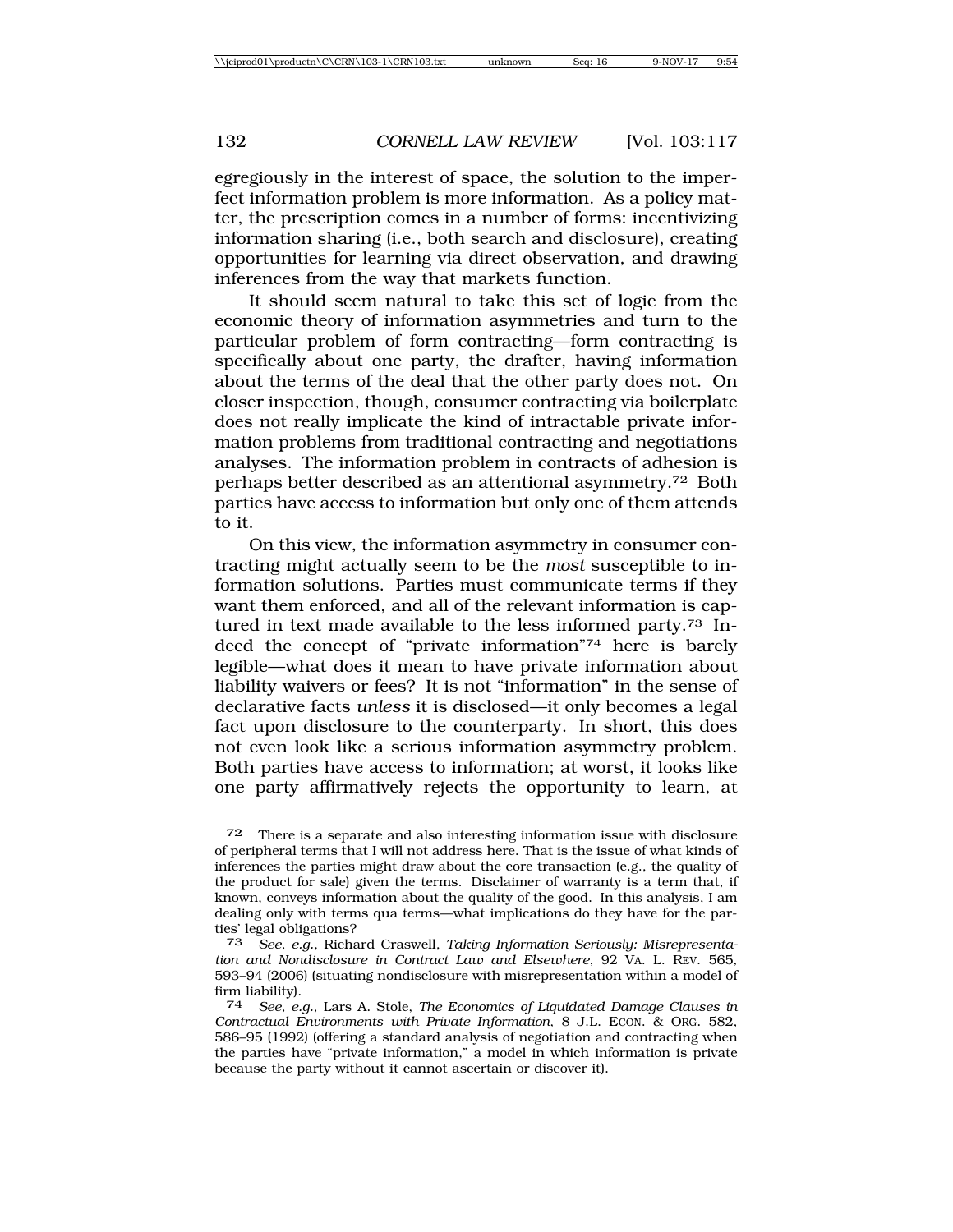which point we might be more sanguine about the distributional consequences of the asymmetry.

Courts and legislators have identified a number of practices that undermine the ideal of disclosure. Presentation of fees and interest rates must in some cases be disclosed in particular forms—aggregating costs, for example, or calculating the total cost of borrowing over the life of the loan. Contracts must normally be comprehensible for a moderatelyeducated consumer.75 The type must be legible.76 These interventions reduce the search costs<sup>77</sup> for the non-drafting party a consumer can read the terms without consulting a dictionary or a calculator or a magnifying glass. Indeed, some of the core doctrines of contract law are best explained as rules that encourage parties to share information. Limiting damages to those that are foreseeable, for example, encourages a party who anticipates serious but nonobvious harms from breach to speak up at the time of drafting.<sup>78</sup> Refusing to enforce one party's earnest but idiosyncratic or narrow interpretation of a term incentivizes parties with specific meanings to announce themselves early.79

Addressing market failures by providing information is an enormously appealing solution because it takes no position on the parties' preferences; it is not paternalistic. All the more so in the boilerplate context, because forcing disclosure does not divest the disclosing party of any legal or moral claim she has to surplus. The problem, of course, is that the expected value of the information in boilerplate is so low, and the cost of reading it so high, that disclosing information is unrelated to receiv-

<sup>75</sup> *See, e.g.*, Ronald J. Mann, *"Contracting" for Credit*, 104 MICH. L. REV. 899, 903–04 (2006) (discussing the readability problem in contracts between lenders and borrowers).

<sup>76</sup> *See, e.g.*, Friedrich Kessler, *Contracts of Adhesion—Some Thoughts About Freedom of Contract*, 43 COLUM. L. REV. 629, 630 n.3 (1943) (explaining that unread contracts are enforceable "provided the document is legible however small the print").

<sup>77</sup> *See, e.g.*, David M. Grether, Alan Schwartz & Louis L. Wilde, *The Irrelevance of Information Overload: An Analysis of Search and Disclosure*, 59 S. CAL. L. REV. 277, 283 (1985) ("Consumers . . . would then be helped by disclosure that reduced the costs to them of searching over product attributes.").

<sup>78</sup> *See, e.g.*, Ian Ayres & Robert Gertner, *Filling Gaps in Incomplete Contracts: An Economic Theory of Default Rules*, 99 YALE L.J. 87, 103–05 (1989) (arguing that the limitation on consequential damages is a penalty default intended to incentivize parties to contract around the default when they have private knowledge about their own risk of loss).

<sup>79</sup> *See, e.g.*, David Charny, *Hypothetical Bargains: The Normative Structure of Contract Interpretation*, 89 MICH. L. REV. 1815, 1819 (1991) (offering a normative account of interpretive rules).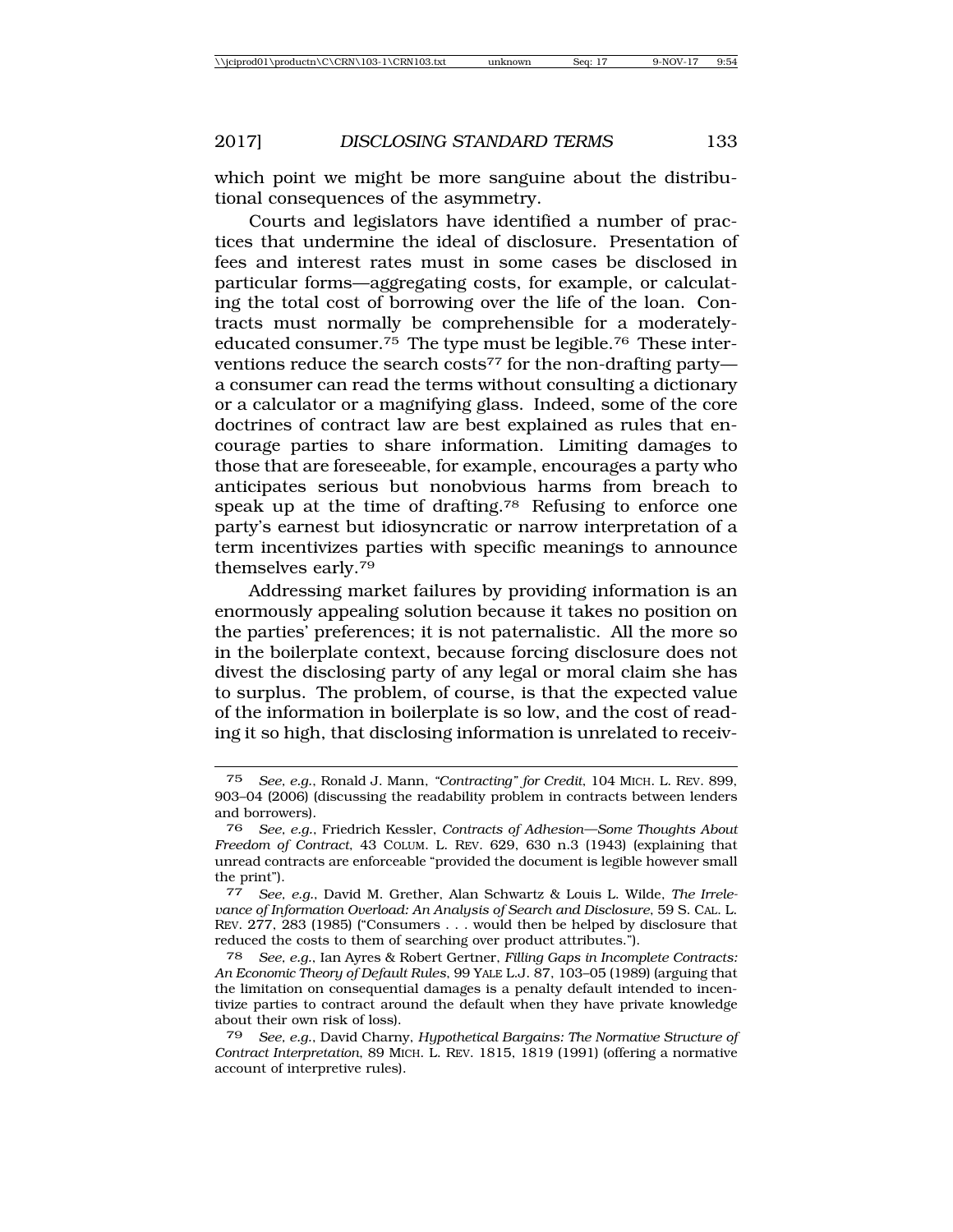ing or processing that information, which eradicates the most straightforward path from information to market behavior.

# B. The Law & Economics Approach to Non-Readership

The law and economics movement in legal academia, and in contracts in particular, has been mindful of the effects of non-readership on an economic model predicated on the ability of informed consumers to effectuate their own preferences with respect to their deals. Perhaps the most influential response from law and economics theory on this point is the model from Alan Schwartz and Louis Wilde's 1979 paper, "Intervening in Markets on the Basis of Imperfect Information."80 In that paper, Schwartz and Wilde argue that the information problem of boilerplate can be solved, at least in the sense of avoiding unfair or one-sided terms, when a fraction of consumers do read and select on favorable terms.81 As Eric Posner says, "If sellers cannot easily distinguish informed and uninformed consumers, they cannot exploit the latter by charging them a higher price."82 This is a theory that suggests that information *does* matter in the face of non-readership, because the vigilant minority will protect the free-riding majority by compelling firms to compete on terms.

Much as the problem with an assumption of perfect information is that the theory has limited utility when there is imperfect information (i.e., always), the Schwartz & Wilde model is only useful if there is in fact a fraction of reading consumers with enough market power to shape firm behavior. All evidence suggests that there is not. The groundbreaking paper on this work by Yannis Bakos, Florencia Marotta-Wurgler, and David Trossen assesses consumer access to a software license and finds that about one in one thousand users click through—and those who do click through stay on the page for a median of thirty seconds.83 They ask whether these results could be interpreted as "an informed-minority equilibrium" (of the

<sup>80</sup> *See* Alan Schwartz & Louis L. Wilde, *Intervening in Markets on the Basis of Imperfect Information: A Legal and Economic Analysis*, 127 U. PA. L. REV. 630, 641–51 (1979) (showing that even if most non-drafting parties do not know the terms of their agreements, as long as a fraction of consumers do read and select on favorable terms, terms will not be unfairly one-sided).

<sup>81</sup> *Id.* at 632.

<sup>82</sup> Eric A. Posner, *Economic Analysis of Contract Law After Three Decades: Success or Failure?*, 112 Yale L.J. 829, 844 (2003).

<sup>83</sup> *See* Yannis Bakos, Florencia Marotta-Wurgler & David R. Trossen, *Does Anyone Read the Fine Print? Consumer Attention to Standard-Form Contracts,* 43 J. LEG. STUD. 1, 19–22 (2014).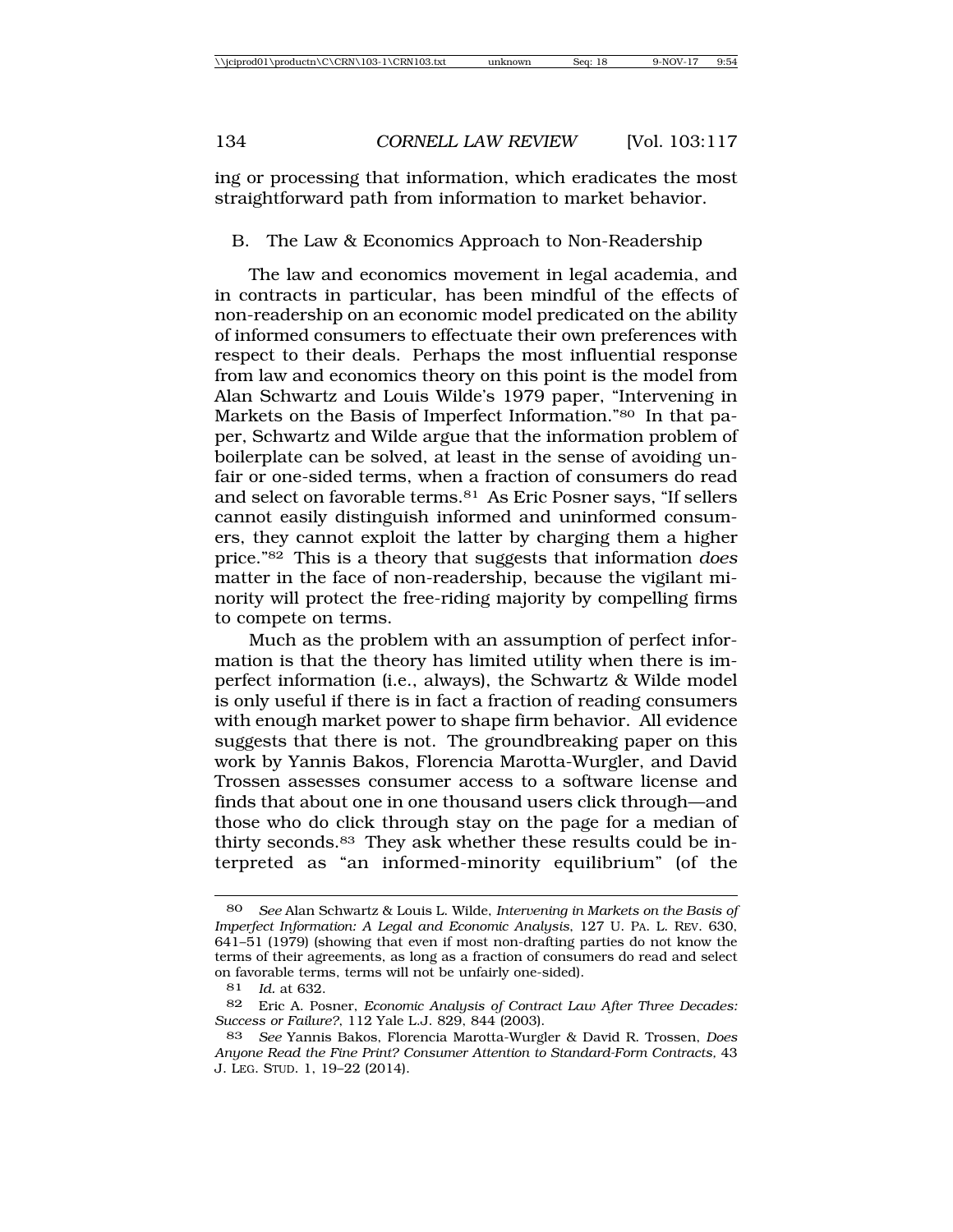Schwartz & Wilde variety), and answer pretty unequivocally no.84

As to any particular product feature or company policy, the prospect of making disclosure work is very appealing.85 The rationale is intuitive: people who are making choices make better decisions when they have information about the content of their choices.86 When people know the prices of similar goods, they can choose the cheaper options; when they know the flavor of ice cream in the carton, they can choose the flavor they like better; when they know the size of the shirt, they can choose the shirt that will fit.87 These are not the examples that worry us in the form contract or disclosure context, though. Some attributes of a product are highly salient no matter what—consumers do not need reminders to shop on price or to buy foods they like to eat.<sup>88</sup> On the other hand, there are many terms that do not affect choice but still affect *ex post* out-

86 *See, e.g.*, Dan Ariely, *Controlling the Information Flow: Effects on Consumers' Decision Making and Preferences*, 27 J. CONSUMER RES. 233, 245 (2000) (showing experiments linking the ability to select relevant information to high-quality decision-making).

88 *See, e.g.*, William B. Dodds, Kent B. Monroe & Dhruv Grewal, *Effects of Price, Brand, and Store Information on Buyers' Product Evaluations*, 28 J. MARKET-

<sup>84</sup> *Id.* at 22–27. There is currently very little reason to think that disclosure interventions in contracts have had any meaningful protective/warning effect on consumer behavior, and yet there is continued optimism in the face of dismal results. For example, financial regulation has been a prime target for disclosure rules: "Information-based intervention has been proven feasible and effective in other contexts . . . . Perhaps the modern tendency to finance consumption with debt, without a complete understanding of the future repercussions of such a tendency, can be (at least partially) overcome through the provision of information." Oren Bar-Gill, *Seduction by Plastic*, 98 NW. L. REV. 1373, 1420 (2004). In the medical world, informed consent, conflict of interest disclosures, and risk framing have been a subject of debate for some time. Kathryn Zeiler argued against caps on medical malpractice damages with a disclosure solution: "By observing disclosed contract terms, patients are able to update their beliefs about the likelihood that they received compliant treatment." Kathryn Zeiler, *Turning from Damage Caps to Information Disclosure: An Alternative to Tort Reform*, 5 YALE J. HEALTH POL'Y L. & ETHICS 385, 395–96 (2005). A prominent physician promoted disclosure as a means of managing conflicts of interest in the *New England Journal of Medicine*: "An advantage of disclosure is that it gives those who would be affected . . . information they need to make their own decisions." Dennis Thompson, *Understanding Financial Conflicts of Interest*, 329 NEW ENG. J. MED. 573, 575 (1993). These examples are admittedly cherry-picked, chosen not to prove that everyone believes in disclosure but that at least some people advocating disclosure-based solutions do so on the basis that putting people on formal notice of non-salient terms of a deal will actually affect their choices or the nature of their consent.

<sup>87</sup> Of course, even these common sense examples are subject to challenge from behavioral economics studies. Many people choose expensive financial products over identical cheap financial products; choice overload studies suggest that knowing about a lot of jam choices leads to a decreased ability to choose the jam that makes you happy.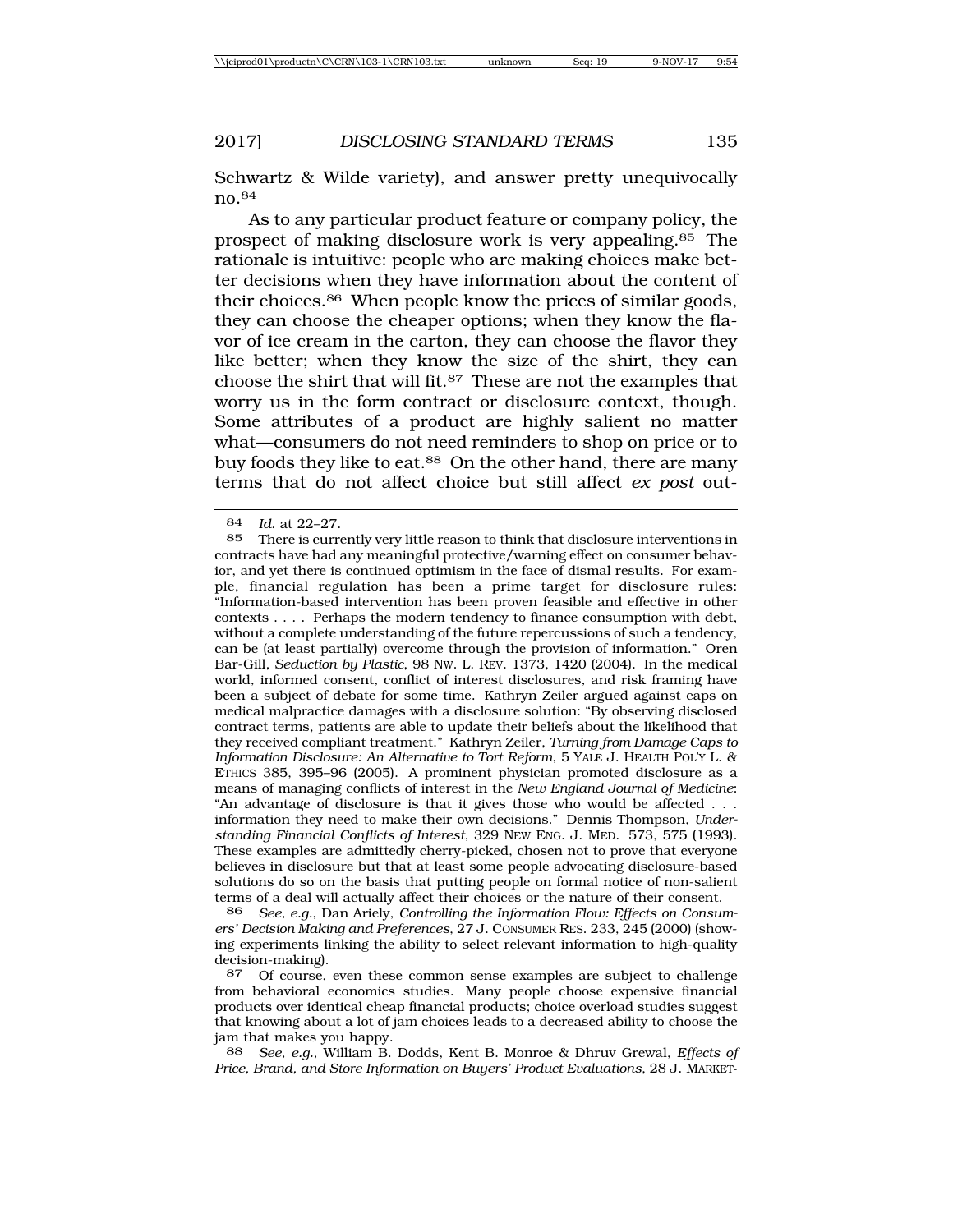comes.89 These are standard terms—arbitration clauses, privacy policies, license agreements, and so on.<sup>90</sup> These terms are arguably not susceptible to salience solutions.

As such, most contracts are comprised almost entirely of terms that will never attract enough attention to change consumer behavior. The surprising omission from the existing literature is any curiosity about the practical effects of these irredeemably low-salience terms. Even vocal opponents of disclosure overload "support the unexceptional notion that consumers have an opportunity to read the terms of their agreements."91 Or, from other commentators citing the irrelevance of standard terms: "The notice requirement can perhaps serve some socially valuable purpose, even if the vast majority of consumers would ignore any notice. . . . Notice can also be useful to a consumer who seeks to learn about his or her legal rights after something has gone wrong with the transaction."92 These comments suggest that the existence of the standard terms is a fact of life not to be taken seriously—probably not beneficial, but harmless. The next Part looks to another literature—the research from psychology and behavioral economics—for the outlines of a plausible but distinct account.

The most recent set of information solutions for unread contracts comes from behavioral economists. One way to think about their approach is that the goal is not to rely on a few fully informed consumers, but on many partially informed consumers. The trick is to bring parties' attention to the terms that matter. The insight is that if the parties only really need to know a few important things, perhaps it *is* possible to meaningfully inform the non-drafting party. There are a host of proposals from behavioral economics along the lines of how to make terms more "salient," or attention-getting.93 The responses

92 RESTATEMENT OF CONSUMER CONTRACTS 27-28, (Council Draft No. 2, 2015).

ING RES. 307, 312–17 (1991) (finding an expected relationship between price and quality on willingness to purchase consumer goods)*.* <sup>89</sup> *See, e.g.*, Florencia Marotta-Wurgler, *Does Contract Disclosure Matter?*, 168

J. INST. THEOR. ECON. 94, 111–14 (2012) (finding that exposure to a one-sided term in a software license agreement has no effect on likelihood to purchase the product in question).<br>90 Russell  $K_0$ 

<sup>90</sup> Russell Korobkin, *Bounded Rationality, Standard Form Contracts, and Unconscionability*, 70 U. CHI. L. REV. 1203, 1225 (2003) ("[P]roduct attributes that are evaluated, compared, and implicitly priced as part of the purchase decision [are] 'salient' attributes and product attributes that are not evaluated, compared, and priced as part of the purchase decision [are] 'non-salient' attributes.").

<sup>91</sup> Ayres & Schwartz, *supra* note 1, at 561. **R**

<sup>93</sup> *See, e.g.*, Melvin Aron Eisenberg, *The Limits of Cognition and the Limits of Contract*, 47 STAN. L. REV. 211, 239–40 (1995) (describing multiple ways in which terms are overlooked or underweighted at the time of drafting).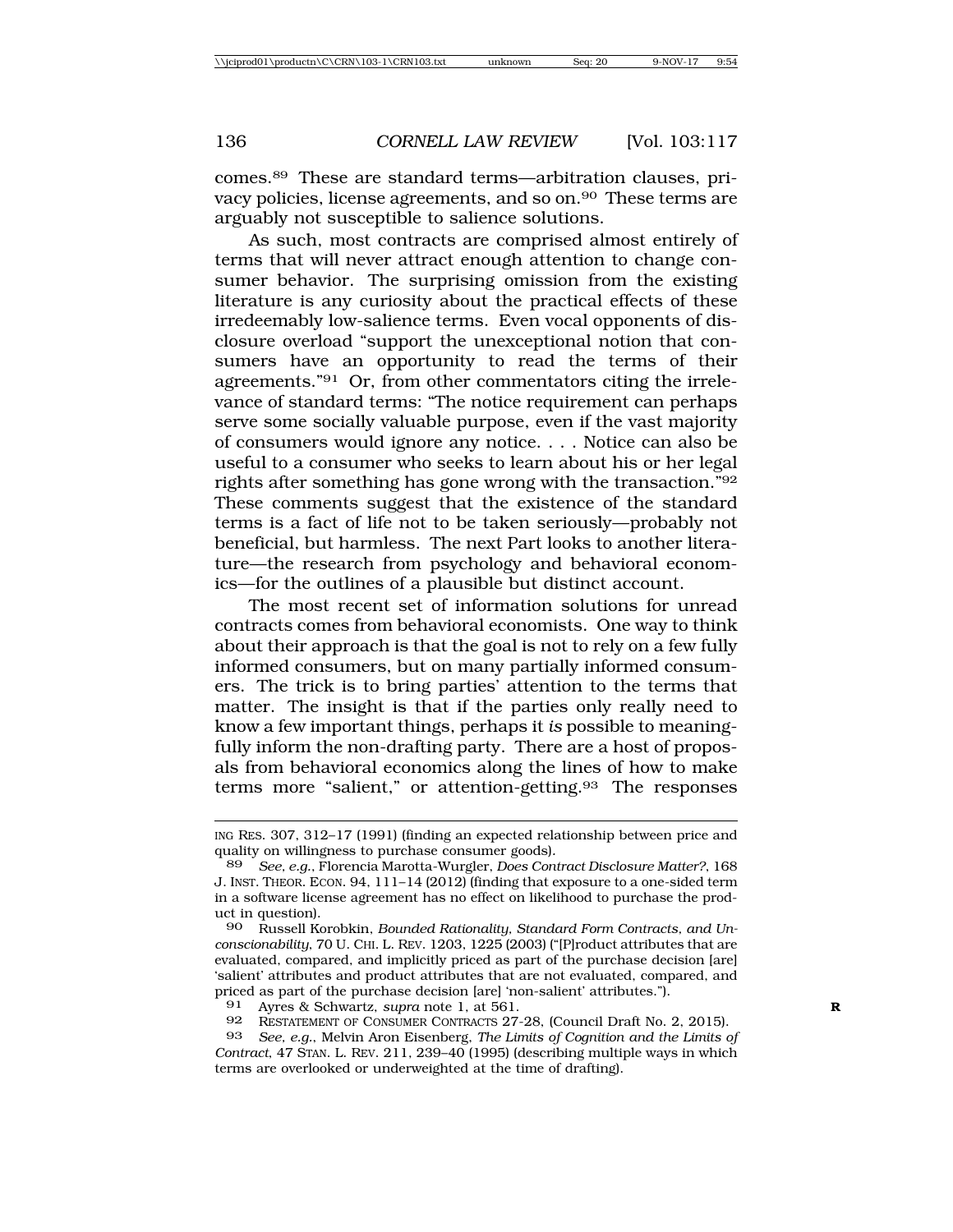hew closely to the problems: terms can be put into a warning box.94 Terms can be simplified.95 The total price of a loan over the life of the 30-year mortgage can be provided on the Good Faith Estimate form.<sup>96</sup> The costs of credit can be aggregated.<sup>97</sup> In the most carefully calibrated of these approaches to the "noreading problem" to date, Ian Ayres and Alan Schwartz argue for disclosure triage: don't worry about disclosing everything, but rather worry about terms that are surprising and onesided.98 On their view, the question of surprise is meant to be empirical: are consumers actually surprised by this unfavorable term?99 If so, the authors would require firms to put the terms into a pull-out box titled "Warning" or in a location otherwise designed to draw attention.100

In sum, we can think of these economic analyses as offering two justifications for incentivizing, and ultimately enforcing, boilerplate: either the standard terms affect consumer choice directly, or the communication of *some* terms to *some* people is enough to prevent exploitation.

From a law and economics perspective, the assessment of disclosure solutions is appealing on both sides of the ledger information benefits the parties, of course, but also it is very low-cost. Requiring disclosure puts only a very minimal burden on firms,<sup>101</sup> requires almost no judicial or regulatory oversight,<sup>102</sup> and does not otherwise interfere with parties' private

<sup>94</sup> *See, e.g.*, Ayres & Schwartz, *supra* note 1, at 553 (proposing unexpected **R** terms be disclosed in a "warning box").

<sup>95</sup> *See, e.g.*, Ryan Singel, *Facebook Debuts Simplified Privacy Settings*, WIRED (May 26, 2010, 2:39 PM) (describing Facebook's decision to simplify privacy settings), http://www.wired.com/2010/05/facebook-debuts-simplified-privacy-set tings/ [https://perma.cc/VTD8-3Z73].

<sup>96</sup> *See, e.g.*, Vanessa G. Perry & Pamela M. Blumenthal, *Understanding the Fine Print: The Need for Effective Testing of Mandatory Mortgage Loan Disclosures*, 31 J. PUB. POL'Y & MARKETING 305, 306 (2012) ("[The law requiring a good faith estimate], initially interpreted as allowing lenders or brokers to provide the cost information in any format they chose, was interpreted by the regulators in 2008 to require a three-page standard form that included information about the interest rate, payments, and other loan terms, as well as settlement service costs.").

<sup>97</sup> *See* Bar-Gill, *supra* note 85, at 1417–21. **R**

<sup>98</sup> *See* Ayres & Schwartz, *supra* note 1, at 579–80. **R**

Id. at 595-96 (introducing an empirical approach to expectability vs. surprise in standard terms).

<sup>100</sup> *Id.* at 576–79 (describing the warning box mechanism for disclosure).<br>101 *See, e.g.*, Robert A. Hillman and Maureen O'Rourke, Defending Disclosure

<sup>101</sup> *See, e.g.*, Robert A. Hillman and Maureen O'Rourke, *Defending Disclosure in Software Licensing*, 78 U. CHI. L. REV. 75, 106–08 (2011) (defending standard terms).<br> $102$ 

<sup>102</sup> For a discussion of the ways that boilerplate might achieve a balance between speaking to courts and speaking to consumers via the theory of modularity, see Henry E. Smith, *Modularity in Contracts: Boilerplate and Information Flow*, 104 MICH. L. REV. 1175, 1178 (2006) ("[L]aw and economics, even behavioral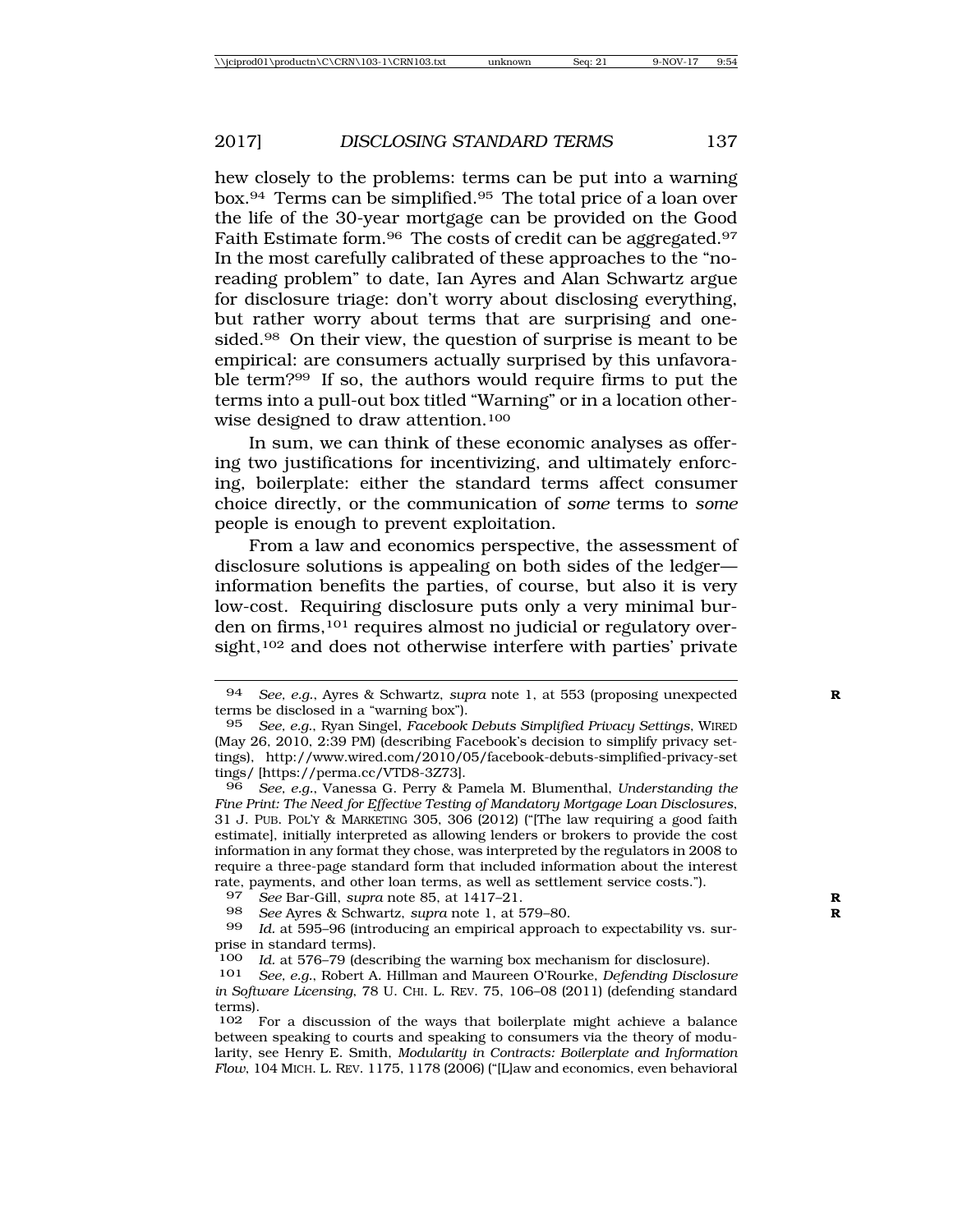ordering.103 The vanishingly low cost of boilerplate is essentially dispositive for any cost-benefit analysis—even lowprobability or low-impact benefits are acceptable when they come very cheap.104 In sum, the traditional economic analysis of contract sees disclosure requirements as a cheap intervention that supports robust private ordering and prevents exploitation on the market.

In the following section, I am going to argue that the economic model gets it wrong on disclosure. Not because economists are overly bullish about the potential for boilerplate to be helpful—I think at this point most concede that the benefits are slim. The problem is that the economic picture of consumer contracting does not adequately capture the economic and distributive costs of unread standard terms.

#### III PARADOXICAL MORAL PSYCHOLOGY OF CONTRACT

In order to make the case that the economic analysis of terms is ignoring the real costs of disclosures, I am going to turn to a complementary literature in the social sciences. A growing body of experimental evidence speaks directly to the intuitive normativity of contracts. That literature makes three main moves of importance here: it suggests that people take promises very seriously; that contract is understood as a category of promise; and that the contract-as-promise schema is instantiated even outside of meaningful relationships.

At its best, scholarship from law and psychology asks what the humans participating in the legal system believe, feel, or understand about their legal rights and obligations—and then how those cognitions affect their legal decision-making. In this context "legal decision-making" should be understood to encompass any decisions in which the legal rule is a non-trivial factor motivating a particular choice—choosing to commit a crime or nullify on a jury, of course, but also choosing to cancel a cable subscription or argue with a customer service representative over a late fee.

law and economics, does not emphasize the benefits of modularity for human comprehension and innovation, even though pioneering behavioral economist Herbert Simon considered the very notion of bounded rationality to imply a strong trend towards modularity in human problem solving . . . .").

<sup>103</sup> Randy E. Barnett, *Consenting to Form Contracts*, 71 FORDHAM L. REV. 627, 630–31 (2002) (discussing a market-based justification for form contracts).

<sup>104</sup> *See* Posner, *supra* note 16, at 1190. **R**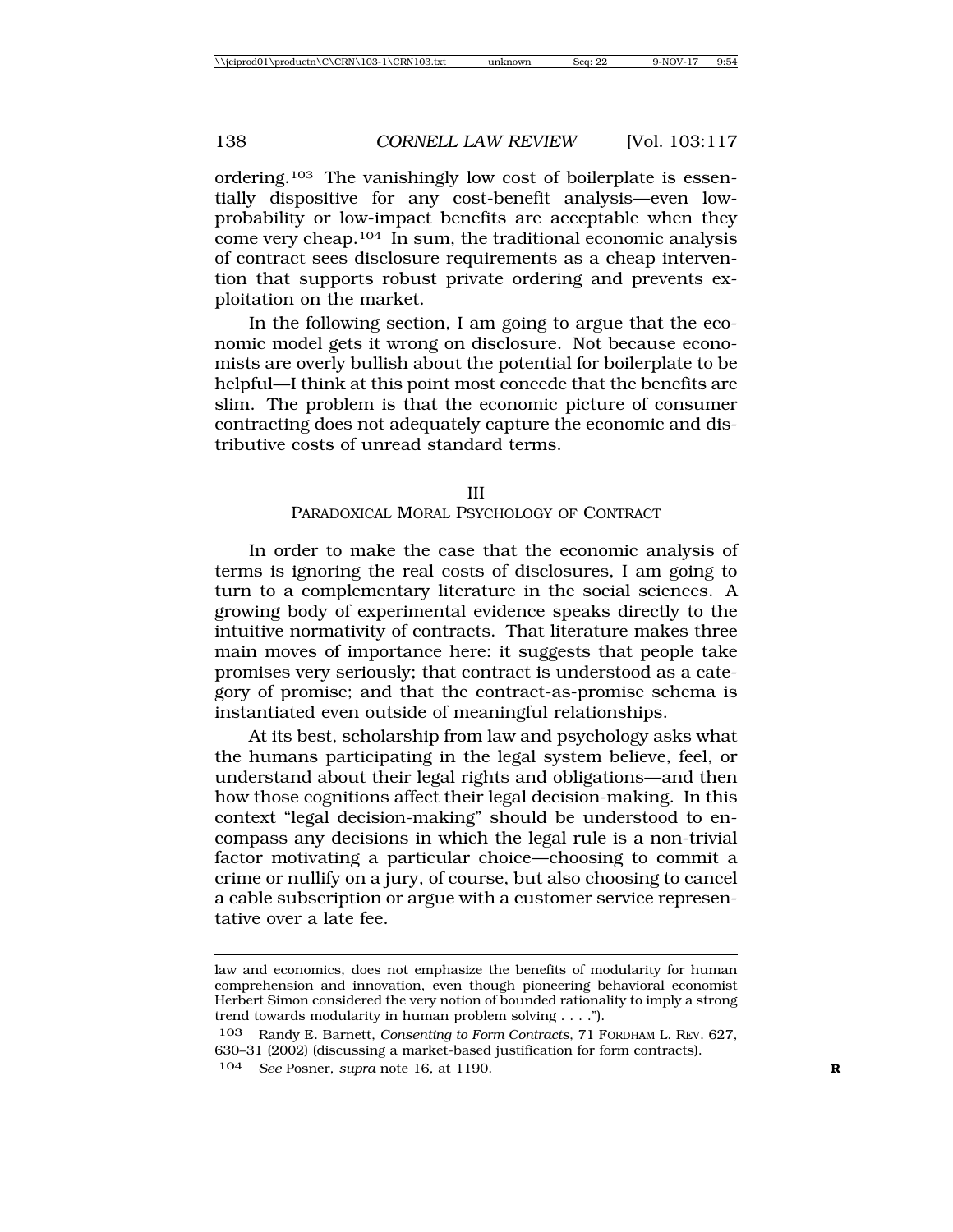So what does the literature on the psychology of legal decision-making have to say about the costs of boilerplate? In the paragraphs that follow, I am going to walk systematically through a series of research findings that do not obviously cohere and make the pitch that, taken together, they yield a surprising picture of disclosure. The short version is as follows: 1) Psychological research suggests that individuals have strong underlying preferences for honoring contracts.<sup>105</sup> They take contracts seriously, and they believe the legal system does so, too.106 2) Even though they are certainly unable to read their own consumer contracts, the unreasonable demands of readership are not cognitively salient.107 3) As such, when consumers are subject to onerous terms in their unread contracts, many (if not most) individuals identify the non-reading consumer, not the drafter, as the norm-violator, because the consumer has failed to take her contract seriously.<sup>108</sup> 4) Formal contracts receive moral and behavioral deference from consumers.109 5) Rules promulgated via boilerplate go unexamined and unchallenged.110 6) The cost to consumers is the price of adhering to unenforceable, unfavorable terms.111 I am going to lay out the existing evidence that 1-4 are true, offer a new set of experiments to demonstrate 5, and discuss 6 as the logical and problematic implication of all of the above.

# A. Contract as Moral Commitment

This Article is largely focused on how non-expert parties navigate their contractual relationships in the shadow of con-

<sup>105</sup> *See, e.g.*, Tess Wilkinson-Ryan & Jonathan Baron*, Moral Judgment and Moral Heuristics in Breach of Contract*, 6 J. EMPIRICAL LEG. STUD. 405, 413–20 (2009) (reporting experimental results suggesting that promisors are inclined to honor contracts, even when an economic incentive to breach the contract exists); Tess Wilkinson-Ryan, *Do Liquidated Damages Encourage Breach? A Psychological Experiment*, 108 MICH. L. REV. 633, 652 (2010) (reporting experimental results showing individuals resist breach of contract even when it is profitable).

<sup>106</sup> Wilkinson-Ryan & Baron*, supra* note 105, at 417–20 (showing experimen- **R** tal evidence suggesting an intuitive connection between informal norms of promise and informal norms of contract).

<sup>107</sup> Wilkinson-Ryan, *supra* note 46, at 1762–68 (describing a study of readabil- **R** ity and fault for not reading).

<sup>108</sup> *Id.*

<sup>109</sup> *See, e.g.*, Tess Wilkinson-Ryan, *Intuitive Formalism in Contract*, 163 U. PA. L. REV. 2109, 2123–29 (2015) (reporting the effects of moral norms on unenforceable contracts of adhesion when the party has assented via formality, e.g., by signing).

<sup>110</sup> *See infra* Part IV for experimental evidence of this phenomenon.

<sup>111</sup> *See infra* Part V for discussion of the implications of this framework for consumers and policymakers.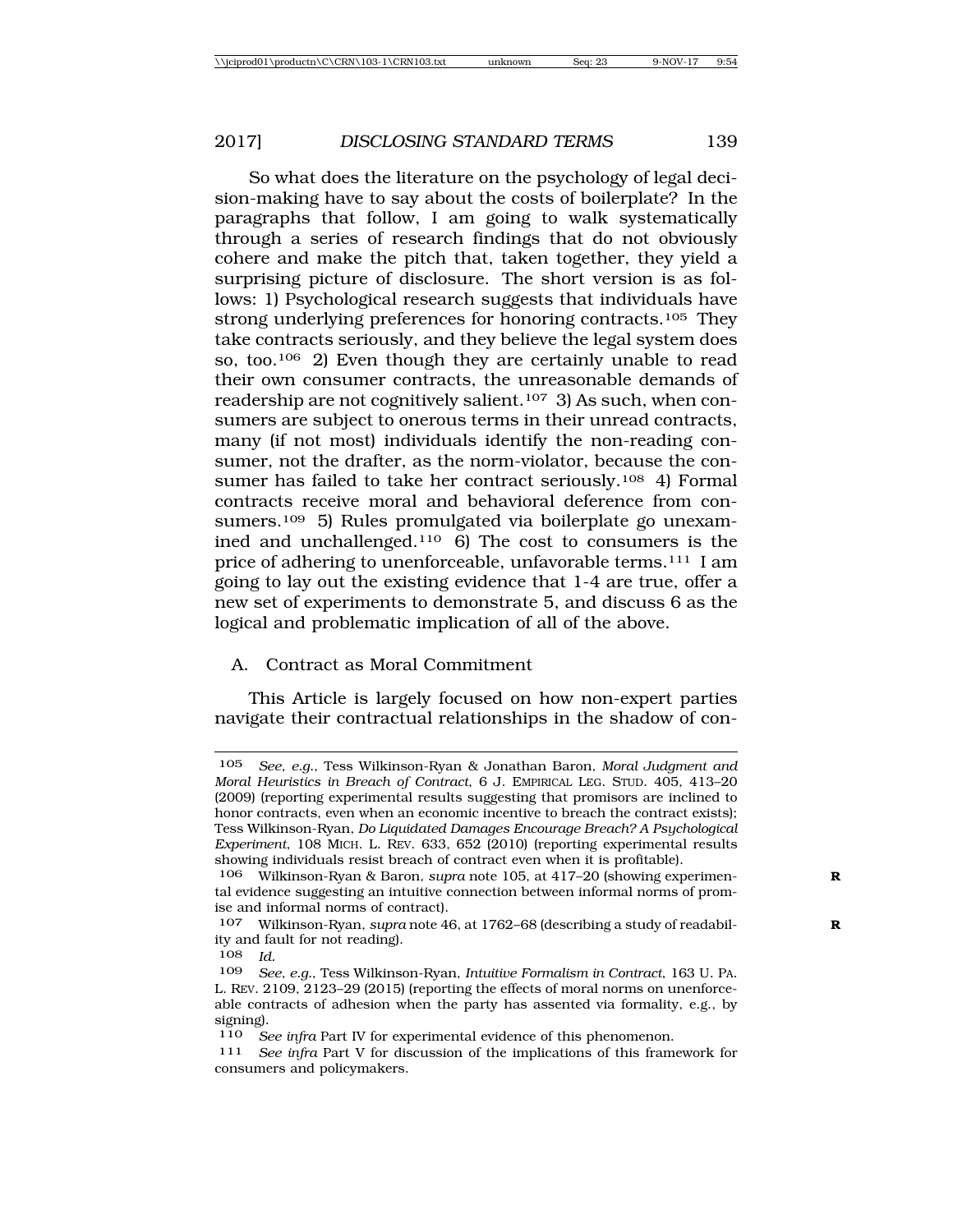tract law.112 Without a court directly telling them what to do, how do they decide whether to perform, whether to breach, or whether to sue? In contract, private legal decision-making is heavily influenced by the moral and social norms of promissory exchange.113 I claim, and try to demonstrate empirically, that the perplexing consequences of standard terms are rooted in the moral psychology of contract; that the reason that standard terms are afforded so much deference is because they are contracts, and contracts are promises.

For the last fifty years, sociology and psychology have offered to legal scholarship evidence that contracts are, for the parties involved, more than neutral financial instruments. On the contrary, contracts have social, cultural, and moral meaning. This meaning is partly derived from the contract's legal status, and partly from its close association with the norm of promise-keeping.114 As to the latter, cultural anthropology has identified promise-keeping as one of only a very few truly universal social norms.115 It has a meaning separate from other norms around gift-giving or reciprocity, meaning specifically about giving one's word and then keeping it.

At this point in time, there is substantial, converging evidence, from methodologically diverse research, in support of the hypothesis that shared informal norms motivate parties to avoid breach even when the math says they would be better off breaching. This is a large and multidisciplinary literature, which I will try to trace temporally.

In the 1950s and '60s, Stewart Macaulay and other colleagues working in law and sociology interviewed businessmen in Wisconsin, to ask them about how they interact with one another. The results of that work opened up the scholarly field

<sup>112</sup> For an introduction to the idea of the "shadow of the law"—the relationship between legal rules and private behavior—see Robert H. Mnookin & Lewis Kornhauser, *Bargaining in the Shadow of the Law: The Case of Divorce*, 88 YALE L.J. 950, 972 (1979) (positing that private negotiating behavior will be constrained by the expected value of a court-imposed resolution of a dispute).

<sup>113</sup> *See, e.g.*, Wilkinson-Ryan, *supra* note 105, at 652 (reporting experimental **R** evidence that individuals resist breach of contract even when it is profitable, because they believe it is morally wrong).<br>114 See, e.g., Gary Charness & Martin

<sup>114</sup> *See, e.g.*, Gary Charness & Martin Dufwenberg, *Promises and Partnership*, 74 ECONOMETRICA 1579, 1579 (2006); *see also* Tore Ellingsen & Magnus Johannesson, *Promises, Threats and Fairness*, 114 ECON. J. 397, 398–99 (2004) (demonstrating a "taste" for keeping one's word); Christoph Vanberg, *Why Do People Keep Their Promises? An Experimental Test of Two Explanations*, 76 ECONOMETRICA 1467, 1467–68 (2008).

<sup>115</sup> *See, e.g.*, Paul H. Robinson, Robert Kurzban & Owen D. Jones, *The Origins of Shared Intuitions of Justice*, 60 VAND. L. REV. 1633, 1648–49 (2007) (reporting cross-cultural norms of promise and exchange).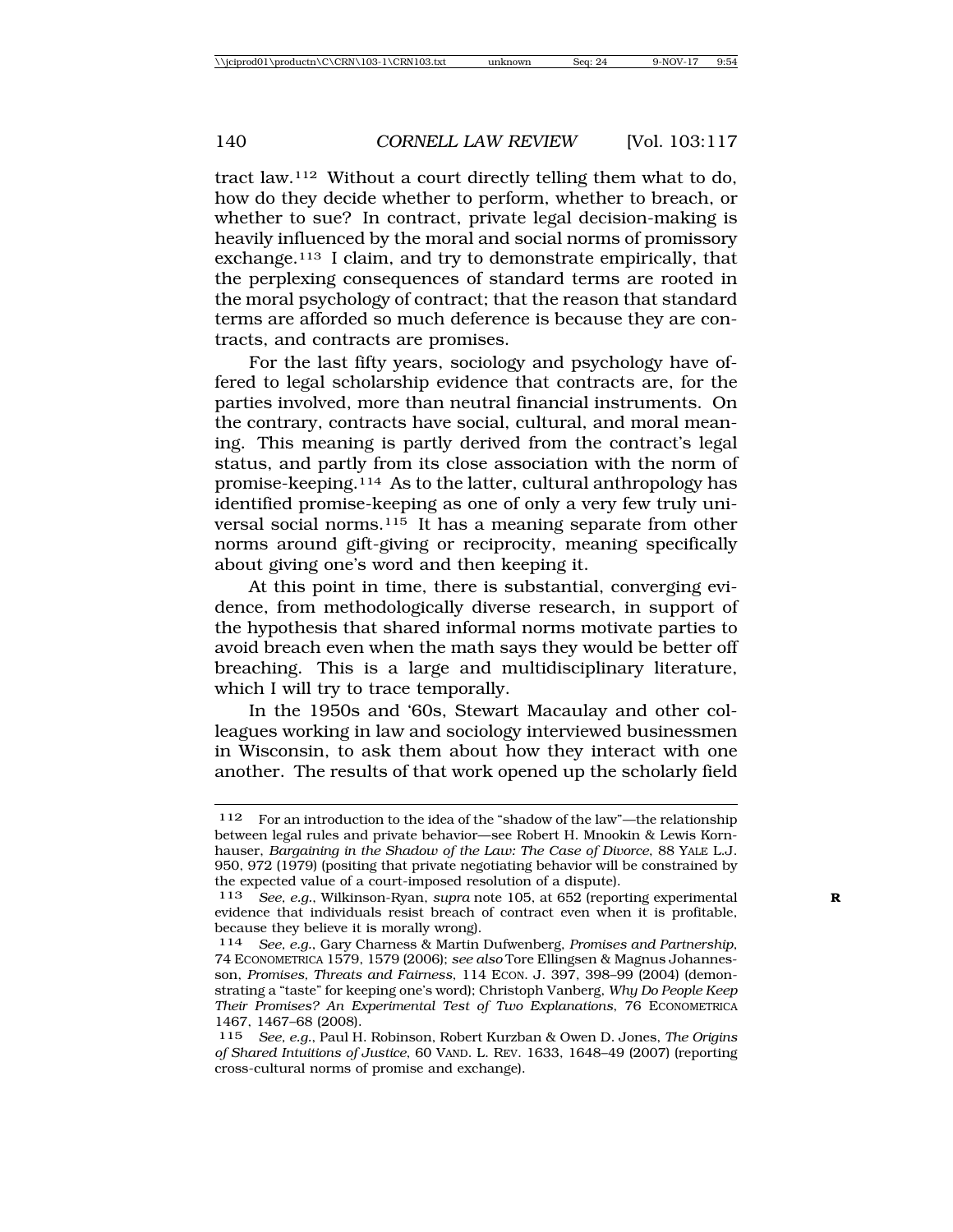of relational contracting—a recognition that for a swath of contracting parties, repeated interactions over time and within close-knit communities meant that the parties developed norms of negotiation and dispute resolution outside of the courtroom.116 Particular attention was paid to the strong norm of the handshake—the sense that one's "word" was a bond, and that it was its own reason not to break an obligation with a counterparty.117 This research yielded a new perspective on the reputation costs of breach of contracts in long term relationships—costs that were both financial insofar as breach might lead to a breakdown of the business relationship, but also costs that were more purely personal or social. This research is, of course, small *n*, and perhaps of a particular time and place. But other researchers have documented similar phenomena. Lisa Bernstein, for example, found that merchants in the small diamond-trading world relied heavily on informal norms and handshakes in order to enforce promises. In effect, the evidence from these sociological studies is about participants in real world commerce reporting on their own experiences—they report that their contractual commitments are moral commitments.118

The next wave of research came from experimental and behavioral economics focusing on intuitions about fairness. Amos Tversky and Daniel Kahneman began to document systematic preferences for fairness, across a range of transactions. One underappreciated feature of their pathbreaking 1986 article "Fairness as a Constraint on Profit Seeking" is that it explicitly addresses contract fairness.<sup>119</sup> The authors considered the importance of the contractual entitlements (referred to in their terms as "reference transaction") in determining fair outcomes. For example, they asked participants in a survey study whether it would be fair to reduce wages of a current employee when unemployment goes up (and thus cheaper employees are available). Subjects thought this breach of contract was unfair

<sup>116</sup> Stewart Macaulay, *Non-Contractual Relations in Business: A Preliminary Study*, 28 AM. SOC. REV. 55, 56–60 (1963) (describing interviews with businessmen in Wisconsin in the 1960s who largely viewed their contracts as relational rather than formal).<br> $\frac{117}{10}$  at 58

*Id.* at 58.

<sup>118</sup> *See* Lisa Bernstein, *Opting Out of the Legal System: Extralegal Contractual Relations in the Diamond Industry*, 21 J. LEG. STUD. 115, 138 (1992) (identifying both ethical and reputational constraints on transactors in the diamond industry).

<sup>119</sup> Daniel Kahneman, Jack L. Knetsch & Richard Thaler, *Fairness as a Constraint on Profit Seeking: Entitlements in the Market*, 76 AM. ECON. REV. 728, 729 (1986).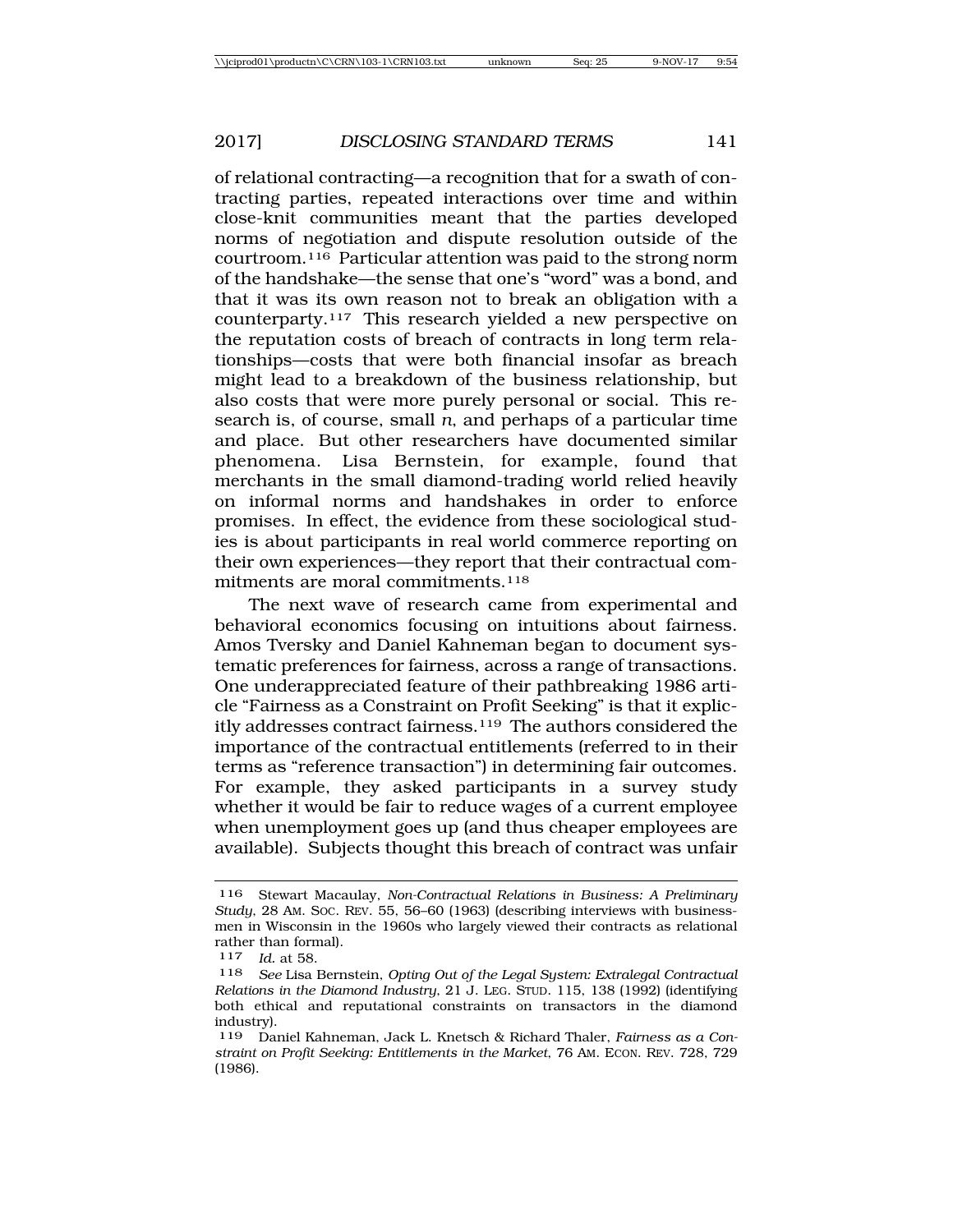even if it was legally permissible.120 New employees, though, could fairly be brought on at the lower wage.121 Tversky and Kahneman found not only that fairness matters, but that a deal—a contract—changes the way that people think of their obligations to one another, even without legal enforcement.

Experimental economics has picked up this thread, testing the role of fairness within real-stakes laboratory games played in real time by in-person participants. In experimental economics terms, their research question is how much financial reward people will give up in order to avoid breach. For example, in one experiment, participants were permitted to chat with one another about whether they planned to cooperate or defect on a task, where cooperation was better overall but defection was better for the individual.122 When players exchanged statements of intention to cooperate, they were no more likely than anyone else to do so. But players who decided to mutually *promise* were noticeably more likely to actually cooperate. In another experiment, players played a "Dictator Game." In a Dictator Game, two players are paired. One of them, the Dictator, is given some amount of money, and allowed to share it. The dependent variable in this setup is measured by how much the Dictator shares.<sup>123</sup> Christoph Vanberg used a game in which the Dictator could choose either a more equitable or a more selfish outcome. Players could chat with one another before the choice.124 Chatting players who promised to choose the equitable outcome were significantly more likely to do so than those who had not promised. Furthermore, in some conditions, after talking but before the allocation decision, the players were switched, separating partners. Interestingly, once the pair was broken up, the promising Dictators behaved just like the non-promising Dictators—what mattered was whether the Dictator had made a promise to this *particular* counterparty.125 This scholarship took the logic of contractual commitments to the laboratory to effectively demonstrate the plausibility of moral preferences in contract even in the face of incompatible financial incentives.

<sup>120</sup> *Id.* at 730 (describing vignette study and results).

<sup>121</sup> *Id.*

<sup>122</sup> Charness & Dufwenberg, *supra* note 114, at 1580–82. **R**

<sup>123</sup> *See, e.g.*, Colin Camerer & Richard Thaler, *Anomalies: Ultimatums, Dictators, and Manners*, 9 J. ECON. PERSP. 209, 210 (1995) (describing the Dictator Game in experimental economics).

<sup>124</sup> Vanberg, s*upra* note 114, at 1470 (explaining methodological choices). **R**

<sup>125</sup> *Id.* at 1473–76 (showing results of the experimental manipulation).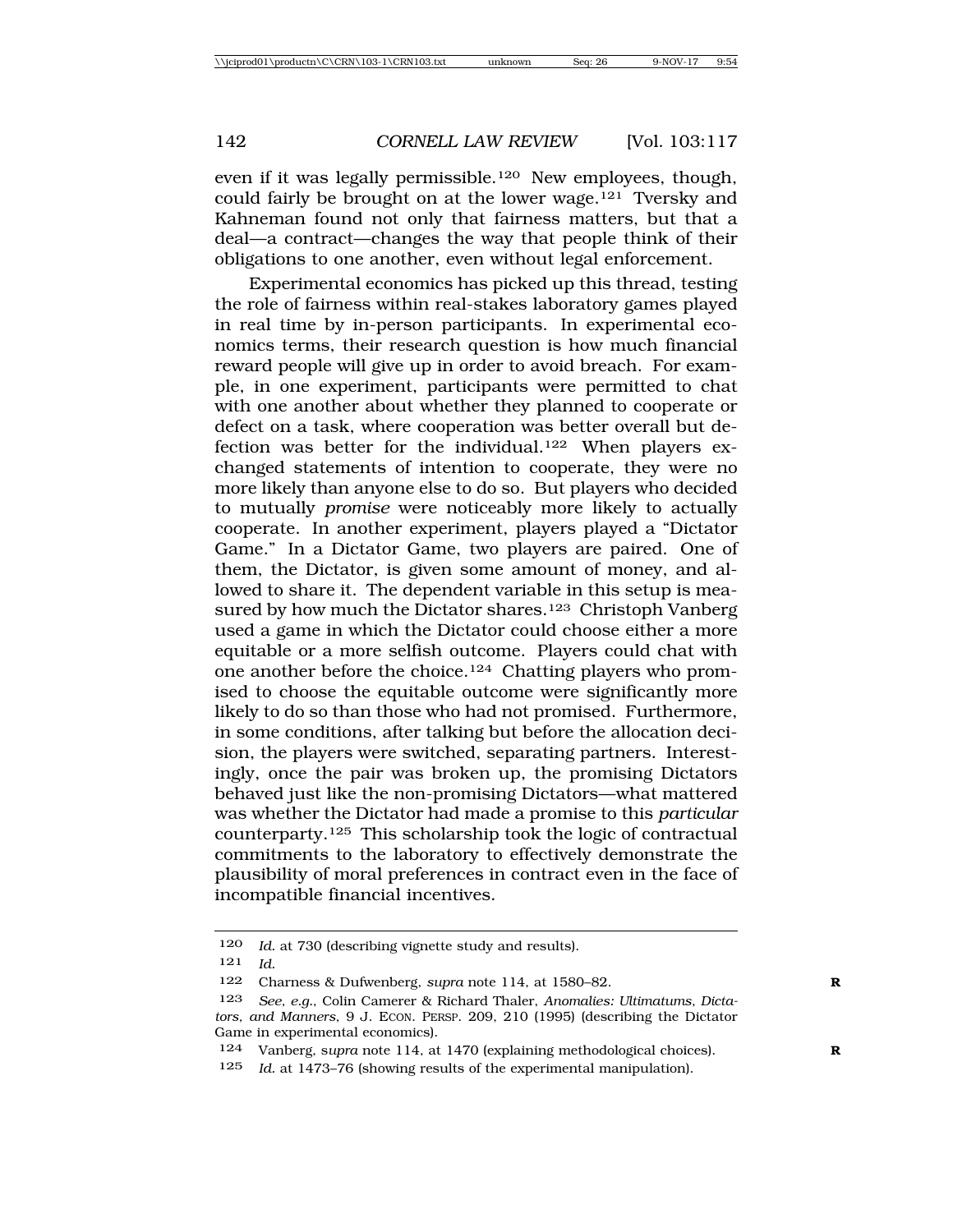Finally, the most recent line of social science research to pick up on the connection between contract and promise has come specifically from the law and psychology literature. In this literature, the moral implications of contracting have received more systematic experimental attention, especially in the context of breach.126 Scholars including, inter alia, Steven Shavell, Zev Eigen, Yuval Feldman, David Hoffman, and myself have asked non-experts to explicitly or implicitly reason through dilemmas in contract law. For example, Shavell asked a group of law students whether it would be immoral to breach a contract, varying the available information about the parties' preferences for risk allocation; when they lacked information to the contrary, his participants viewed breach as immoral.127 Other vignette-study research concludes, in tension with some descriptions of efficient breach theory,<sup>128</sup> that many people view breach of contract as a moral harm whose social and psychological costs are not worth the financial rewards.129 Zev Eigen made the stakes of compliance very high for his subjects, foisting an extraordinarily long and onerous survey on those who agreed to take it in return for a DVD. Subjects could stop anytime, but many persisted well beyond the point of frustration; strikingly, this was especially true when they were prodded with rhetoric about the moral stakes of breaching. 130 In

<sup>126</sup> *See, e.g.*, Tess Wilkinson-Ryan, *Legal Promise and Psychological Contract*, 47 WAKE FOREST L. REV. 843, 843–46 (2012) (examining the psychological dimension of contracts and the role of social norms); Yuval Feldman & Doron Teichman, *Are All Contractual Obligations Created Equal?*, 100 GEO. L.J. 5, 6–9 (2011) (studying how different characteristics of contractual obligation affect commitment to comply with contract terms); Tess Wilkinson-Ryan, *Transferring Trust: Reciprocity Norms and Assignment of Contract*, 9 J. EMPIRICAL LEG. STUD. 511, 511–12 (2012) (studying how assignment of contract rights affects moral obligation to perform).

<sup>127</sup> *See generally* Steven Shavell, *Why Breach of Contract May Not Be Immoral Given the Incompleteness of Contracts*, 107 MICH. L. REV. 1569, 1569–70 (2009) (acknowledging the widely held belief that breach of contract is immoral, but arguing that may not always be the case given that contracts are incomplete and cannot cover every contingency).

<sup>128</sup> *See* Steven Shavell, *Damage Measures for Breach of Contract*, 11 BELL J. ECON. 466, 471–72 (1980) (showing that expectation damages set incentives for breach at a level that encourages Pareto-superior transfers).

<sup>129</sup> *See, e.g.*, Wilkinson-Ryan & Baron, *supra* note 105, at 410 (using a series **R** of experimental questionnaire studies to show that many people view efficient breach as an affirmative wrong worthy of supracompensatory damages); *see also* Wilkinson-Ryan, *supra* note 105, at 659 (reporting that willingness to breach a **R** contract required more than trivial financial gains).

<sup>130</sup> Zev J. Eigen, *When and Why Individuals Obey Contracts: Experimental Evidence of Consent, Compliance, Promise, and Performance*, 41 J. LEGAL STUD. 67, 86–88 (2012) (showing that participants in an onerous online survey were more likely to continue with the survey when they were reminded that they had agreed to finish it and were morally obligated to do so).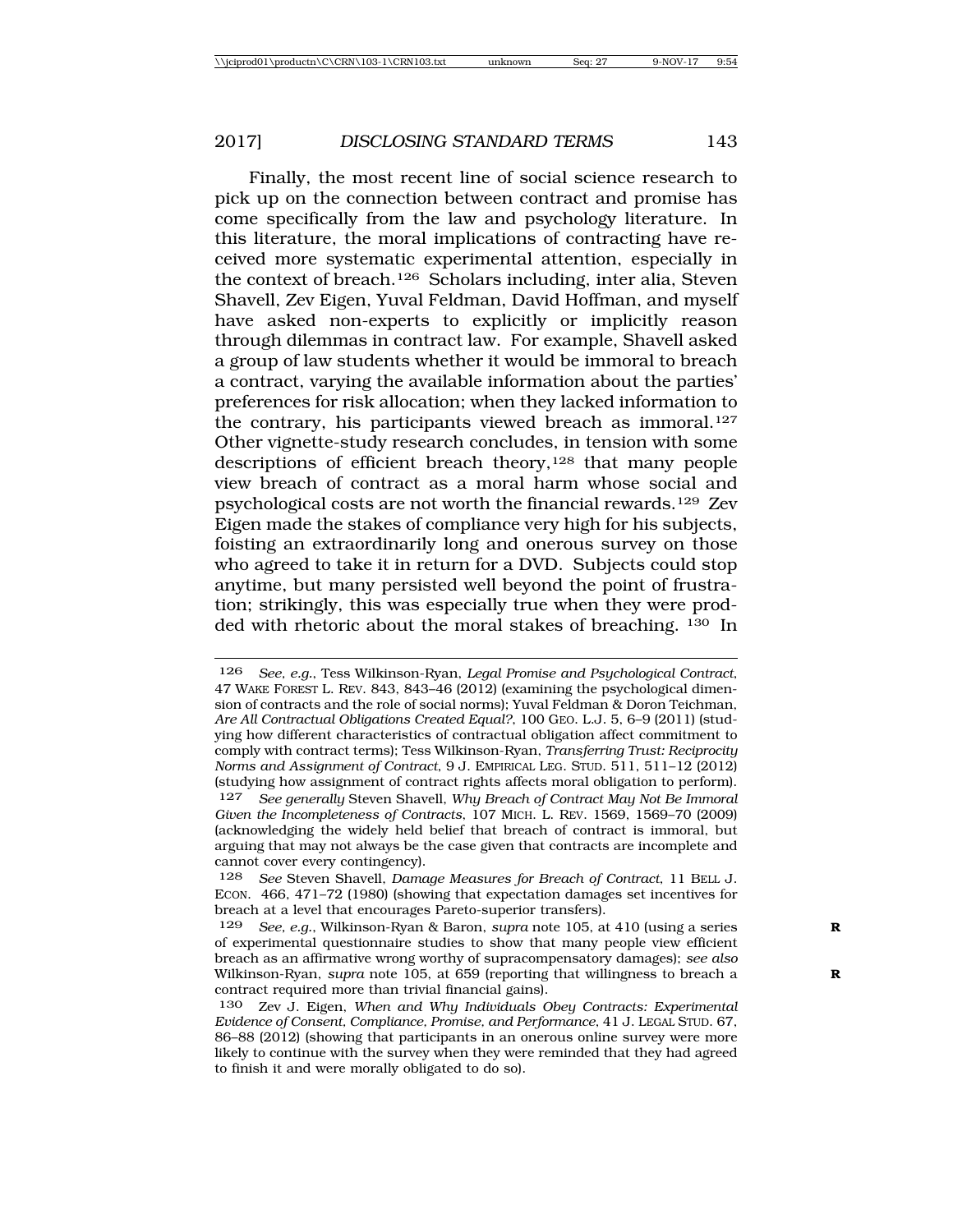other studies, subjects drawn from representative samples report that they would be unwilling to breach a contract for a small profit, and indicate that only a large premium on breach would sway them from their promissory commitment.131 Experimental studies show that willingness to breach is tied explicitly to the strength of the interpersonal commitment; the further along a deal gets on the offer-acceptance-performance continuum, the more reluctant parties are to breach, even when the costs of breach do not concomitantly increase.<sup>132</sup> The upshot of recent experimental research on moral norms of contract is that there is a non-trivial tendency to treat contracts as promissory obligations and not just currency. People place intrinsic value on contract performance, as a moral and social good.<sup>133</sup>

B. Salience: The Cognitive Roots of the Moral Psychology of Contracts

This Article is largely focused on the moral psychology of breach and performance, but there is also an important piece of the puzzle from cognitive psychology. In this context, cognitive psychology asks: How salient, legible, and evaluable are the attributes of the breach/perform decision?

Two pieces of evidence from the behavioral decision literature clearly bear on the issues here. The first is that people appear rather insensitive to the real-life demands of readership. This first came to light by way of an overconfidence study.134 Overconfidence studies typically ask people to indicate their own level of skill or diligence in a particular domain (how good a driver, how successful a teacher, etc.). In one case, subjects in a brief survey study were randomly assigned to predict the fraction of boilerplate readership either of them-

<sup>131</sup> *See, e.g.*, Wilkinson-Ryan, *supra* note 105, at 659. **R**

<sup>132</sup> Tess Wilkinson-Ryan & David A. Hoffman, *The Common Sense of Contract Formation*, 67 STAN. L. REV. 1269, 1292 (2015) (finding that some subjects in an online study reported preferences to perform at the offer stage, and even more at the acceptance stage, even when it was not binding at acceptance).

<sup>133</sup> *See, e.g.*, Tess Wilkinson-Ryan, *Incentives to Breach*, 17 AM. L. & ECON. REV. 290, 299 (2015) (showing, for example, that more than half of the players in a contracts game were unwilling to break their deal for a \$12 premium).

<sup>134</sup> *See, e.g.*, William C. Howell, *Uncertainty from Internal and External Sources: A Clear Case of Overconfidence*, 89 J. EXPERIMENTAL PSYCHOL. 240, 242 (1971) (reporting a study showing increased overconfidence particularly over outcomes determined by the performance of the individual rather than external factors).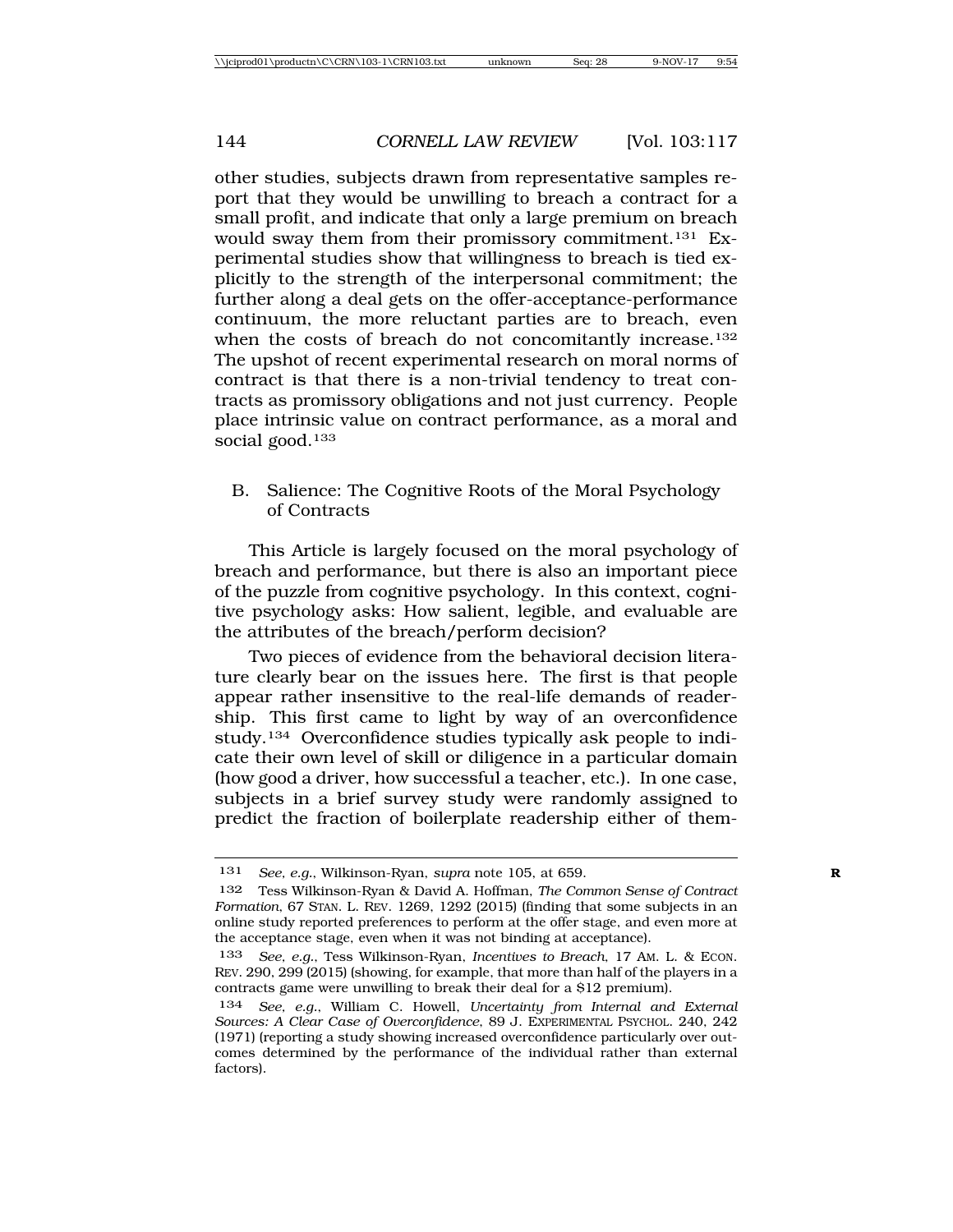selves or of other people.135 They guessed their own readership would be at levels greater than 50% for a credit card contract, a computer term sheet, and a car warranty—but that others would read less.136 A belief that others do not read but that *I* read suggests a dissonance between the descriptive norm and the prescriptive norm—sure, people fail to read their contracts, but they could read them, like I do. However, in a subsequent study, participants were randomly assigned to either a) simply estimate their own level of readership, or b) first estimate the quantity of fine print they saw in a day and *then* estimate their own level of readership.137 Those who had been prompted to focus on the demands of readership downgraded their estimates of their own readership substantially.<sup>138</sup> Subjects overall appeared to ignore the context of form contracting—the impossibility of thorough readership—unless prompted to do otherwise.

The second finding of interest along these lines comes from the psychological phenomenon of "norm theory."139 Norm theory describes a set of results from psychology that deal with counterfactual thinking. Counterfactual narratives about an experience shape judgments and reactions to that experience. An example might go like this: all else being equal, I am sad if I do not win a contest that I entered, but probably not as sad if I didn't enter the contest at all. The counterfactual (I might have won!) is more salient in the former case than in the latter. In a previous study, I speculated that this analysis might have some bite in the context of a party to a contract who failed to read and later discovered a burdensome term. The hypothesis was that the natural counterfactual when a consumer is the victim of an unread bad term is that same consumer reading and avoiding the bad term. This need not be the case—the counterfactual could be that in the alternate world, the term, and not the consumer, was different. This bears directly on how we assign blame—the more salient actor in the case is typically assigned blame for choosing the wrong path.140

<sup>135</sup> Wilkinson-Ryan, *supra* note 46, at 1774 (showing a table reporting high **R** estimates of readership and that estimates were greater for self than the average consumer).

<sup>136</sup> *Id.* at 1772–74 (explaining study stimuli for each condition).<br>137 *Id.* at 1779–81

<sup>137</sup> *Id.* at 1779–81.<br>138 *Id.* at 1781 (re

Id. at 1781 (reporting effect of a prompt about difficulty of reading on estimates of own likelihood to read).

<sup>139</sup> Daniel Kahneman & Dale T. Miller, *Norm Theory: Comparing Reality to Its Alternatives*, 93 PSYCH. REV. 136, 136–37 (1986).

<sup>140</sup> *See, e.g.*, Dale T. Miller & Cathy McFarland, *Counterfactual Thinking and Victim Compensation: A Test of Norm Theory*, 12 PERSONALITY & SOC. PSYCH. BULL.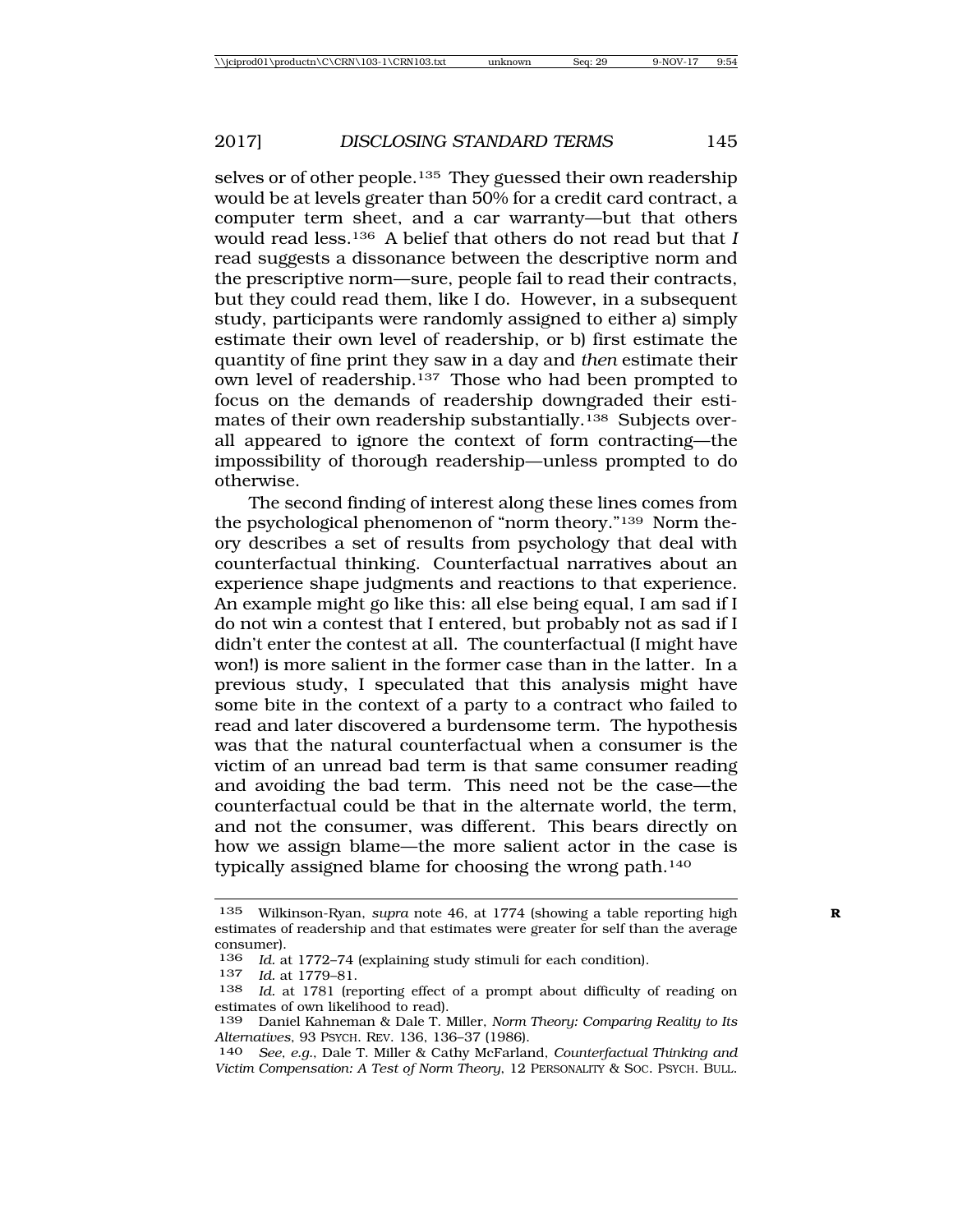One of the consistent findings of norm theory is that as between a set of background conditions and an agent in a narrative, the agent's alternative choices are more salient than the alternative background facts.141 In order to leverage this observation in the consumer contract context, a previous experiment randomly assigned subjects to read about a longstanding onerous policy in a credit card contract or a new policy recently implemented by the company.<sup>142</sup> In this manipulation, the term is either a background fact with no salient agent, or the result of an active decision by the firm. Subjects who read about the new term rated the unhappy non-reading consumer as less to blame for his predicament than the consumer who had failed to read the longtime default policy.

Together, these results suggest an availability or a salience story of non-readership—the possibility or narrative of reading contracts comes very readily to mind. It is very easy to imagine how someone might have avoided a bad term by reading; less so to imagine how a consumer might have avoided a bad term by not having an exploitative counterparty. These studies form an impression that the reflexive, and perhaps unreflective, lay view of consumer contracts is that they are readable143—and perhaps that a manifestation of assent to participate in the economy is justifiably viewed as an assumption of risk of bad terms.144

# C. Moral Commitment Under Conditions of Dubious Assent

I have thus far reviewed the empirical evidence that promises are serious moral obligations for legal actors, and that contracts, as a species of promise, are also taken seriously. I have also offered some suggestive evidence that the unreasonable demands of readership are not especially salient in the context of making judgments about non-readers. These two lines of inquiry converge in a very recent body of research about how individuals reason about their moral obligations

<sup>513, 517 (1986) (</sup>showing in an experiment that subjects had greater sympathy in situations in which the positive alternative was highly salient).

<sup>141</sup> *See, e.g.*, Wilkinson-Ryan, *supra* note 46, at 1775–76 (discussing the sali- **R** ence of different counterfactuals).<br>142 *Id* at 1777 (explaining met

<sup>142</sup> *Id.* at 1777 (explaining methods and results of norm theory experiment).<br>143 *Id.* at 1777–78 (experimentally surveying non-experts who systematically

Id. at 1777–78 (experimentally surveying non-experts who systematically report that they believe people can and should read their contracts).

<sup>144</sup> *See, e.g.*, Victoria C. Plaut & Robert P. Bartlett, III, *Blind Consent? A Social Psychological Investigation of Non-Readership of Click-Through Agreements*, 31 L. & HUM. BEHAV. 293, 299 (2012) (reporting subjects' own accounts of why they sign form contracts).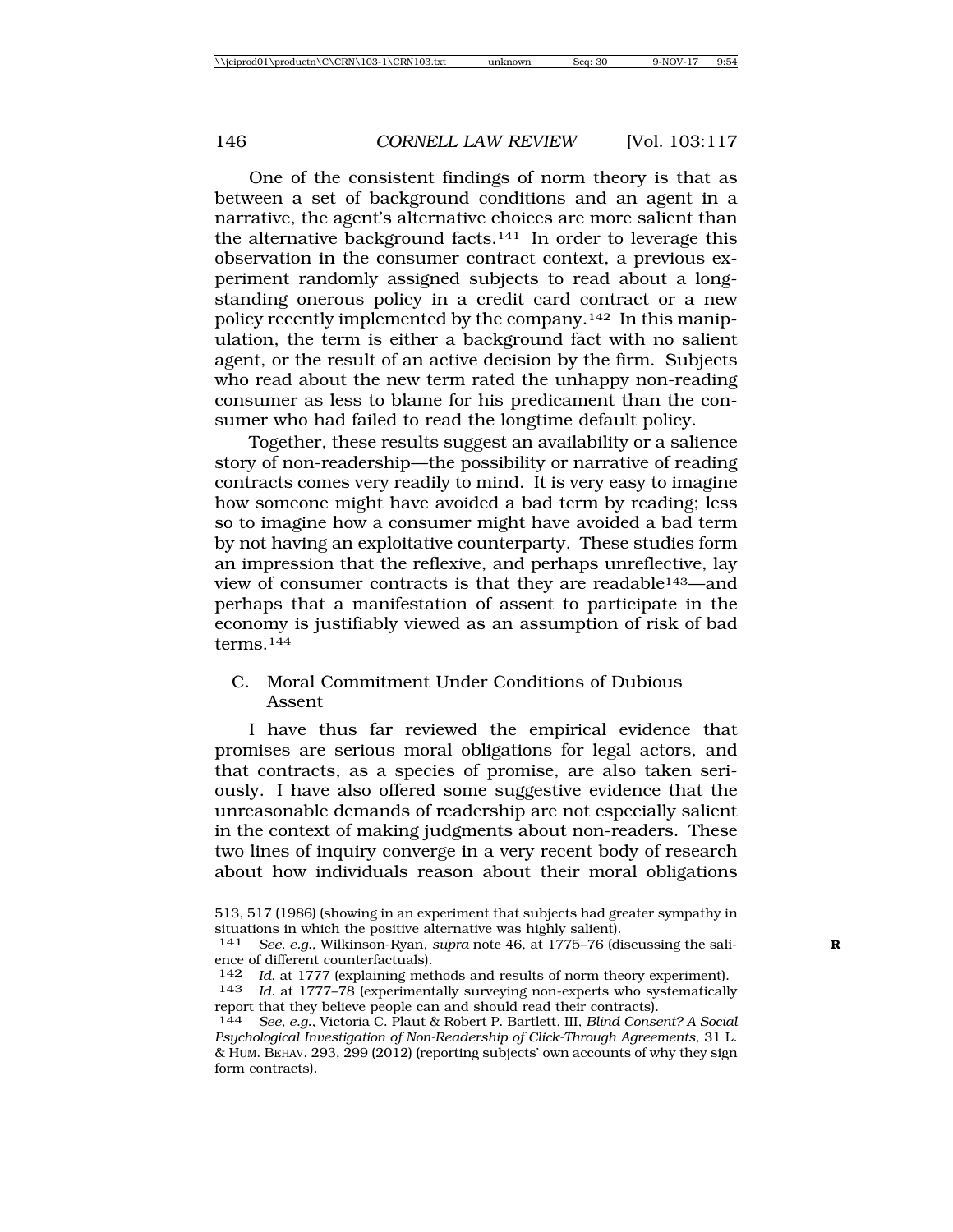under conditions of very thin assent.<sup>145</sup> The challenge is this: It is one thing to think that my contract with my cabinetmaker is regulated by informal interpersonal or moral norms—but with Comcast? Or Visa? Indeed, though, recent research strongly suggests that the perceived moral obligation of contract is instantiated with formal agreement (e.g., clicking "I agree" to unread hyperlinked terms) rather than meaningful assent.146

Three findings along these lines set the stage for the new experiments reported below. First, readability does not appear to affect perceived obligation. In a recent study, I asked subjects to consider the plight of a consumer who found himself subject to a fee he did not expect.<sup>147</sup> Subjects were randomly assigned to read that the fee was explained in either a two-page or a fifteen-page contract.148 They clearly differentiated between the two conditions when asked whether readership was a reasonable expectation—they thought it reasonable in the short contract case and unreasonable in the long contract case.149 They *did not differ*, however, in attributions of responsibility; subjects in both conditions viewed the consumer as "to blame" for his own misfortune.150 That is, even when it was clear that reading would be much harder in one case than in the other, the subjects thought that the non-reading consumer had himself to blame for his problems.

Second, there is evidence that the promissory norms of contract are "switched on," so to speak, by formal assent rather than a more robust meeting of the minds. In recent experimental research, subjects were simply asked to assess the moment of assent.151 When formal assent—something in writing and signed—was uncoupled from substantive assent—a meeting of the minds—subjects overwhelmingly chose the moment of for-

<sup>145</sup> *See, e.g.*, Wilkinson-Ryan & Baron, *supra* note 105, at 406–07. **R**

<sup>146</sup> *See* Wilkinson-Ryan & Hoffman, *supra* note 132, at 1281–83 (describing **R** the importance of signing paperwork); *see also* Wilkinson-Ryan, *supra* note 109, **R** at 2124–26 (showing a higher moral commitment to signed agreements).

<sup>147</sup> Wilkinson-Ryan, *supra* note 46, at 1762–68 (describing a study of readabil- **R** ity and fault for not reading).

<sup>148</sup> *Id.* at 1763.

<sup>149</sup> *Id.* at 1764 (showing that 34% of subjects thought reading was a reasonable expectation when a contract was fifteen pages long, but 76% thought it was reasonable when the contract was two pages long).

<sup>150</sup> *Id.* at 1764–65 ("Even though subjects reported that it is unreasonable to expect a consumer to read a 15-page contract, they nonetheless felt that the nonreading consumer was as responsible for his non-readership as the consumer who had only two pages of terms to wade through.").

<sup>151</sup> Wilkinson-Ryan & Hoffman, *supra* note 132, at 1283. **R**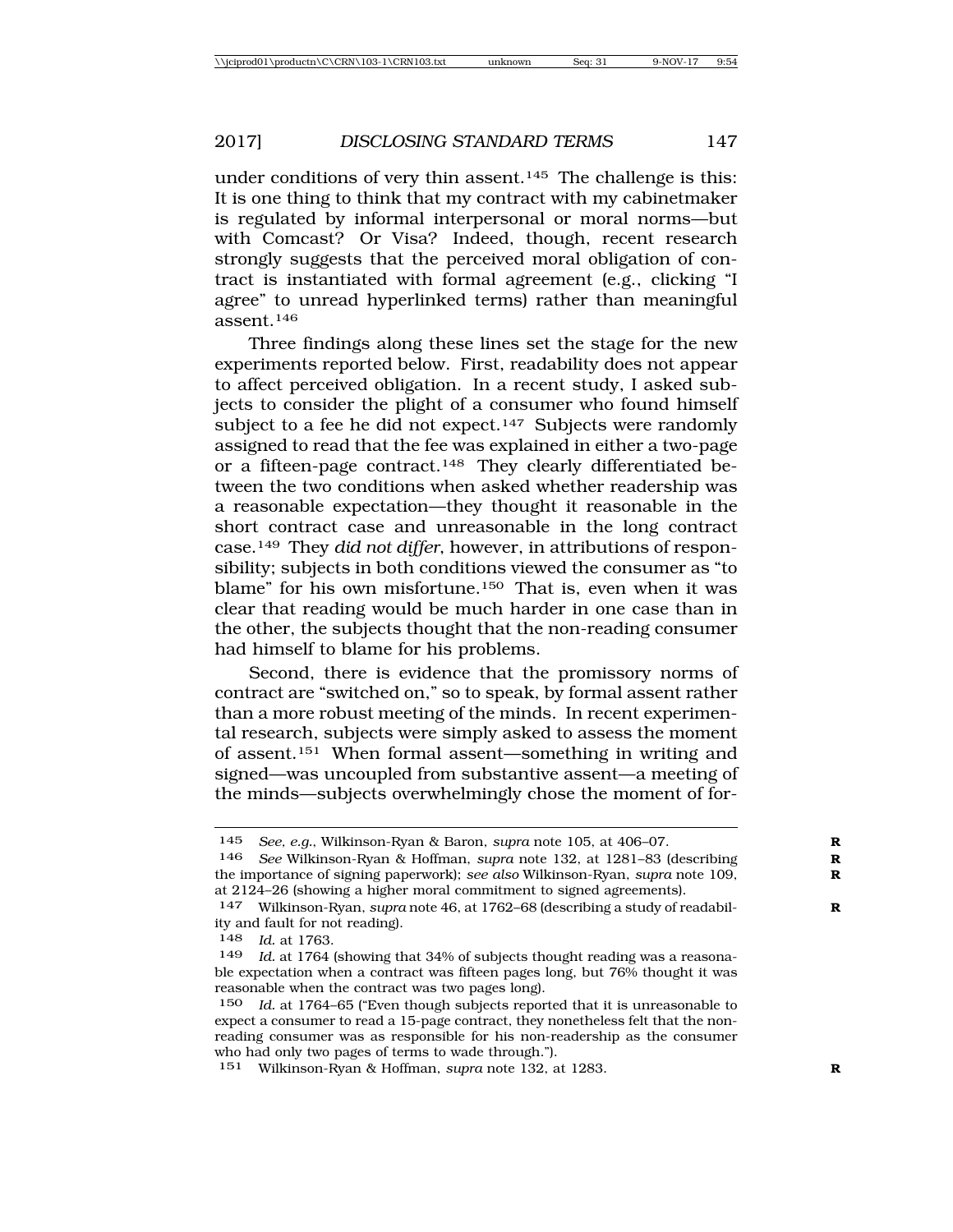mal assent as the legally relevant moment.152 Even when subjects were informed that the legal consequences of written and oral assent were identical, they reported that they would be less willing to breach a contract that has been formalized in writing.153 These findings suggest that form contracts have bite, precisely because of their highly formal structure.

Finally, we have some evidence that terms encapsulated in formal contract may receive deference even when they are indisputably unfair. In a 1997 experiment by then-graduate students Dennis Stolle and Andrew Slain, subjects read vignettes describing a harm suffered in connection with a contract (e.g., a slip-and-fall at a gym).154 Subjects were randomly assigned to see the contract with or without an exculpatory clause.155 The rather egregious exculpatory clauses included would not be legally enforceable in most jurisdictions, whether because they would be void for unconscionability or because they were barred by statute.156 The authors asked subjects to report their own reactions—in particular, would they seek compensation in such a situation, and was the contract unfair—as well as their beliefs—namely, what would be the likely outcome of a suit?<sup>157</sup> Although the reported results are somewhat scanty, they are very provocative. The two most important findings are as follows:

[C]onsistent with the concerns of many legal scholars, the presence of exculpatory language did have a deterrent effect on participants' propensity to seek compensation. This main effect for presence of an exculpatory clause is also consistent with previous research suggesting that consumers' contract schema includes a general belief that written contract terms are enforceable . . . . Surprisingly, the presence of an exculpatory clause did not impact participants' perceptions of the fairness of the contracts.<sup>158</sup>

Thus, the Stolle and Slain study offered evidence of one commonsense proposition and one puzzling twist. The common-

155 *Id.* at 87.

- 157 *Id.* at 90–91.
- 158 *Id.* at 91.

<sup>152</sup> *Id.* at 1284–88 (showing survey results in which participants chose the moment of signing over the moment of in-person verbal assent as the moment of contract formation).

<sup>153</sup> Wilkinson-Ryan, *supra* note 109, at 2126–29 (describing empirical results **R** from a survey experiment).

<sup>154</sup> Dennis P. Stolle & Andrew J. Slain, *Standard Form Contracts and Contract Schemas: A Preliminary Investigation of the Effects of Exculpatory Clauses of Consumers' Propensity to Sue*, 15 BEHAV. SCI. & L. 83, 86–87 (1997).

<sup>156</sup> *Id.* at 85.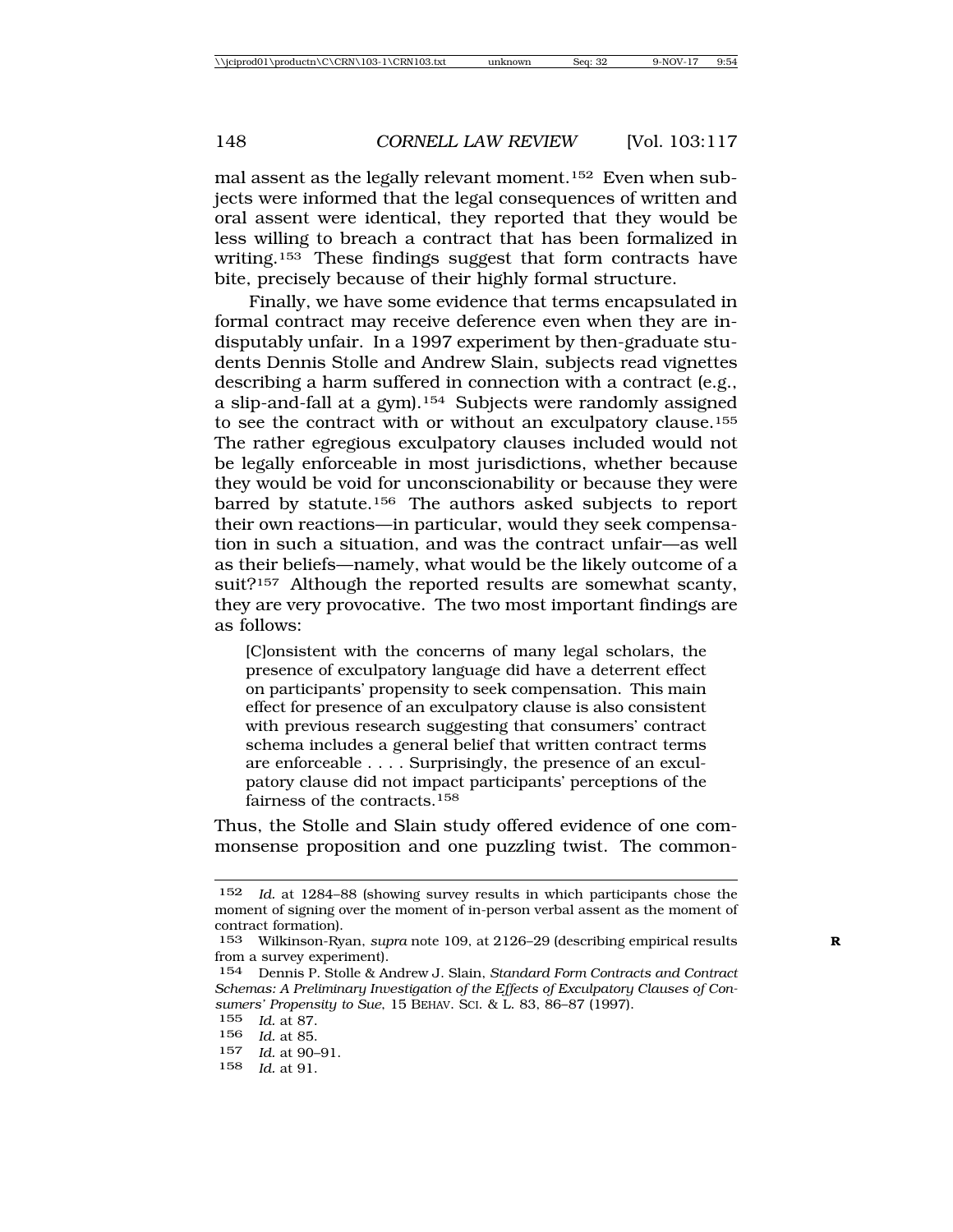sense proposition is that people think they're bound to whatever they sign. The authors suggested that the reason for this is a misperception of the law—that people believe the law is more accommodating of burdensome terms than it is. The puzzle is that there were no reported differences in judgments of fairness. Contracts that were objectively more burdensome for consumers were not viewed as less fair. This is arguably difficult to explain based on perceptions of law alone; individuals can and do distinguish between legality and fairness.

In sum, there is a growing body of evidence that people not only believe that contracts *are* enforceable, they often believe that contractual obligations are also moral obligations. Further, the perceptions of legal and moral bindingness are surprisingly insensitive to the form and possibly even the content of the contract. There is evidence for a sort of on-off switch.159 On an intuitive account of contracts of adhesion, any documented manifestation of assent triggers all (or many, or most) of the moral and legal implications of contract and promise.160

This commitment to contractual sanctity puts people in a bind, because they cannot possibly treat each form with attention and deliberation. The remainder of this Article explores the natural logical extension of the existing literature: that the moral commitment to contracting might redound to the disadvantage of the non-drafting parties because there is a mismatch when contracts cannot be taken seriously *ex ante* but courts and parties purport to find meaningful assent *ex post*. The study below explores the consequences of that mismatch systematically.

#### IV

#### EXPERIMENTAL VIGNETTE STUDY

The overarching goal of this Article is to connect the practice of disclosure to the moral psychology of contract—to ask how the provision of notice and the exchange of forms affect individual parties, irrespective of the legal status of the terms.

In order to assess the effect of terms on perceptions of contractual obligations, I used an experimental vignette study.161 I showed participants brief descriptions of contracts, randomly assigning subjects to three assent conditions. Spe-

<sup>159</sup> *See* Wilkinson-Ryan, *supra* note 46, at 1747–50 (arguing empirically for a **R** connection between formal agreement and moral commitment).

<sup>160</sup> *See id.* at 1757.

<sup>161</sup> *See generally* Christiane Atzmuller & Peter M. Steiner, *Experimental Vignette Studies in Survey Research,* 6 METHODOLOGY 128 (2010) (describing and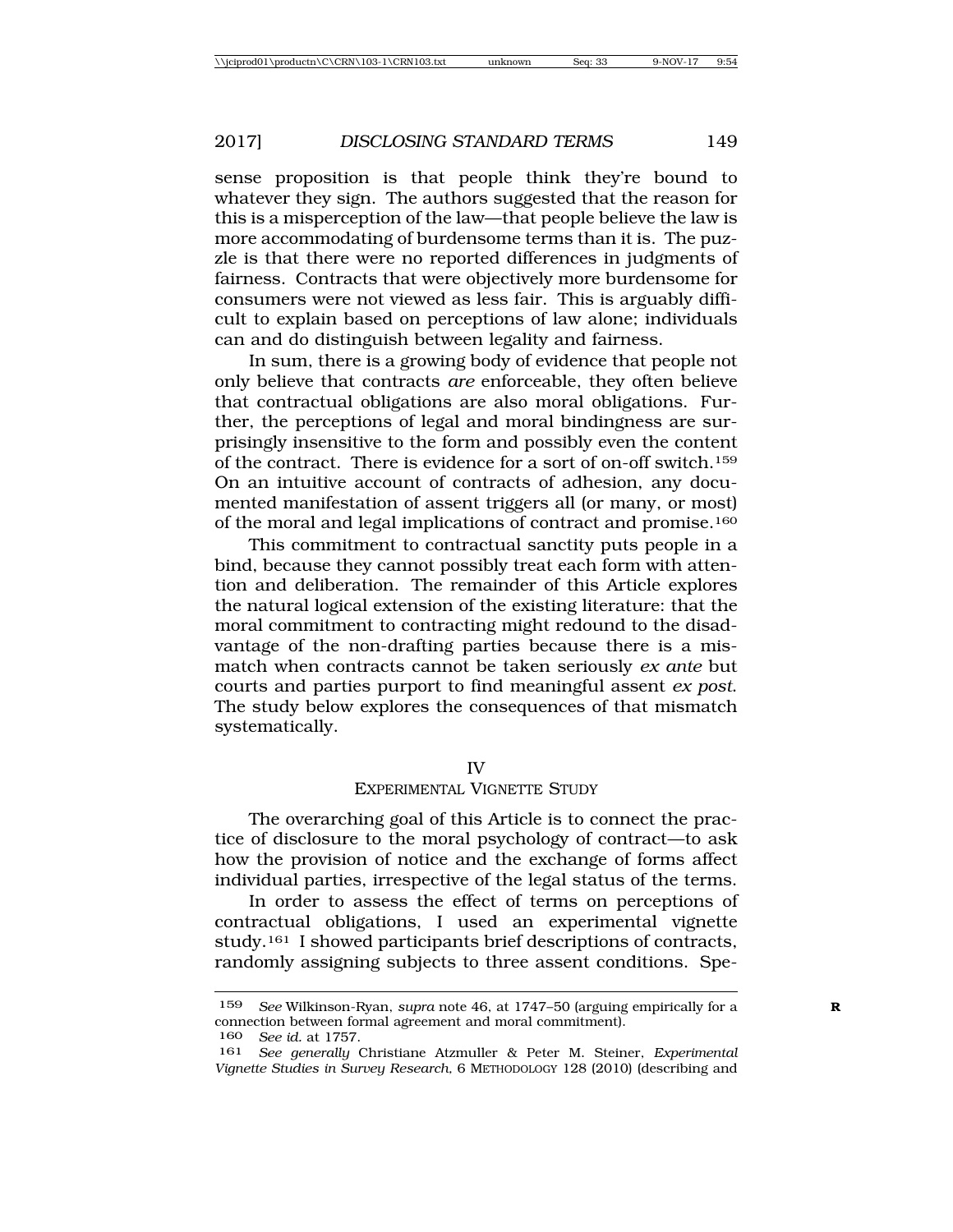cifically, the independent variable was the accessibility of a particular burdensome term—was it provided up front, or offered after purchase, or only available by affirmative search? Subjects were asked in each case to evaluate the term's legal and moral effect, respectively, including their inclination to challenge the policy. The prediction was that a policy embodied in contractual terms that were made available before assent would be taken more seriously than terms only available after purchase, and that in turn those "rolling contract" terms would be taken more seriously than policies made available outside of contract.

#### A. Study Design

Subjects were recruited to participate in experimental studies at the University of Pennsylvania's Wharton School of Business. A separate pool of subjects was also recruited to participate via Amazon Mechanical Turk.162 The two samples behaved very similarly, and only the Wharton results are reported in full in the body of this paper. Results from the Mechanical Turk replication are provided in the Appendix.

All subjects read two short vignettes describing surprising and unfavorable contract terms, with each study experimentally manipulating different features of the vignette. Subjects were asked to answer a series of follow-up questions after each scenario.

The vignettes were designed to cover some of the most important ground by invoking both a defensive and an offensive consumer stance. They are not designed to be compared to one

evaluating methods for drawing inferences to responses from random assignment to different scenarios).

<sup>162</sup> Amazon Mechanical Turk is an online platform from which individual workers/participants can be recruited to do small tasks for small sums of money; it is an increasingly common online forum for soliciting participants to engage in research studies. It has been studied extensively at this point. Its advantages are that populations recruited via Turk are more representative of the national population than convenience samples (e.g., undergraduates) and that a variety of experimental findings have been replicated using Mechanical Turk. *See, e.g.*, Adam J. Berinsky, Gregory A. Huber & Gabriel S. Lenz, *Evaluating Online Labor Markets for Experimental Research: Amazon.com's Mechanical Turk*, 20 POLITICAL ANALYSIS 351 (2012). There is also evidence, both systematic and anecdotal, that Turk subjects are particularly attentive, perhaps due to the formal mechanisms available for receiving feedback that affects reputation ratings. The disadvantage of Mechanical Turk as compared to the sample procured by a commercial survey firm is the young and leftward skew of the population. Turk respondents are "wealthier, younger, more educated, less racially diverse, and more Democratic" than national samples. Andrew R. Lewis et al., *The (Non) Religion of Mechanical Turk Workers*, 54 J. SCI. STUDY RELIGION 419, 419–20 (2015).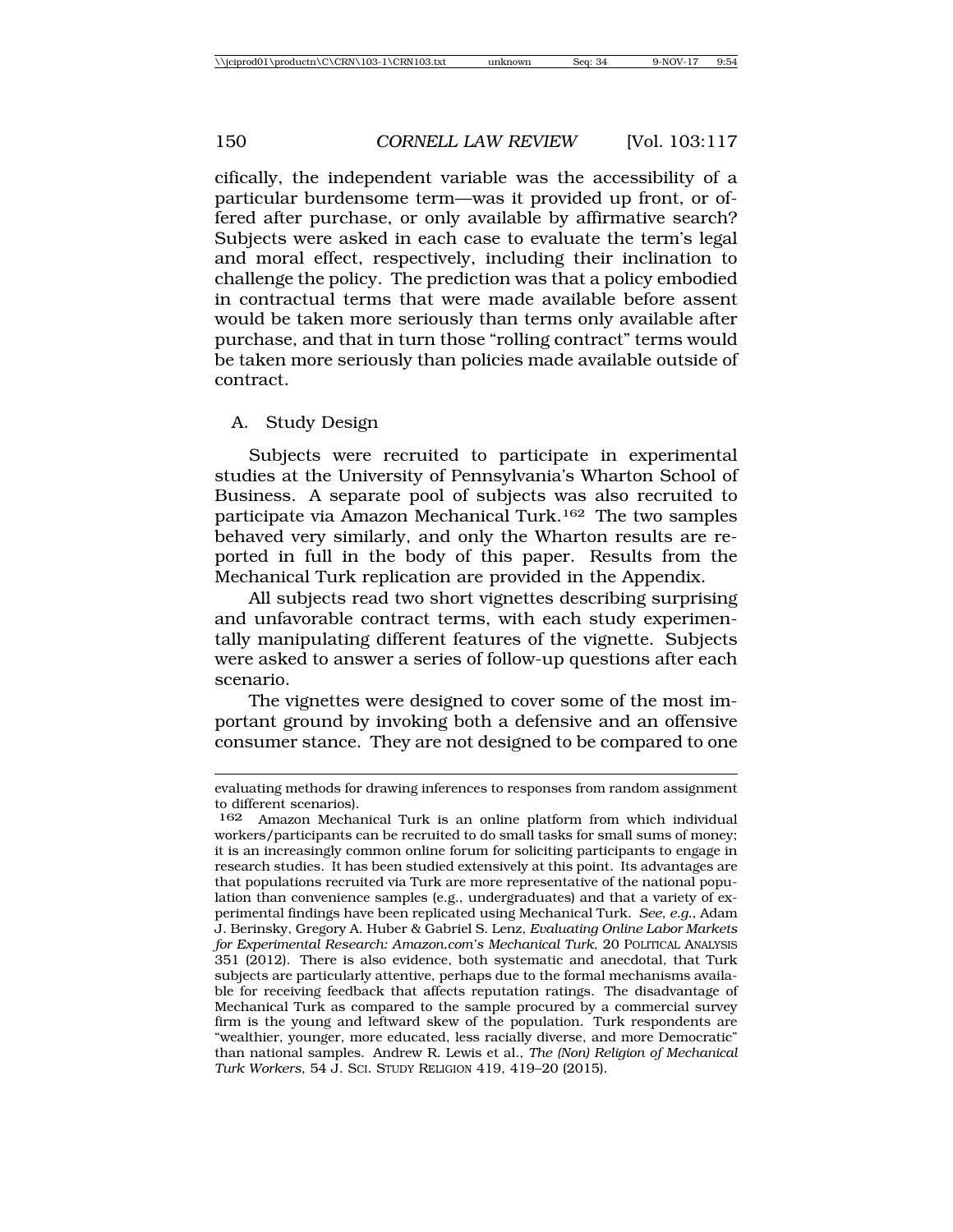another, only to be compared within-scenario, across conditions. In the Fee scenario, the customer is surprised to find himself being charged a fee by a car rental agency. In the Waiver scenario, the individual is surprised to find himself unable to get money from the hotel for damage to personal property. In familiar behavioral decision-making paradigms, one cost is framed in loss terms (the fee) and the other in gain terms (foregone compensation).163 Although the two scenarios obviously do not exhaust the possible ways in which a consumer might be affronted by a company policy, there are reasons to think that most people distinguish between these two kinds of costly terms. Therefore I use both to assess the possibility that the distinction between contract and not-contract exists across terms that burden the consumer as well as terms that relieve the burden of the drafter.

Each case was designed to invoke the idea of a company policy with reasonably salient stakes. This is distinguished, at this point at least, from arbitration clauses and class action waivers, which may be problematic on other normative grounds, but are too remote from everyday experience to get traction in a scenario study.<sup>164</sup> The company policies in question are meant to push the boundaries of reasonable business practices. The goal is that readers view the policies as burdensome and problematic, such that they would be inclined, all else being equal, to object. The stakes are mid-range—not enormous transactions like home-buying where readership arguably has a clearer normative status, but not the EULA for a movie download, either. The goal was to invoke run-of-themill, in-person, consumer contracting scenarios, where the manifestation of assent is evinced by signature, in the presence of the drafter's agent, in a situation in which careful readership is possible but would be unusual.

Subjects were randomly assigned to one of three conditions for each vignette. The independent variable was, roughly, the quality of the notice of terms: standard form, rolling contract, and online policy. The three conditions were drafted to be as similar as possible on all dimensions except the consumer's access to the company policy. Thus the term in all three conditions was described as having been available and documented

<sup>163</sup> *See, e.g.*, Chris Guthrie, *Prospect Theory, Risk Preference, and the Law*, 97 NW. U. L. REV. 1115, 1118 (2003) (explaining different behavior under "gain frames" than under "loss frames").

<sup>164</sup> *See, e.g.*, Marotta-Wurgler *supra* note 89, at 114–16 (showing that reading **R** an arbitration clause does not deter purchase).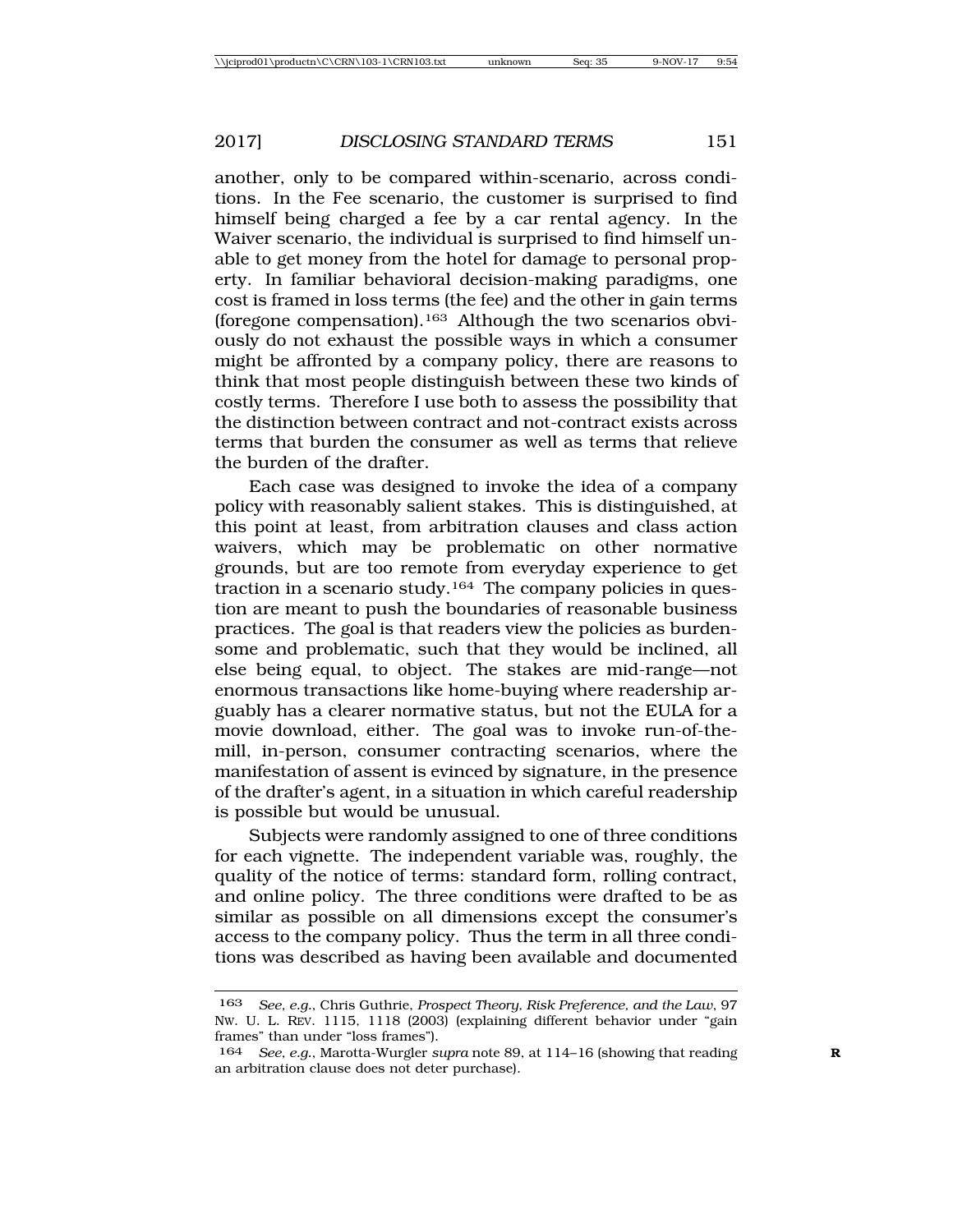prior to the customer complaint. In each condition, subjects were meant to have the sense that the company had a real, long-standing policy. In this way, each policy was intended to feel like a true company practice rather than an *ad hoc* penalty, in each case verifiable with documentation in a way that parallels the standard contract condition.

The dependent variables homed in on a few main constructs. The rationale for the response variables of central interest are described briefly here; the exact wording is given in the Methods subsection below.

- Enforceability: The study asked subjects to give their best guess about the legal effect of the contract. This is the first question after they read the vignette and arguably the most important, insofar as the perceived legal status of a term affects its moral weight as well as the likelihood of challenge.
- Assent: In order to assess subjective views of assent, each condition was evaluated for subjects' own understandings of the level of meaningful agreement.
- Individual and Company Responsibility for Unread Terms: In two questions, subjects indicated the extent to which the consumer and the company, respectively, were at "fault" for the consumer's ignorance of the term. One speculation is that the apportionment of blame affects how and when people seek redress.
- Fairness: This inquiry builds on the moral psychology literature showing strong commitments to contracts. As in the breach literature, we would expect to find that increased perceptions of fairness are associated with increased compliance to the terms of the contract, irrespective of legal mechanisms for challenge or exit.
- Reasonableness of Means of Communicating Terms: Subjects were asked to indicate the extent to which it is reasonable to expect knowledge of a particular policy. This acts in part as a manipulation check when the experimental manipulation is precisely aimed at ease of reading, but also helps give a baseline sense of how consumers view the norms of consumer readership.
- Legal Status Uncertain: The last two questions, posed on a separate second page, asked subjects to assume that the legal status of the policy is unclear, and then to consider the probability of suit and the normative status of the policy. This was meant to separate the assumptions or beliefs about enforceability from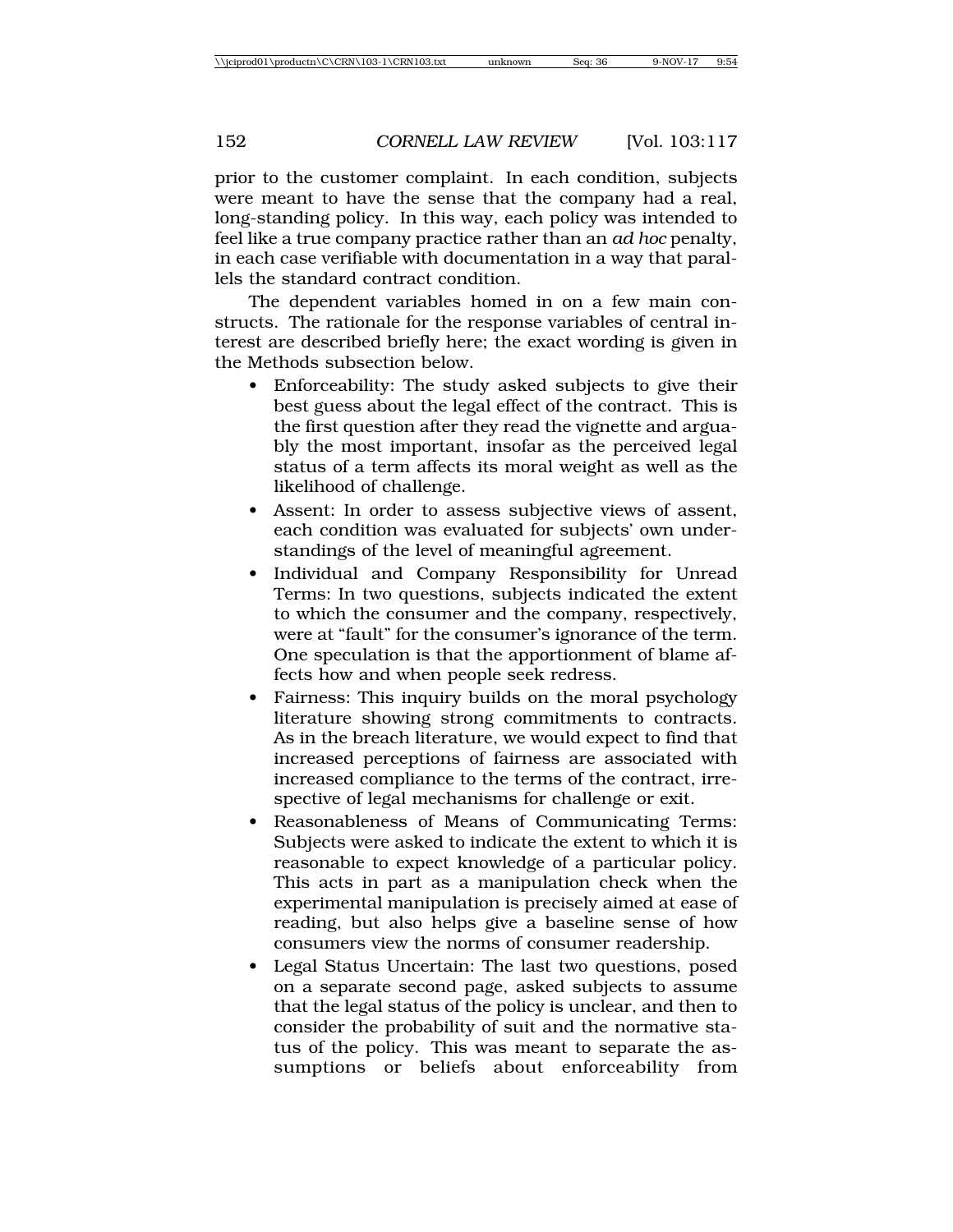willingness to challenge—so, does the standard contract elicit weaker preferences to challenge, even if it is clear that a challenge may be successful? These last two questions were raised after the rest, on a separate page, so that the introduction of legal uncertainty would not affect how subjects answered the question about legal enforceability.

B. Method

A contract term may be problematic because it is excessively burdensome to consumers, or because it is difficult for consumers to discover, understand, or evaluate before the deal becomes binding. This study tested the basic hypothesis that more transparent contracting practices predict perceptions of increased legal and moral obligation, decreased likelihood to challenge, and more positive views of the drafter.

208 participants were recruited via the Wharton Behavioral Lab (WBL) at the University of Pennsylvania.165 72.1% of subjects were female. Subject ages ranged from 18 to 41 with a median age of 20. Subjects were 13.4% first-year students, 28.3% second-year students, 21.6% third-year students, and 36.5% fourth-year students. They came from the College (61.1%), the School of Engineering (8.7%), the school of Nursing (3.4%) and the Wharton School (26.4%). They were paid an average of \$11 for participation in a total of three consecutive unrelated studies taken during a one-hour time slot, of which this was the second.

The questionnaire was programmed in Qualtrics and took under ten minutes to complete. Subjects were assigned to individual carrels with desktop computers. They could not see the screens of other participants, and no identifying information was collected; responses were confidential and anonymous.

In total each subject saw two vignettes, in random order, and with each vignette randomly appearing in one of the three conditions. The two scenarios are detailed below.

The **Waiver** scenario read as follows:

Jamie recently rented a hotel room with Home Again Suites for a night, so he could go to his cousin's out of town wed-

<sup>165</sup> The Wharton Behavioral Laboratory is a fully staffed, full-time research facility at the University of Pennsylvania's Wharton School of Business. The WBL recruits subjects on and off campus for experimental research. Subjects sign up for one-hour slots for which they are paid \$10–\$15 in total. Subjects who participated in this study also participated in two other, unrelated studies during the course of the hour.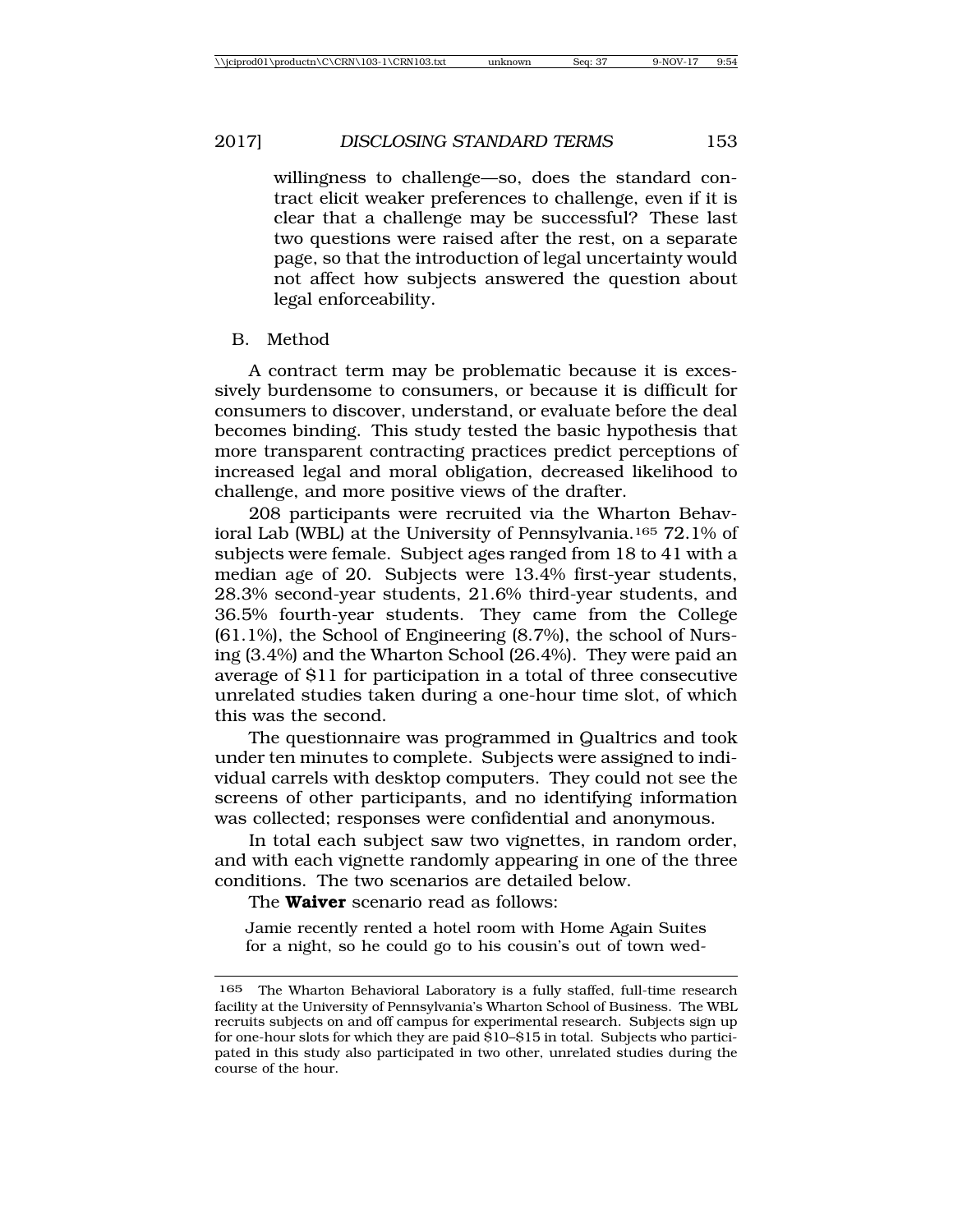ding. The hotel room cost about \$100 for a night. Just as Jamie was getting ready for bed, the fire alarm went off. He grabbed his wallet and overnight bag and went outside to wait with the other guests. The manager came out and apologized, explaining that a small kitchen fire had started and been extinguished, and everyone could return to their rooms within a half hour. The manager warned everyone that the bathroom sprinklers had been briefly activated on the ground floor, and to be careful of slippery floors. He announced that all guests would have their room charges refunded.

Jamie was immediately concerned, because he had left his laptop charging next to the bathroom sink where there was an easily accessible outlet. When he returned to his room, he found his laptop in a shallow puddle, and it would not turn on. His laptop was relatively new and had cost over \$1000.

He went to see the hotel's manager at the front desk, who apologized but said, "I am really sorry, but our policy is not to cover any unintentional damage to guests' personal property."

Subjects then read the condition-specific text as follows:

| <b>Standard</b><br>Contract | The manager pulled out the agreement Jamie<br>signed when he checked in and showed him a<br>clause on the second page. Jamie's signature was<br>at the bottom of the page.                                                                                                                                                                                                                |
|-----------------------------|-------------------------------------------------------------------------------------------------------------------------------------------------------------------------------------------------------------------------------------------------------------------------------------------------------------------------------------------------------------------------------------------|
| Rolling<br>Contract         | The manager pulled out the agreement Jamie<br>signed when he checked in and showed him a<br>clause on the second page. It read, "This<br>agreement includes and incorporates the policies<br>listed in the Guest Binder available with the<br>manager." Jamie's signature was at the bottom of<br>the page. The manager showed Jamie the part of<br>the Guest Binder with Guest Policies. |
| Online<br><b>Policy</b>     | The manager pulled out a three-ring binder with<br>the cover label, "Guest Binder" and turned to the<br>tab for "Home Again Suites Guest Policies." A copy<br>of the Guest Binder is in every room.                                                                                                                                                                                       |

TABLE A

[The clause read], "Home Again Suites shall not be liable for any damage to personal property including damage caused by the negligence or recklessness of Home Again Suites employees, affiliates, or guests."

Subjects rated their agreement with 7 statements, each on a scale of 1 to 7, where 1 was "totally disagree" and 7 was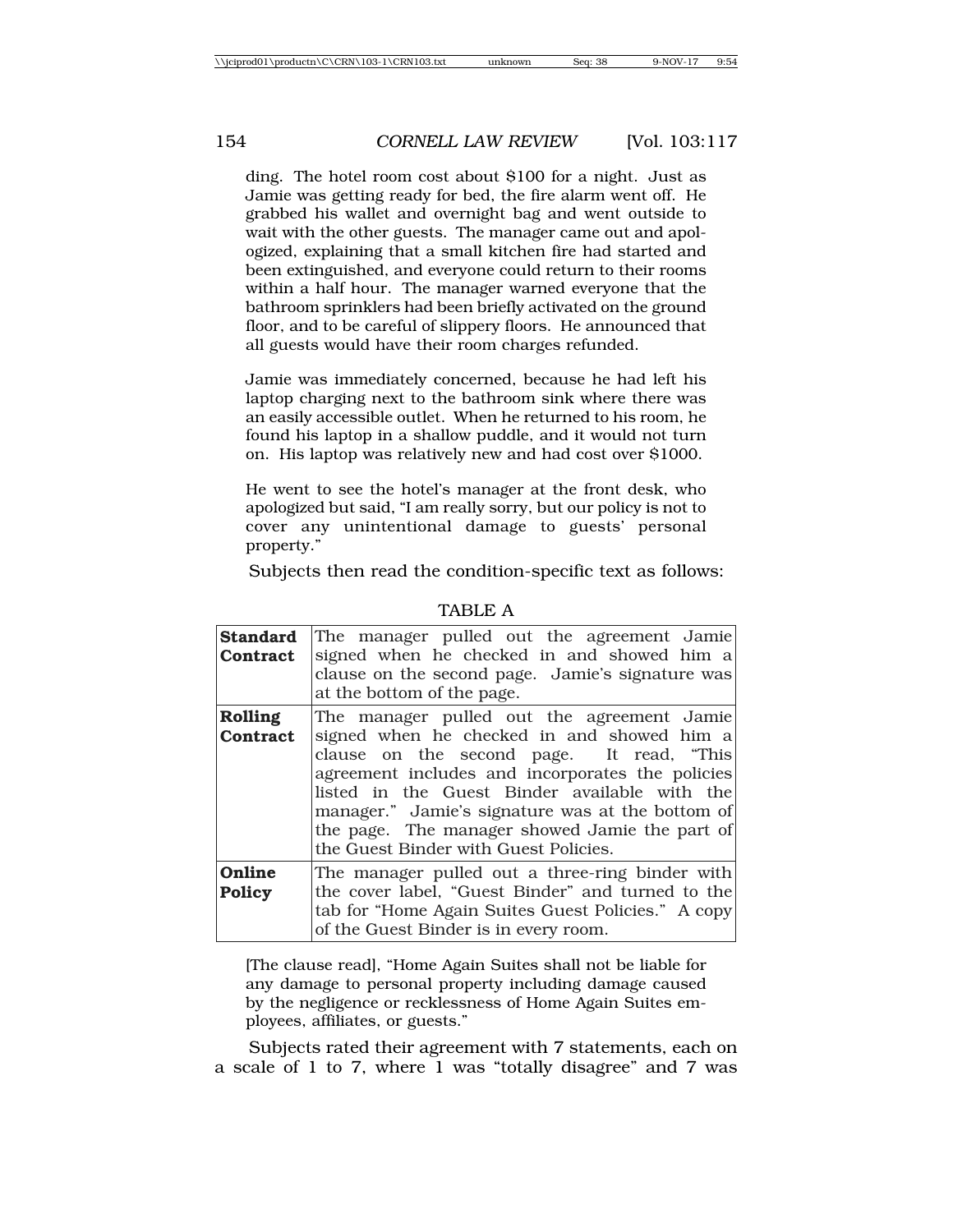"totally agree." Each question is listed here with a variable name for ease of reporting results below; subjects did not see variable labels.

| Legal              | Jamie is not legally entitled to compensation<br>for the laptop damage.                                       |  |  |  |
|--------------------|---------------------------------------------------------------------------------------------------------------|--|--|--|
| Fair               | This is a fair contract.                                                                                      |  |  |  |
|                    | <b>Customer Fault</b> It is Jamie's fault that he didn't know about<br>the liability waiver.                  |  |  |  |
| <b>Hotel Fault</b> | It is the hotel's fault that Jamie didn't know<br>about the liability waiver.                                 |  |  |  |
| <b>Assent</b>      | Jamie agreed to the policy.                                                                                   |  |  |  |
| <b>Moral</b>       | Jamie is morally obligated to follow the<br>hotel's policy in this case.                                      |  |  |  |
|                    | <b>Communication</b> Home Again Suites uses a reasonable way to<br>communicate its policies to its customers. |  |  |  |

TABLE B

Subjects then clicked through to a second set of two followup questions, preceded by the new assumption that the law's legal status is uncertain:

Assume that when a lawyer friend of Jamie's looks at the state's contract laws, she finds that the law is not clear on whether or not this kind of term in this situation is enforceable. In the event that the state law is unclear:

TABLE C

| <b>Sue</b> | If I were Jamie, I would sue the hotel for the value<br>of the laptop (\$1,000) in small claims court.                               |
|------------|--------------------------------------------------------------------------------------------------------------------------------------|
|            | <b>Legitimate</b> Home Again Suites's policy is a legitimate business<br>practice in this context, and the law should permit<br>lit. |

The **Fee** scenario described a customer faced with a fee (a loss rather than a foregone gain as in the hotel scenario). In this scenario the Rolling Contract condition does not include an affirmative agreement to be bound by additional terms to follow:

Jake recently made a phone reservation for a rental car from Autoday, a national car rental agency. He picked up the car on a Tuesday at a local branch of Autoday, where there was a long line of customers waiting to get their cars. When he got to the rental desk, an Autoday agent gave him a short rental agreement, which he was asked to sign. He signed, paid, and received the car keys and a "Welcome to Autoday" folder.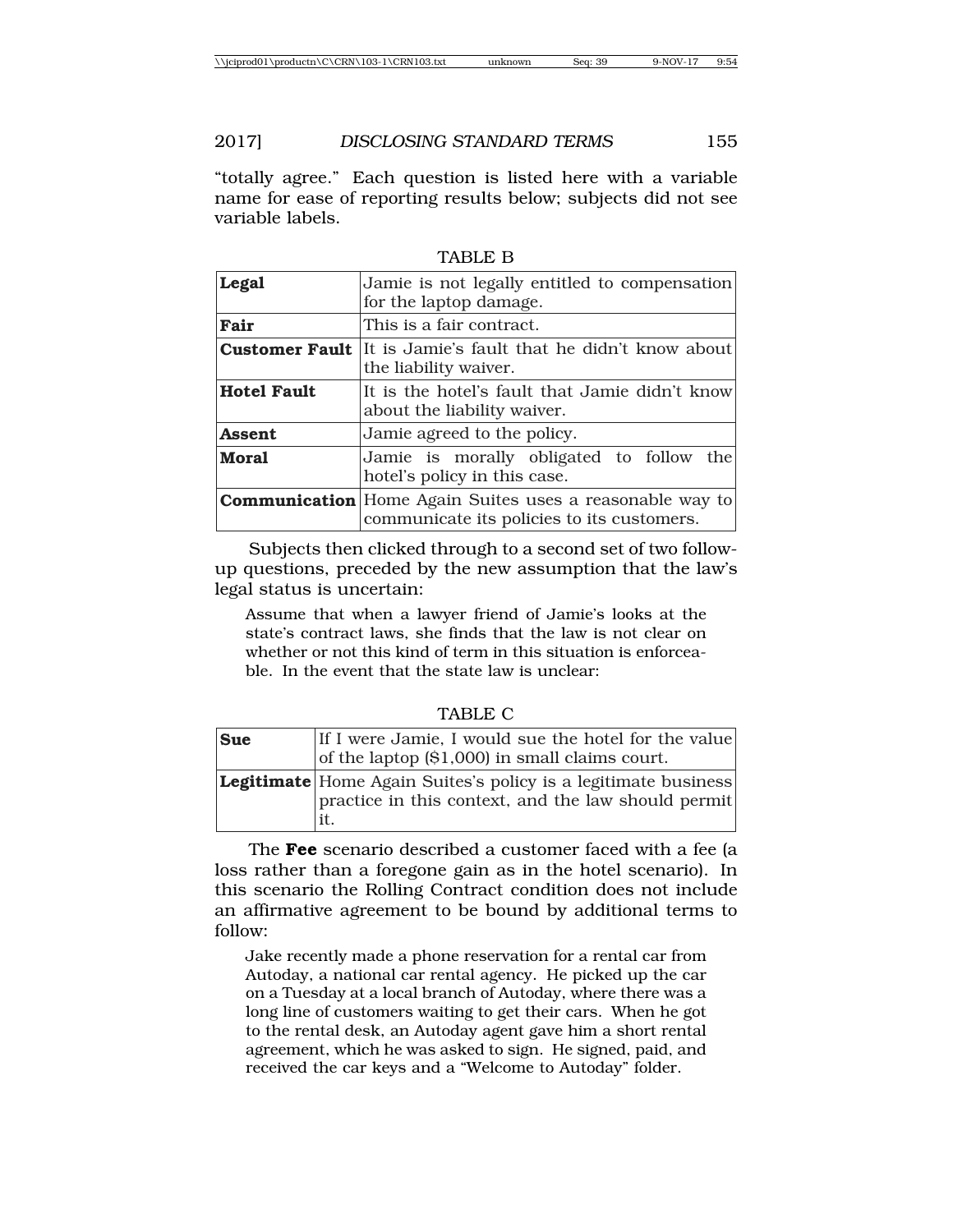Jake drove the car for almost a week. During the week, he had a number of meetings, and as a result received two parking tickets when he was late to fill his meter. His tickets were \$32 each, and he sent a check for \$64 to the city's parking authority right away. He returned his rental car at the end of the week.

One week later, he looked at his credit card bill and saw a new charge for \$200 from the car rental agency. Confused, he called the company. They told him that they charged a \$100 processing fee for each parking ticket issued against one of their vehicles.

| <b>Standard</b><br>Contract | The customer service agent told him that the fee<br>was spelled out in the rental agreement Jake<br>signed at the reservation desk, and the agent<br>emailed him a scan of the relevant page, showing<br>the clause and Jake's signature at the bottom. |
|-----------------------------|---------------------------------------------------------------------------------------------------------------------------------------------------------------------------------------------------------------------------------------------------------|
| Rolling<br>Contract         | The customer service agent told him that the fee<br>was spelled out in a terms and conditions<br>document in his "Welcome to Autoday" folder. The<br>agent emailed him a scan of the relevant page.                                                     |
| <b>Posted</b><br>Policy     | The customer service agent told him that the fee<br>was spelled out on the company's website. The<br>agent emailed him a link to the relevant page.                                                                                                     |

TABLE D

It read, "Parking tickets issued to this vehicle result in a \$100 processing fee per ticket, to be charged automatically to the customer." Jake did not expect this policy and did not want to pay the fee.

## C. Results

Tables 1 and 2 show the mean response on a 1-7 scale for each response variable. These tables show every mean for every condition in both vignettes. Of the 16 response variables (8 for each scenario), only one variable differed significantly between the Standard and the Rolling contract, namely the Enforceable item in the Fee scenario.

The tables show three separate comparisons, with statistical significance, per variable. For each item, I compared the Standard Contract to the Online Policy, and I compared the Rolling Contract to the Online Policy—that is, each Contract condition was separately compared to the Policy condition. The statistical tests of difference are reported by asterisk on the Contract variable.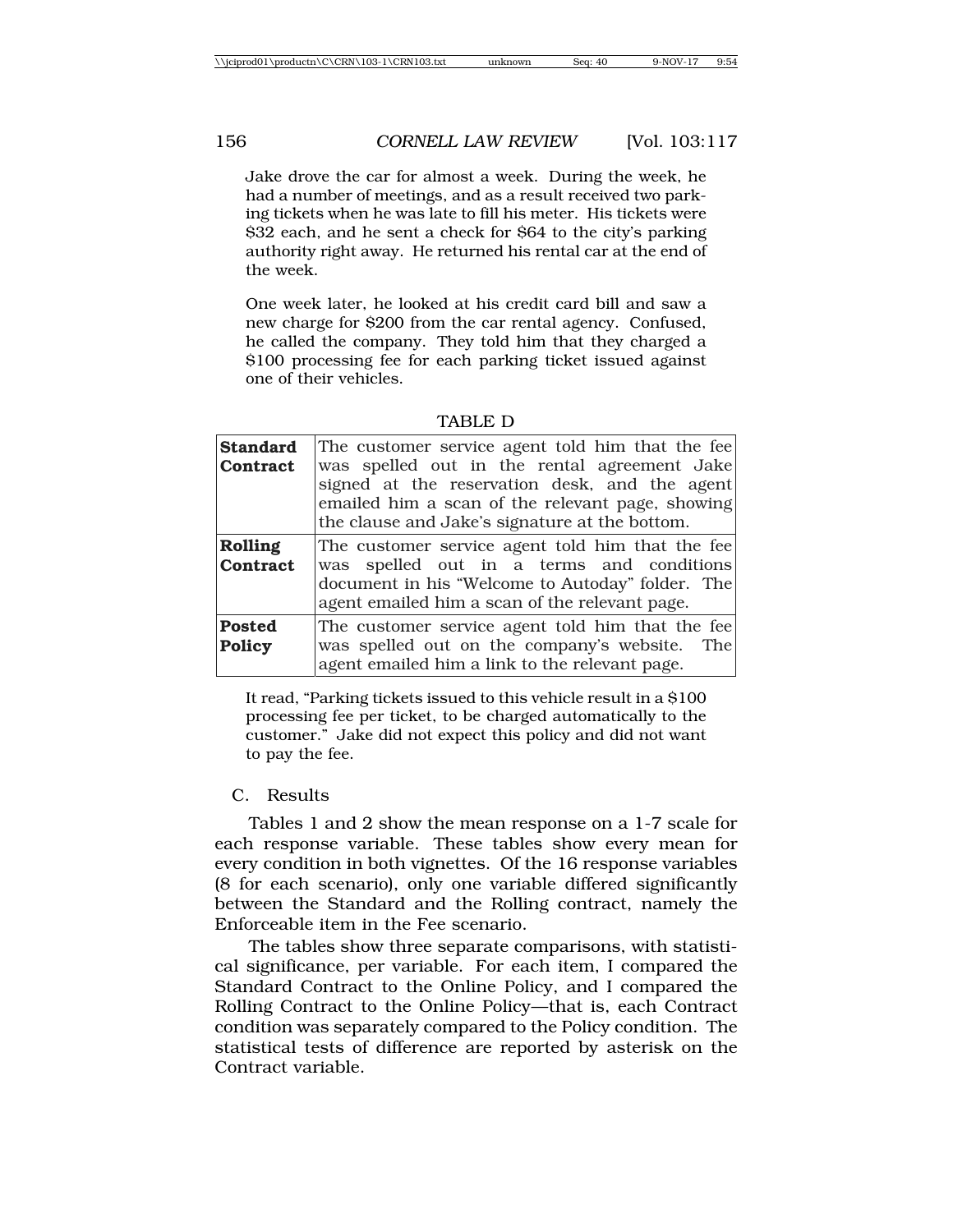Because the Standard and Rolling conditions behaved so similarly, I also joined them together for the purposes of a less granular analysis, comparing an overall Contract condition with a Policy condition. The table shows the means for each variable by condition. This is reported in the fourth column with a yes/no value. All reported significance tests reported in tables below compare conditions with a Wilcoxon rank-sum test.166 Narrative analysis of these results is reported below the tables.

| TABLE 1.                                            |
|-----------------------------------------------------|
| HOTEL LIABILITY WAIVER SCENARIO: MEAN RESPONSES FOR |
| EACH RESPONSE VARIABLE. BY CONDITION.               |

| <b>WAIVER</b>         | <b>Standard</b><br><b>Contract</b> | Rolling<br>Contract | Policy | <b>Contract</b><br>vs. Policy:<br>Significant<br><b>Difference</b> |
|-----------------------|------------------------------------|---------------------|--------|--------------------------------------------------------------------|
| Enforceable           | 4.8                                | 4.9                 | 4.7    | N <sub>0</sub>                                                     |
| Fair                  | 3.4                                | 3.4                 | 3.1    | N <sub>0</sub>                                                     |
| <b>Customer Fault</b> | $3.9**$                            | $3.8*$              | 3.1    | <b>Yes</b>                                                         |
| <b>Company Fault</b>  | $4.1**$                            | $4.4*$              | 4.8    | Yes                                                                |
| Consent               | $5.4***$                           | $5.3**$             | 4.4    | Yes                                                                |
| Moral                 | 3.7                                | 4                   | 3.7    | $\overline{N}_{\Omega}$                                            |
| Communication         | $3***$                             | $2.8**$             | 2.2    | <b>Yes</b>                                                         |
| Sue                   | 5                                  | 5                   | 5.3    | N <sub>0</sub>                                                     |
| Policy Legitimate     | $3.5+$                             | $3.7*$              | 3.1    | <b>Yes</b>                                                         |

<sup>166</sup> A Wilcoxon rank-sum test is a test of significance used for comparisons of two samples, as with the more familiar t-test. Rather than a comparison of means, it is a comparison of medians. The Wilcoxon rank-sum test essentially asks whether the observations in one condition tend to be greater than the observations in the other. This is generally a conservative measure of statistical significance.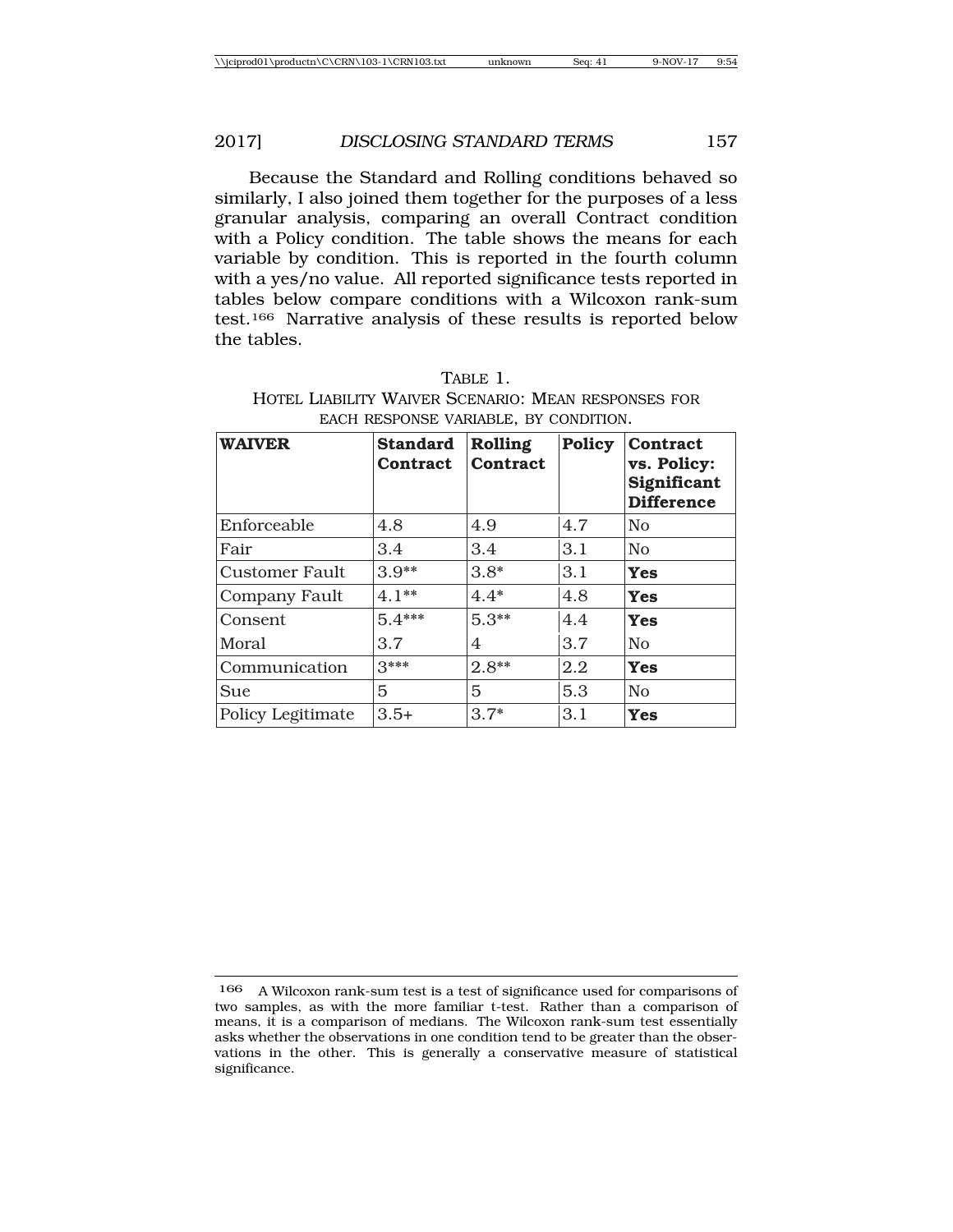| <b>FEE</b>            | <b>Standard</b><br>Contract | Rolling<br>Contract | <b>Policy</b> | Contract<br>vs. Policy:<br>Significant<br><b>Difference</b> |
|-----------------------|-----------------------------|---------------------|---------------|-------------------------------------------------------------|
| Enforceable           | $5.9**$                     | 5.5                 | 5.2           | Yes                                                         |
| Fair                  | $4.2*$                      | 3.8                 | 3.6           | N <sub>0</sub>                                              |
| <b>Customer Fault</b> | $5***$                      | $4.6+$              | 4.1           | Yes                                                         |
| Company Fault         | 4.2                         | 4.3                 | 4.8           | Yes                                                         |
| Consent               | 5.6                         | 5.3                 | 4.6           | <b>Yes</b>                                                  |
| Moral                 | $4.6**$                     | $4.3*$              | 4.3           | N <sub>0</sub>                                              |
| Communication         | $3.3*$                      | 3                   | 2.7           | <b>Yes</b>                                                  |
| Sue                   | $3.6*$                      | $3.7+$              | 4.2           | <b>Yes</b>                                                  |
| Policy Legitimate     | $4.2**$                     | 3.8                 | 3.4           | <b>Yes</b>                                                  |

TABLE 2. CAR RENTAL FEE SCENARIO: MEAN RESPONSES FOR EACH RESPONSE VARIABLE, BY CONDITION.

 $p < .10$ ; \*  $p < .05$ ; \*\* $p < .01$ ; \*\*\*  $p < .001$ . Significance tests show p-values for Wilcoxon rank-sum comparisons of each variable in the Standard Contract and Rolling Contract conditions, respectively, with the Policy Condition.

#### 1. *Short Contract vs. Rolling Contract*

As Tables 1 and 2 show, there were few statistically significant differences between the Short Contract and the Rolling Contract. Some trends suggest a slightly more skeptical attitude toward the Rolling Contract, and some of these differences would likely come to light in a study with more power. Nonetheless, the most striking result here was how similarly subjects treated terms that would clearly be enforceable on traditional assent analyses and those that would be suspect for lack of notice. Figure 1 shows the percentage of subjects who agreed with each statement (i.e., chose 5-7 on the 7-point scale of agreement), by condition.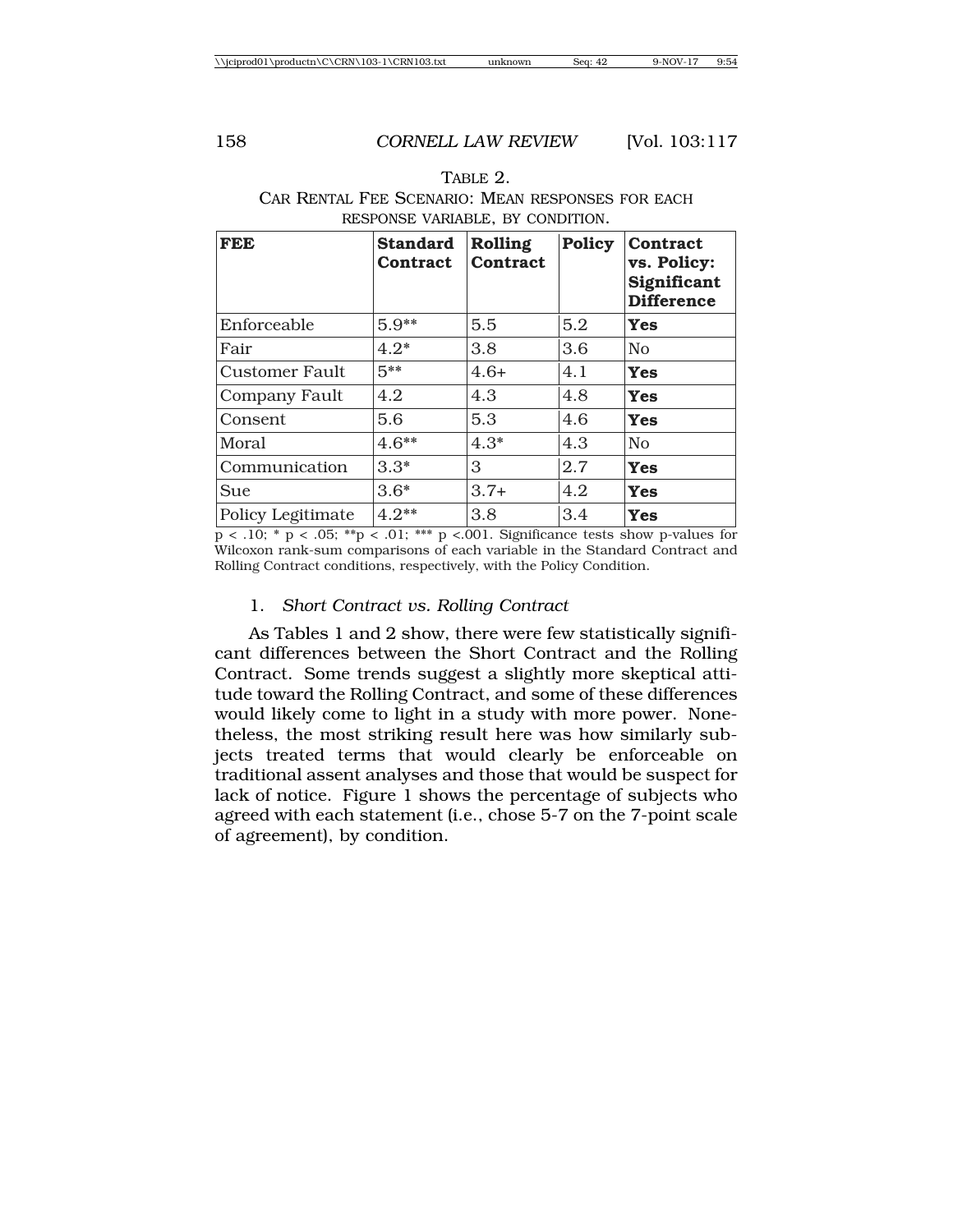



FIGURE 2. PERCENT OF SUBJECTS AGREEING WITH EACH STATEMENT, BY CONDITION, WAIVER SCENARIO



Figure 1 shows that subjects appeared to believe that the terms available in a non-contractual document, presented only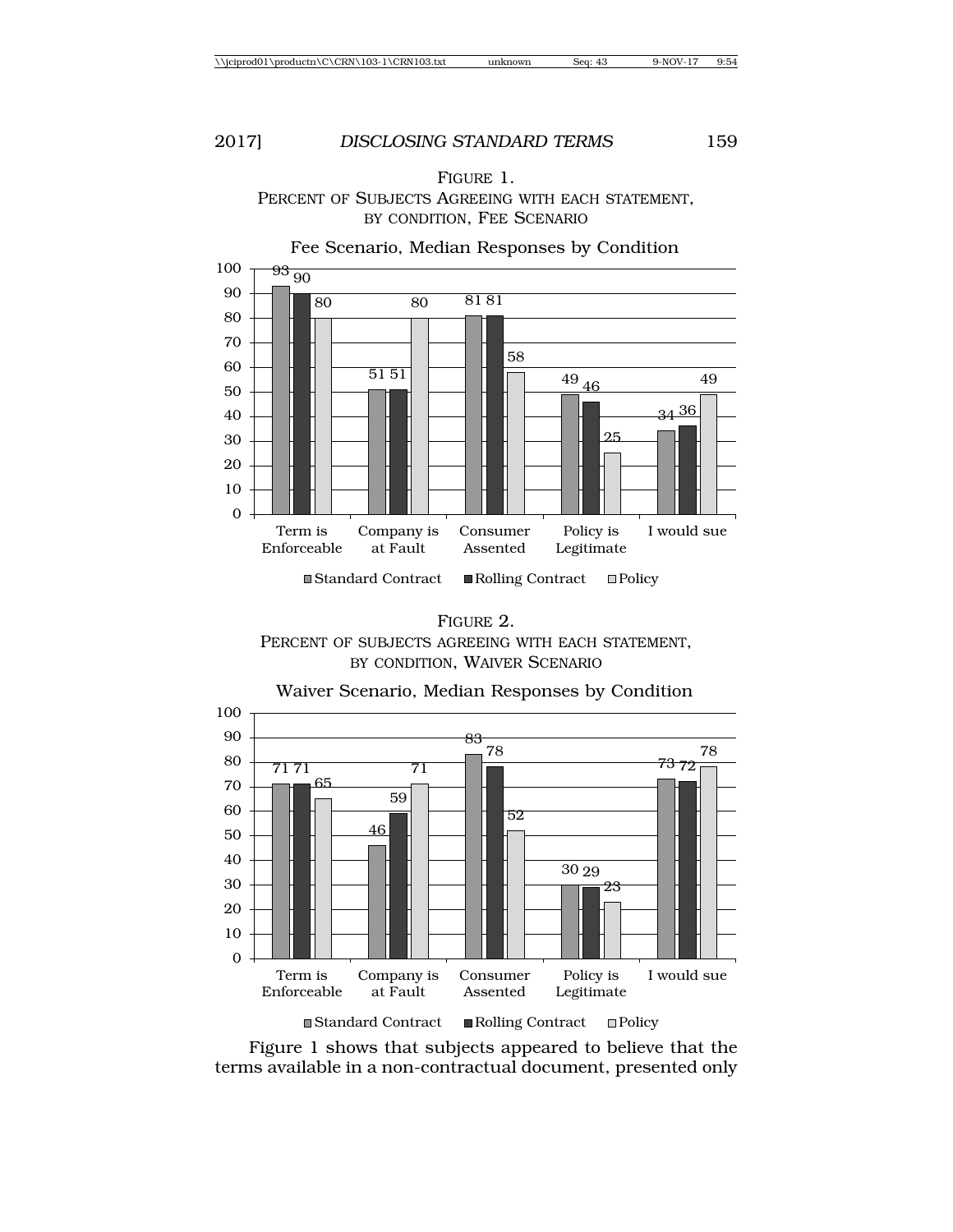after the contract had been signed, were viewed as similar to a standard form contract in terms of enforceability, assent, legitimacy, and subject to challenge. One is always hesitant to report a null result as real evidence, especially in a scenario study, so I offer my conclusions cautiously. Although subjects may distinguish the Simple and Rolling contracts along dimensions other than those prompted, they did not do so, or at least not consistently, in response to these questions—even the questions about communicative efficacy that were meant more or less as manipulation checks. 167 The statement about the contract being a "reasonable way to communicate" was intended to draw out the intuition that a single dose of standard boilerplate is easier to skim than multiple iterations of standard boilerplate. It did not. One reasonable inference would be that subjects find both kinds of contracting to be equally reasonable ways of communicating information to consumers. My own intuition is actually in accord with this view, though I would go further and argue that the three contract procedures under consideration are equally ineffective as communication. In this case, though, I think that most subjects saw the standard and rolling contracts as just more or less within the boundaries of contract. A short separate study is in line with this interpretation.168 Nonetheless, the null result was surprising, and I offer some further thoughts in the Discussion.

<sup>167</sup> A manipulation check in a psychology experiment is a direct question about the subject's experience of the independent variable of interest, to make sure that the experimental manipulation itself succeeded qua independent variable. So if the study were on the effect of emotion on test performance, with subjects being randomly induced to feel happiness or sadness, a manipulation check would just ask, usually at the end of the experiment session, "How do you feel?" If subjects did not differ on this dimension, it might give the experimenters pause about the effectiveness of their emotion-inducement mechanism. In this case, the finding that subjects did not view the standard and rolling contracts as dissimilar in communicative efficacy essentially becomes its own result insofar as there is no evidence that subjects failed to comprehend the scenarios.

<sup>168</sup> From a separate study, I have some evidence that when prompted to consider contracts procedures with salient reference points, people do distinguish between standard and rolling contracts. 286 Turk subjects answered the following short questionnaire:

Acme Gym gives its members a three-page membership contract when they sign up. It includes all of the company's policies and procedures.

Fitness Works gives its members a three-page membership contract when they sign up. It includes most of the company's policies and procedures. During the first month of membership, they also send their members a Welcome Packet, which includes additional terms and conditions of membership.

Please rate each company's Contracting Policies below, where the worst policies for customers are rated 0 and the best are rated 100.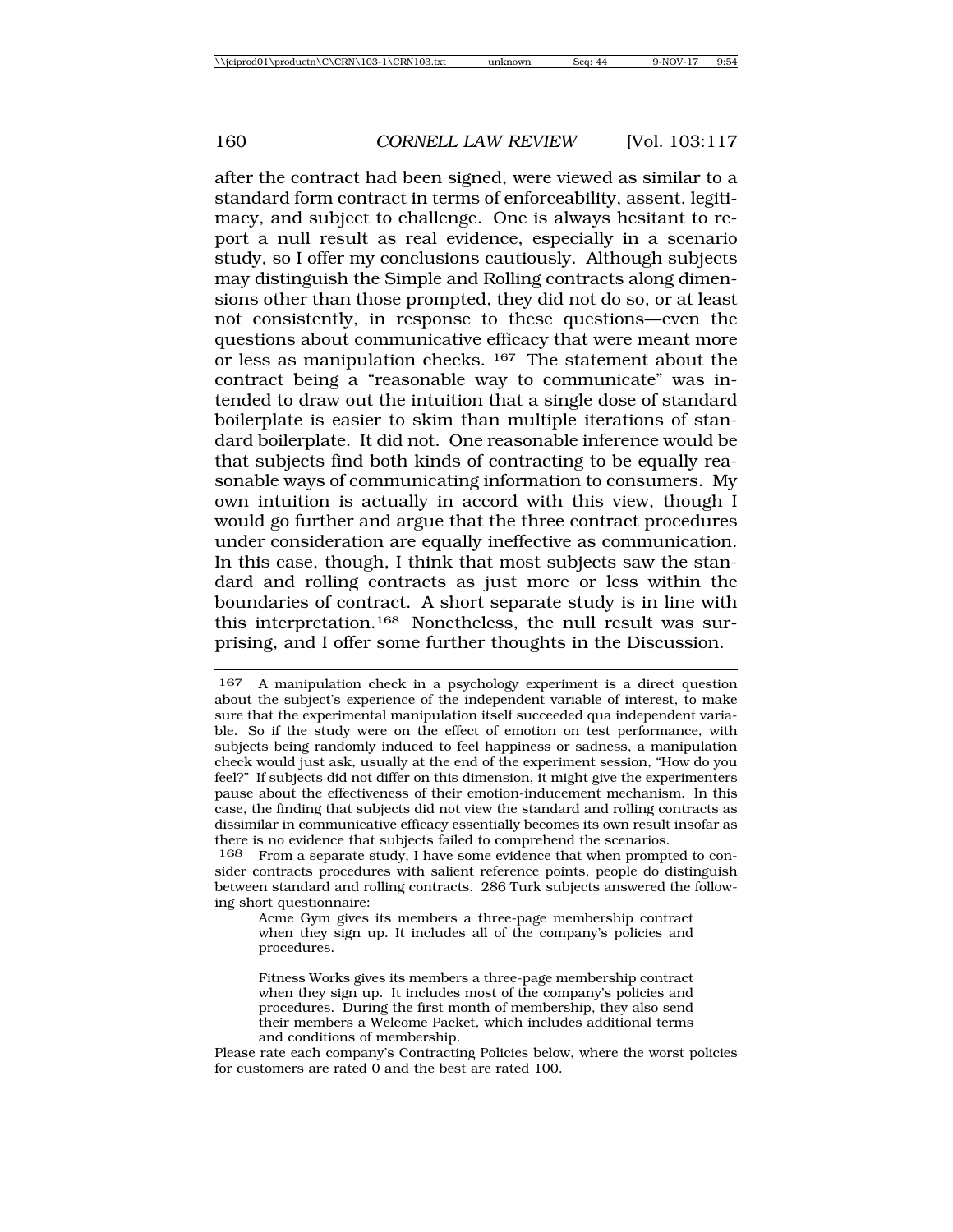#### 2. *Contracts vs. Policies*

The main result of this study is the difference between the contracts on the one hand (standard or rolling) and the policy on the other. Though some comparative differences are less robust, overall, subjects differentiated significantly between the Contract conditions and the Policy condition. They viewed a policy embedded in an unread contract as more likely to be enforceable in court and were favorable toward the company. When asked to assume that the policy was on uncertain legal grounds, they nonetheless reported less willingness to pursue a claim in court when the policy was included in the contract, and more support for the policy as a legitimate business practice. Tables 1 and 2 show the means for each question in each condition. Figures 1 and 2 describe the data in different terms, showing the distribution of responses rather than the means. This may provide some more meaningful way of thinking about what these results mean.

To take the results reported in Figure 1: Moving a policy out of the rolling contract and onto the website led 10% fewer subjects to believe that the term was enforceable, 23% fewer subjects to believe that the consumer had assented, and 19% fewer subjects to view the policy as a legitimate business practice. The results reported in Figure 2 are visibly messier but all told convey a similar story—distinct and robust shifts in assignment of blame and inferences of assent.

#### 3. *Replication in a Non-Student Sample*

As noted in the introduction to the Methods section, this study was replicated fully on Amazon Turk. Those results, included in the Appendix, yield one main impression, namely that the results look even more dramatic than in the student population. This subject pool included more male subjects, more subjects of different socioeconomic backgrounds, and a much greater age range. Subjects consistently viewed the noncontractual policies as less fair, less enforceable, and less legitimate than the contractual policies, even when the contract in question was dubious at best. This is a finding to keep in mind going forward, as there are reasons to think that the general sample both has more experience in diverse contracts and that

When asked to compare the two contracting methods side-by-side, subjects graded the pre-acceptance contract as an 80.6 and the post-acceptance document as a 52.7. This mean difference of 27.9 points on a hundred-point scale is highly significant on a within-subjects t-test (t=12.50, df=285, p=.000).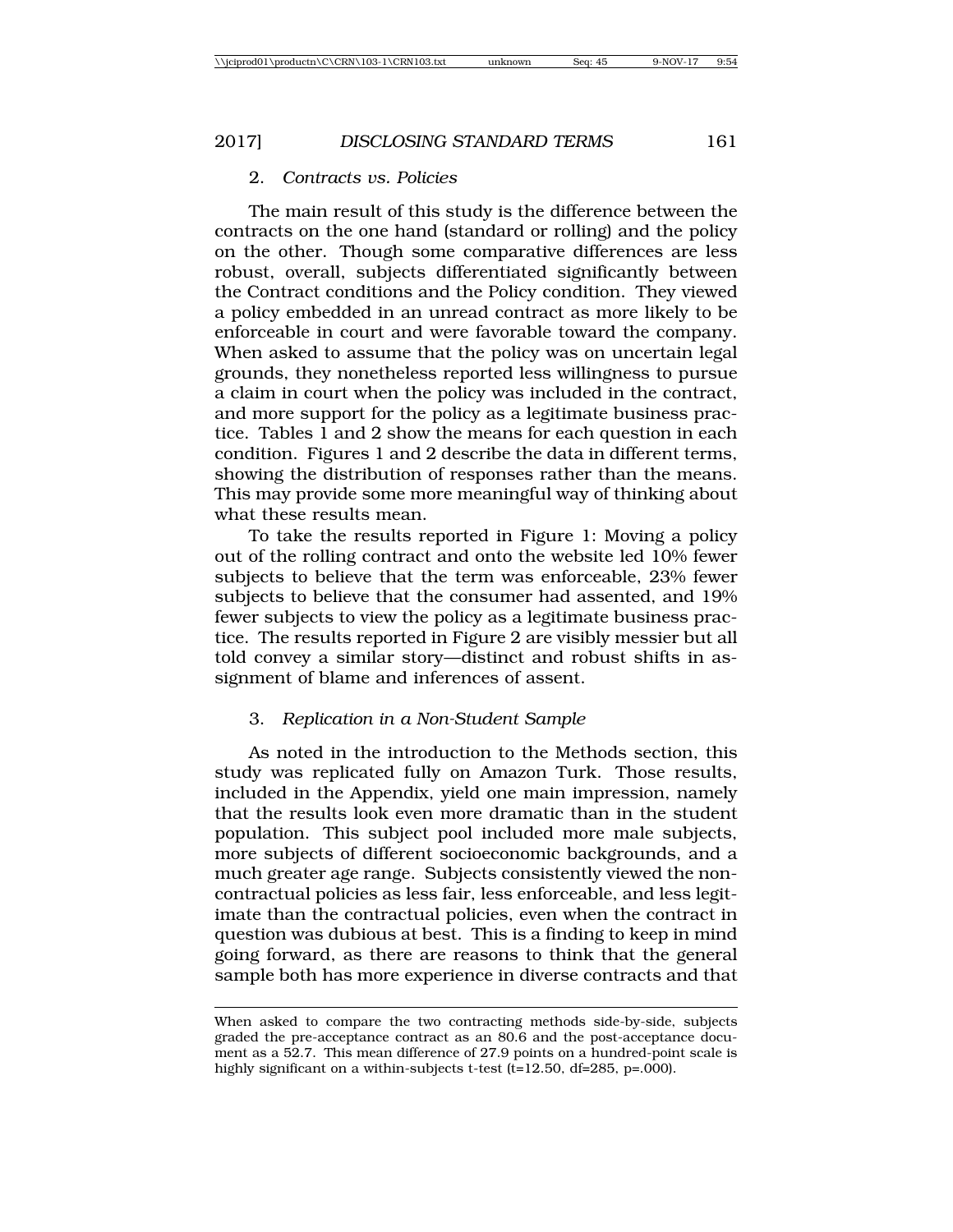it is a sample less likely to have in-depth knowledge of the legal system and the law of contracts.

Overall, across samples, these results show some substantial shifts in subjects' intuitions and judgments across the term-policy divide. Terms in contract form were taken more seriously as legal and moral obligations than terms in more clearly non-contractual form.

D. Follow-up Study: Testing Assumptions About Contract Law

In a short follow-up study, I tested the hypothesis that individuals make assumptions about the legal approach to contract enforcement, and that those assumptions affect their approach to fine print, either by providing a convincing normative argument or just by raising the previously-unconsidered possibility that there is something legally objectionable about assent to consumer contracts.

140 subjects recruited via Amazon Turk were paid \$0.50 each to complete a three-minute questionnaire.

All subjects read the Fee scenario in the Rolling Contract condition described above. They were then told that the protagonist, Jeremy, decided to sue the car rental company in small claims court. They then read something about the outcome of the case, randomly assigned among the three following conditions.

| <b>Control</b> | The judge heard the case and made his ruling.                                                                                                                                                                                                                                                   |  |  |  |  |
|----------------|-------------------------------------------------------------------------------------------------------------------------------------------------------------------------------------------------------------------------------------------------------------------------------------------------|--|--|--|--|
| Enforceable    | "In this case, the fee is permissible," said the<br>judge. "The fee is upheld on the basis of the<br>customer's consent. The customer agreed to<br>the terms and conditions of rental including the<br>Additional Policies document." Jeremy lost the<br>case and paid the fee.                 |  |  |  |  |
|                | <b>Unenforceable</b> in this case, the fee is impermissible," said the<br>judge. "The fee is void for lack of consent. The<br>customer did not agree to the terms and<br>conditions of rental included in the Additional<br>Policies document." Jeremy won the case and<br>did not pay the fee. |  |  |  |  |

TABLE E

Subjects were asked to indicate their agreement, on a scale from 1 to 7, with the following statements.

- 1. Jeremy sounds like someone I would like.
- 2. The car rental company is in the wrong here.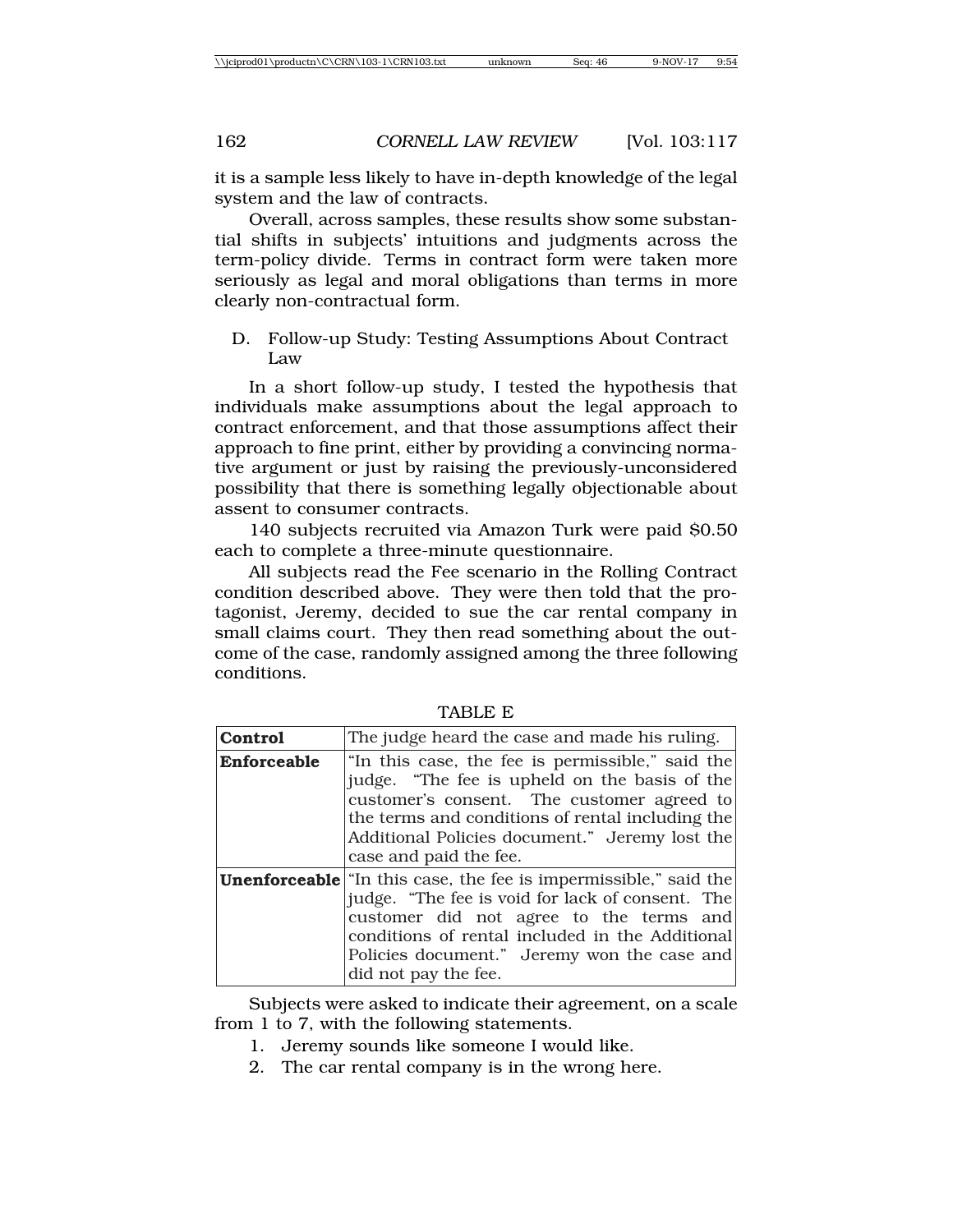3. Jeremy is to blame for this situation.

4. The right decision for the judge to make is to enforce the fee and require Jeremy to pay.



FIGURE 3. MEANS FOR EACH RESPONSE ITEM, BY CONDITION

Subjects who were not told what the judge would find believed the contract would be enforceable with almost precisely the same confidence as subjects who read that the judge would enforce the term. Subjects given the information that a judge refused to enforce the term appeared to update their beliefs and judgments such that they believed that the term should not be enforceable and that the company was to blame. Overall, the Enforceable condition was statistically indistinguishable from the Control condition. The Unenforceable condition, on the other hand, was dramatically different from the Control. Subjects who read that the contract was void for lack of consent reported that the consumer was less to blame (mean difference=1.9, W=934.5, p=.000), the company was more to blame (mean difference=1.8, W=1621, p=.000), the decision to enforce was more robust (mean difference=2.0, W=465.4, p=.000), and the customer was more likeable (mean difference =.9, W=723.5, p=.007).

These results suggest that subjects essentially intuited the Enforceable scenario. Their own view was that the term was probably enforceable. When informed that a judge ruled the contract term void for lack of consent, however, their views shifted markedly. They switched the burden of blame from the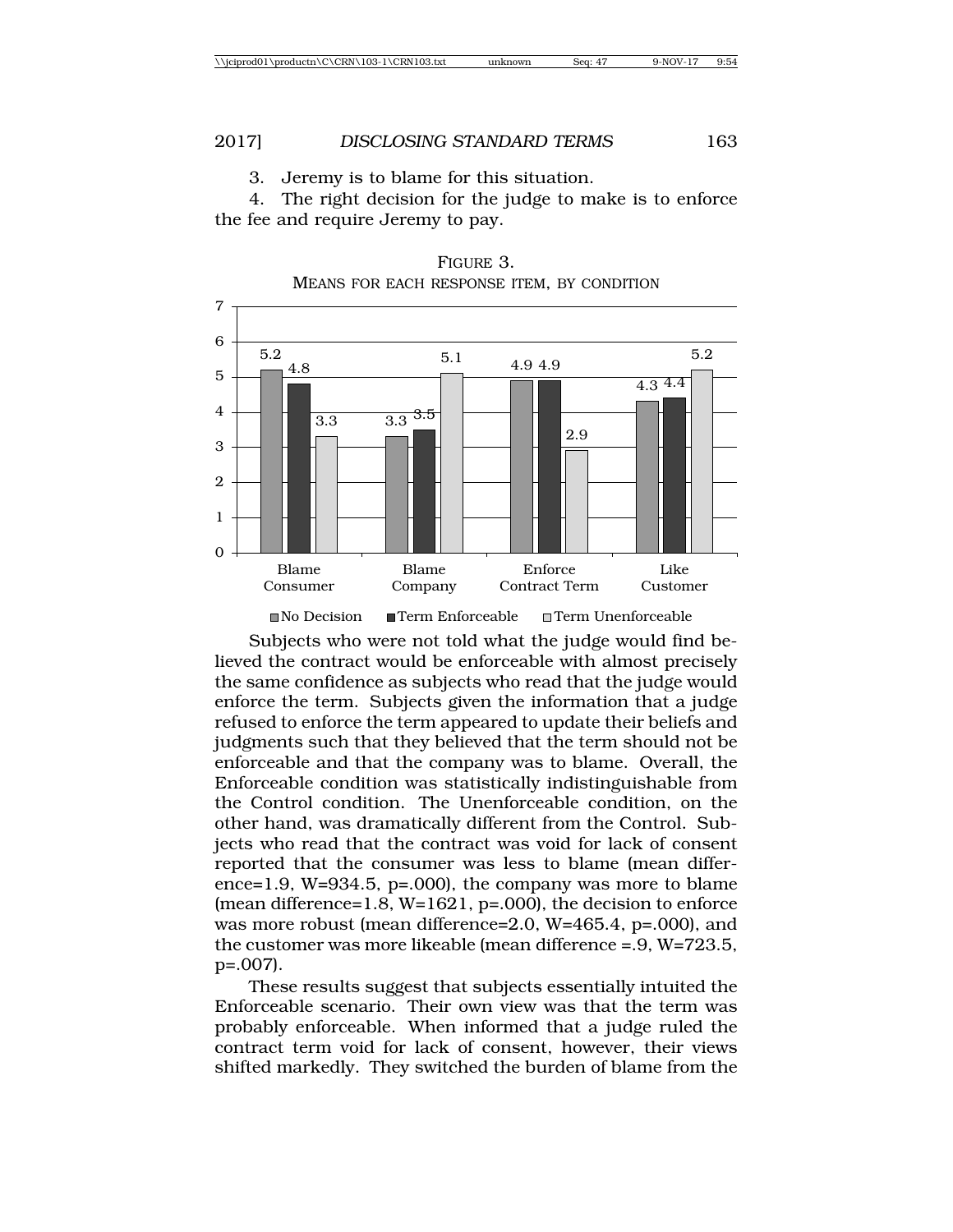consumer to the company, and moved judgments of enforceability across the midline.

This study raises some important questions about the role of law in contract intuitions. They suggest that people have a particular view of the legal norms in this area—namely, if it's in a contract, it's enforceable—and that the possibility of a legal norm that requires more meaningful assent acts as an update.

٦z

#### DISCUSSION AND IMPLICATIONS

To summarize the results: subjects believed policies embedded in a contract were more likely to be legally enforceable, judged those policies as more fair, and imagined that they would be less likely to challenge those policies in court. The possibility that the legal rule might take fairness or meaningful assent into account appeared to be new information.

Until now, the mismatch between consumer contracting and contract doctrine has been couched in terms of disclosure overload,169 an apt characterization of the current consumer landscape, but a red herring. The problem is not that people are failing their duty to read their contracts because of bounded rationality. The problem is that the terms, afforded so little attention *ex ante*, have too much weight *ex post*. The duty to read doctrine has formal legal consequences for parties, of course, but research on informal norms might suggest that the doctrine also has consequences for the colloquial understanding of contracting as a social practice.170 When terms are memorialized and documents shared, they assume the mantle of contract-capital-C, with all of its moral and social baggage.171 Policies or rules promulgated in the form of a contract, whether or not that contract is read or is intended to be read, look and feel legitimate. People feel more bound, legally and morally, by policies that they agreed to, in the thinnest sense, even if the policies are clearly burdensome or problematic or otherwise

<sup>169</sup> *See, e.g.*, Ben-Shahar & Schneider, *supra* note 10, at 687 (discussing the **R** problem of disclosure overload).

<sup>170</sup> *See, e.g.*, Stewart Macaulay, *Private Legislation and the Duty to Read— Business Run by IBM Machine, the Law of Contracts and Credit Cards*, 19 VAND. L. REV. 1051, 1058 (1965) ("The duty to read in a fairly strict form carries out the substantive goal . . . On the basis of common sense but not much evidence, some have assumed that this tack will promote self-reliance. If one knows he will be legally bound to what he signs, he will take care to protect himself (or so it is said). And this would be a good thing.").

<sup>171</sup> *See* Wilkinson-Ryan, *supra* note 109, at 2126 (arguing that formalization is **R** viewed as an important trigger for moral obligation in contract).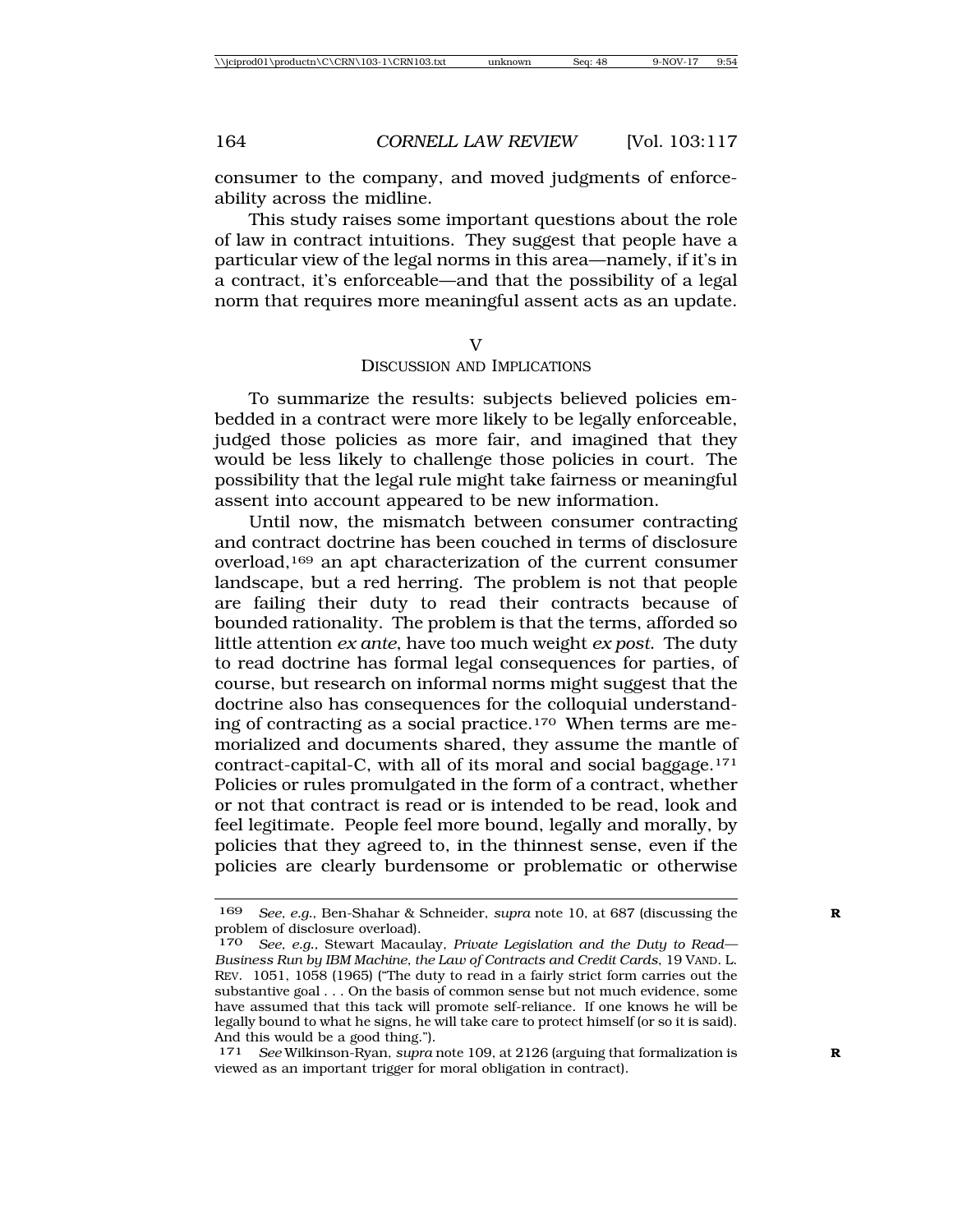unfair.172 In turn, a policy's inclusion in a form contract may reduce the likelihood that consumers will challenge a practice using market power, informal dispute mechanisms, the court system, or the political process.

# A. Incentives to Produce Boilerplate

The final section of this paper argues that if the experimental results described here are correctly identifying a cultural phenomenon, they should disrupt existing analyses of contract, because they reshape our sense of the relationship between disclosure and fairness. On most existing accounts, disclosure makes contracts *more* fair. These studies raise the question of whether the opposite might be true. This is a deeply disruptive intervention, because current legal and policy approaches to contract try to get to fairness via disclosure. The focus on disclosure is obfuscating, though; it clouds both the legal and the cultural discourse around fairness in consumer contracting. The focus on procedural fairness via disclosure, to the exclusion of substantive fairness, creates affirmative incentives for firms to keep disclosing. If disclosure is bad for consumers, we are incentivizing the wrong thing. The next two subsections address these incentives—the positive incentives to drafters to keep producing boilerplate, and the absence of disincentives for including borderline or unenforceable terms.

# 1. *Substantial Benefits to Drafters of Unread Terms*

Firms understand that their terms will be policed via the assent doctrine, not as a matter of the balance of equities between the parties. Mostly for the better, courts do not actually look into an exchange and evaluate the equities. People are free to agree to inequitable exchanges most of the time, so long as they have assented. Fairness via assent is the background explanation for the rule of expectation damages, as well as the limitation on damages to only those losses that were reasonably foreseen<sup>173</sup>: parties can be held liable for the liability to which they have manifested assent, and only that liability.<sup>174</sup> In fact, even contract doctrines that purport to treat fairness on its own terms revert to an assent inquiry. The test of good faith

<sup>172</sup> *See* Stolle & Slain, *supra* note 154, at 90–92; i*nfra* Part III. **R**

<sup>173</sup> *See* Richard Craswell, *Contract Remedies, Renegotiation, and the Theory of Efficient Breach*, 61 S. CAL. L. REV. 629, 633–37 (1988); FARNSWORTH ON CONTRACTS § 12.8 (1990).

<sup>174</sup> *See generally* FARNSWORTH, *supra* note 173 (explaining how damages are **R** often limited to an objective evaluation of the injured party's expectations).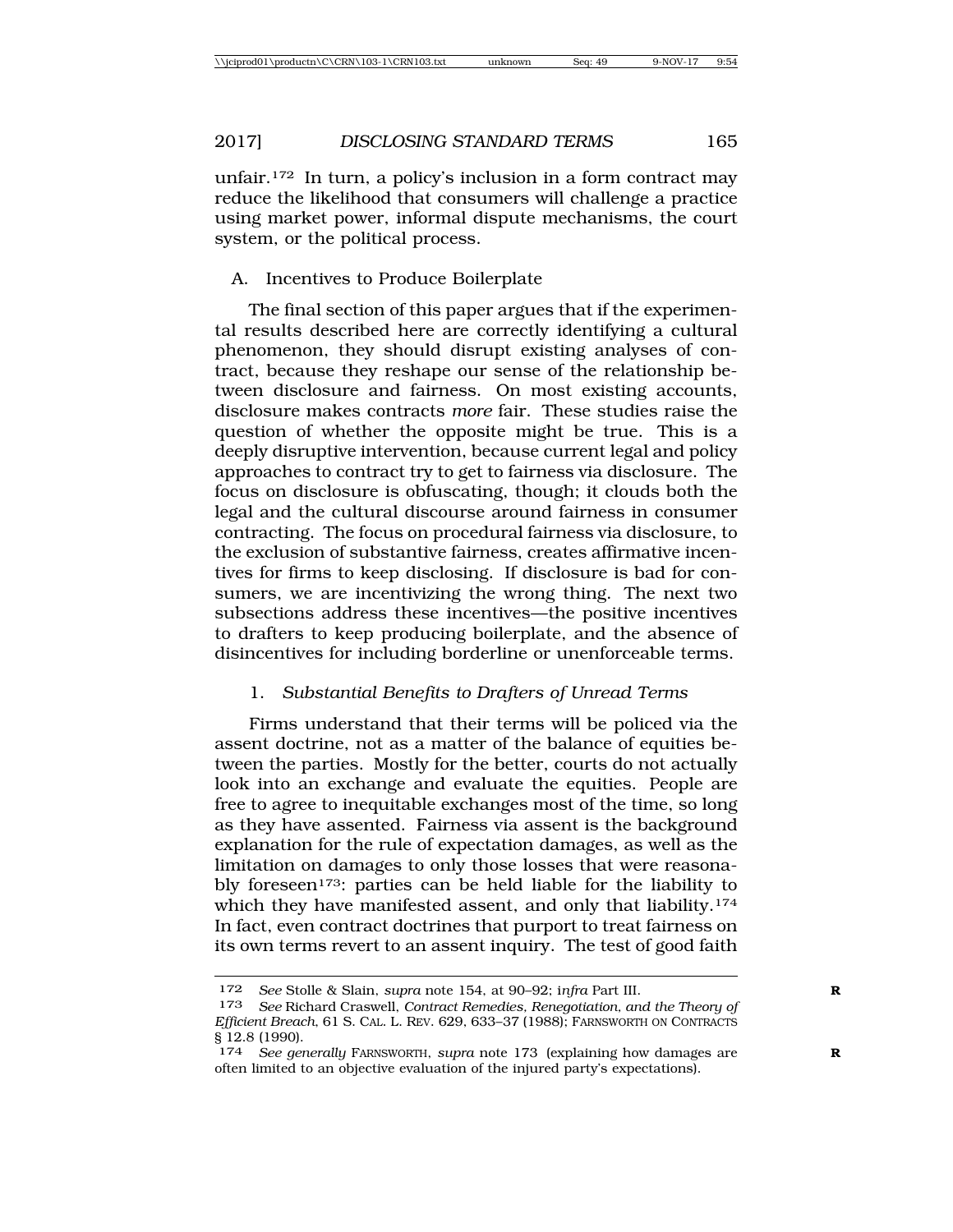and fair dealing, for example, is a constraint on how the parties may interpret their obligations to one another, and it requires that they deal "fairly."175 The test of good faith and fair dealing prohibits parties from taking advantage or exploiting—but how do we know when one party's behavior is reasonable and when it is exploitation? Courts look to the parties' own understandings at the time of assent; the question of whether or not it would be *fair* to fire an at-will employee just after she lands a big account is a question of the nature of the deal the court thinks the parties understood themselves to have assented to *ex ante*.176 The upshot of this stance is that firms that wish to promulgate one-sided or burdensome terms have every incentive to disclose those terms—in bold print, in all-caps, etc. within their standard contract.

It is very, very difficult to escape this incentive structure, even when there is widespread agreement that courts should police unfair terms on substance. I will briefly describe a case in point—a sort of exception that proves the rule: the ALI project on a proposed Restatement on Consumer Contract.177 Its core approach is a loosening of assent doctrine coupled with heightened policing of unfairness:

[T]he "grand bargain" that the common law of consumer contracts reflects allows for relatively easy adoption of the standard contract terms that businesses draft, balanced by a set of substantive boundary restrictions that prohibit businesses from going too far . . . as assent rules shift to the more permissive end of the continuum, courts have perceived greater need and justification for mandatory restrictions and ex post scrutiny of abusive terms.<sup>178</sup>

This proposal is of particular interest for this Article because it is dealing with the problem of non-readership head-on, and taking seriously the possibility of scrutinizing terms for unfairness. The reason that I call this proposal an exception that proves the rule is that even as it recommends a shift in

<sup>175</sup> *See generally* RESTATEMENT (SECOND) OF CONTRACTS § 205 (1981) ("Every contract imposes upon each party a duty of good faith and fair dealing in its performance and its enforcement."); *id.* at cmt. d. (providing examples of bad faith performance); *see also* Robert Summers, *The General Duty of Good Faith*, 67 CORNELL L. REV. 810, 818–21 (1982).

<sup>176</sup> Fortune v. National Cash Register Co., 364 N.E.2d 1251, 1257 (1977) ("[I]n every contract there is an implied covenant that neither party shall do anything which will have the effect of destroying or injuring the right of the other party to receive the fruits of the contract.") (quoting Uproar Co. v. Nat'l Broadcasting Co., 81 F.2d 373, 377 (1st Cir. 1936)).

<sup>177</sup> RESTATEMENT OF CONSUMER CONTRACTS, *supra* note 92. **R**

<sup>178</sup> RESTATEMENT OF CONSUMER CONTRACTS, *supra* note 92, at 26. **R**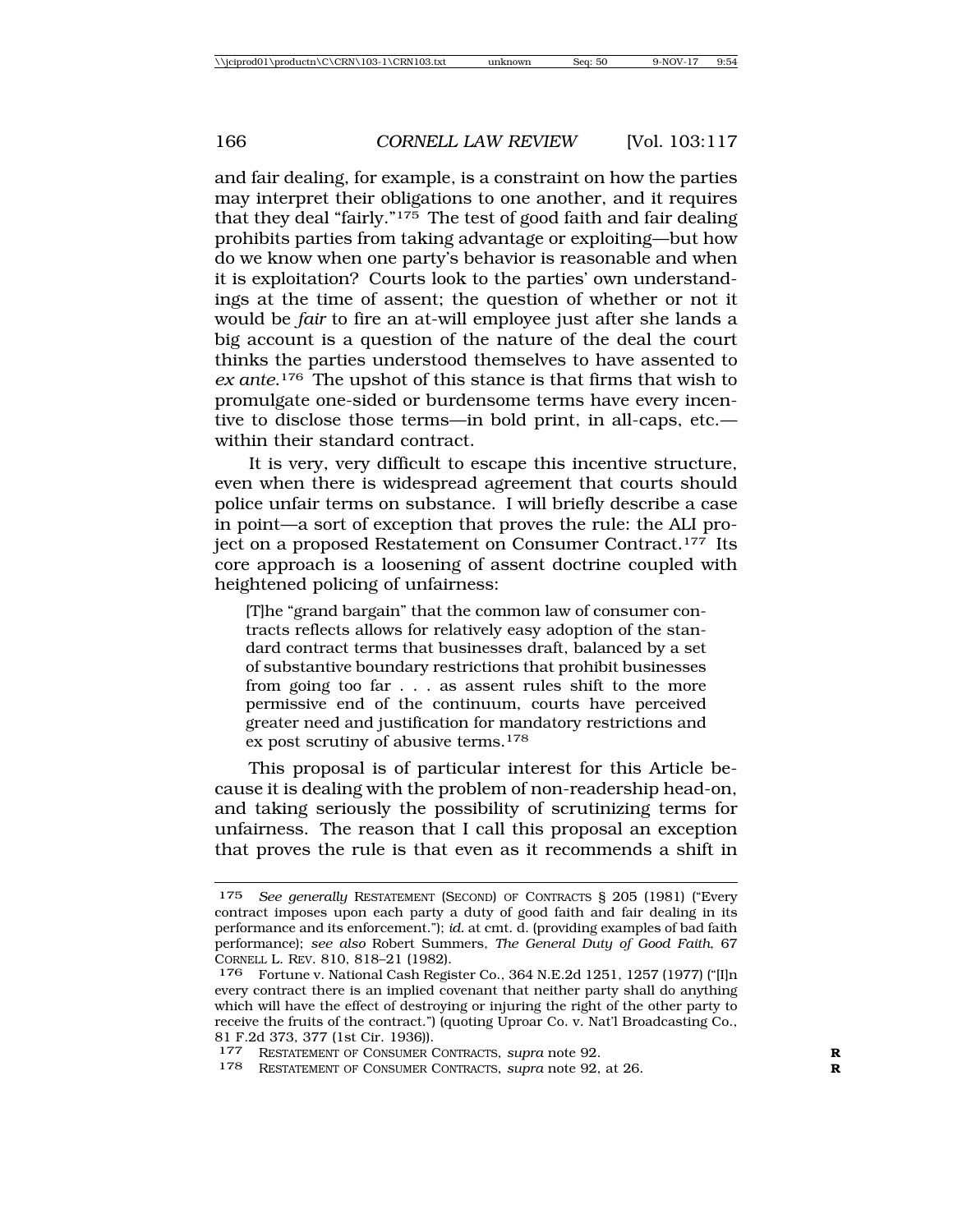focus from assent to substantive fairness, it nonetheless retains enough traditional assent doctrine that it locks in the one-way ratchet for the production of standard terms.

Take, for example, the following illustration. The proposed rule for notice, made considerably more lenient than the usual rules of assent in contract, includes the following model case:

Illustration 18. A consumer visits a store to purchase a good. Upon payment at the cash register, the consumer is handed a sales receipt referencing additional terms and noting that these additional terms can be obtained at the customer-service desk. The additional terms are adopted as part of the contract.

Illustration 18 is arguably expanding the current understanding of assent to include a term that a reasonably prudent offeree would not discover. Although we might be justified in thinking that most people would not think a receipt has contract terms on the back of it, there are persuasive policy arguments for loosening assent in this way in the consumer context. But here is its counterexample:

Illustration 19. Same as [above] but now the sales receipt does not include a reference to the additional terms. The additional terms are not adopted as part of the contract. . . .

The result in Illustration 19 essentially doubles down on the legal fiction, in the sense that the reasoning suggests not only that the courts take readership seriously, but that they take it so seriously that they think that there is a meaningful difference between notice of terms on the back of a receipt and no explicit notice of terms.

The important thing to notice here is that the new Restatement approach intends to deal explicitly with non-readership, and to do so via strengthened doctrines of fraud and unconscionability. But its relaxation of the assent standard has the perverse effect of encouraging firms to produce even more fine print. If company policies must be flagged on the back of the receipt in order to receive deference from courts, then firms should use every opportunity to indicate to consumers that they are committed to unread terms—even though it will not change anything about consumer choice *ex ante*.

Current models encourage production of useless terms, and policies that continue in this vein are misguided and even harmful. Courts and policymakers might start to think about what regulation would look like if one goal were to disincentivize boilerplate. If contracts without terms are actually *more* fair than contracts with full disclosure, then we ought to at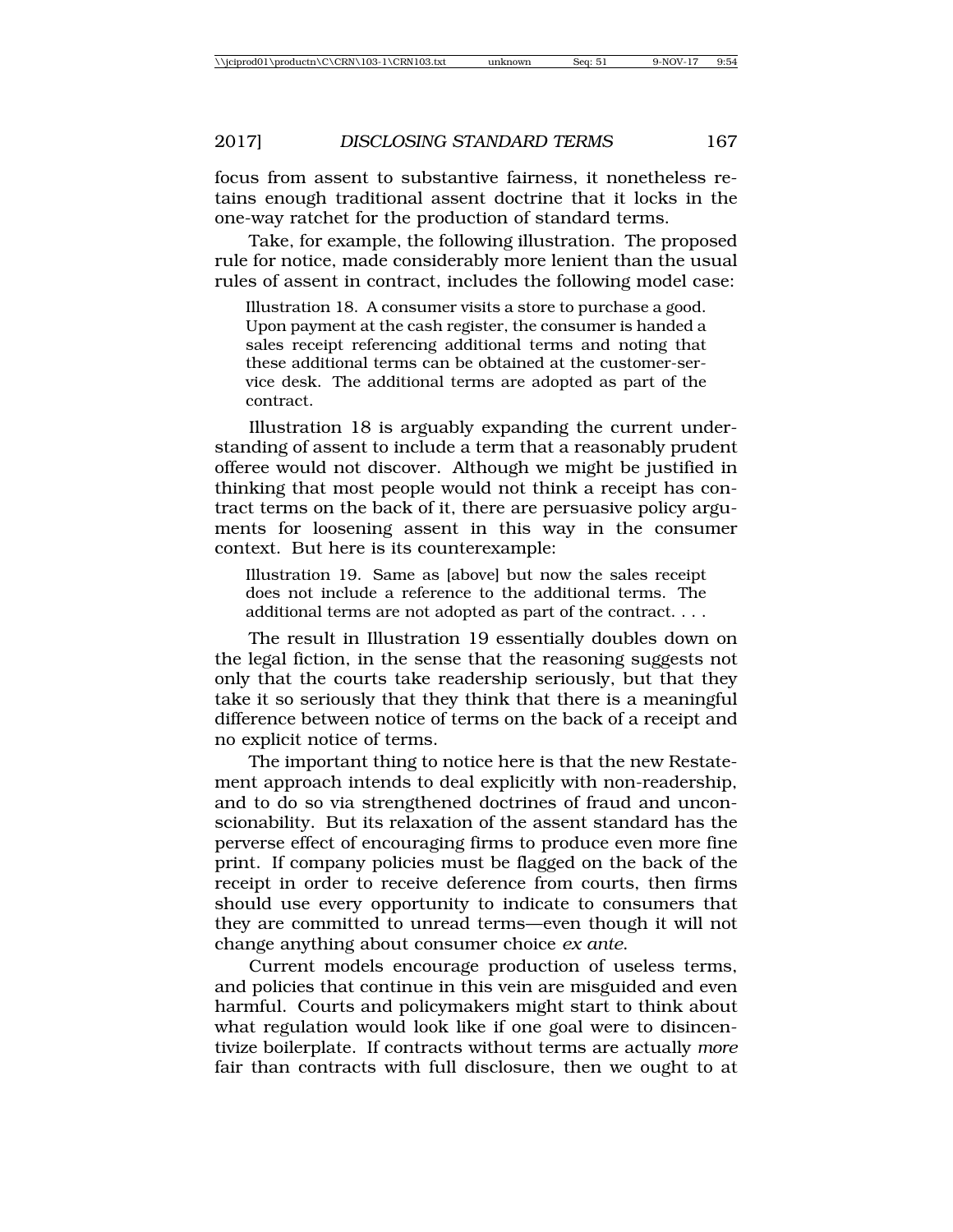least entertain the idea that we should be discouraging rather than incentivizing disclosures. We might indulge in the following thought experiment: What would it look like to have contracts but no disclosure of standard terms? In a world without terms, people buy products and click "Buy" rather than "I agree."179 There are no hyperlinks to terms and conditions. No EULAs pop up when users download software.180 A rental car company gives its customer a receipt and the keys to the car, but no paperwork.181 Readers subscribe to magazines not knowing if renewal is automatic;<sup>182</sup> exercisers join gyms not knowing if they can recover damages for personal injuries;<sup>183</sup> car buyers purchase warranties without knowing whether they are covered for losses from vandalism;184 online shoppers buy shoes or prescription drugs or electronics without knowing whether vendors plan to share their purchasing patterns with other sellers.185

Termlessness is not quite as disruptive a notion as it looks at first glance. Notice is deeply material to assent to a negotiated deal, but none of the convincing justifications for assent to standard terms actually requires that terms be provided to the

<sup>179</sup> *See, e.g.*, Ryan J. Casamiquela, *Contractual Assent and Enforceability in Cyberspace*, 17 BERKELEY TECH. L.J. 475, 475 n.3 (2002) (reviewing a series of cases in which courts upheld assent to terms via an "I Agree" button but refused in some cases where the assent manifestation was less explicit).

<sup>180</sup> *See, e.g.*, Robert W. Gomulkiewicz, *Getting Serious About User-Friendly Mass Market Licensing for Software*, 12 GEO. MASON. L. REV. 687, 688 (2004) ("Despite all the scholarly debate, one important reality remains: EULAs are here to stay for the foreseeable future. Courts, by and large, have enforced  $EULAs ...$ ").

<sup>181</sup> *See e.g.*, Andreas Fink & Torsten Reiners, *Modeling and Solving the Short-Term Car Rental Logistics Problem,* 42 TRANSPORTATION RESEARCH PART E: LOGISTICS AND TRANSPORTATION REV. 272, 275 (2006) ("A rental starts with a check-out at some station where the customer signs the contract and ends with a check-in at the same or a different station where the car is returned.").

<sup>182</sup> *See, e.g.*, Mark Stiving, *Sleazy Pricing by WSJ*, PRAGMATIC PRICING (Dec. 23, 2012), http://pragmaticpricing.com/2012/12/23/sleazy-pricing-by-wsj/ [https://perma.cc/8M7F-8BHL] ("Wow, I didn't even notice. That was my fault. It was my responsibility to read whatever fine print there was when I originally signed up saying the rate would go up 3 fold after the first year.").

<sup>183</sup> *See, e.g.*, Ketler v. PFPA, LLC, 132 A.3d 746, 747–48 (Del. 2016) (permitting release of liability for major injuries enforceable under Delaware law).

<sup>184</sup> *See, e.g.*, Daniel Schwarcz, *Reevaluating Standardized Insurance Policies*, 78 U. CHI. L. REV. 1263, 1263 (2011) (explaining the surprising absence of any mechanisms by which "informed and vigilant consumers are currently unable to comparison shop among carriers on the basis of differences in coverage.").

<sup>185</sup> *See, e.g.*, Florencia Marotta-Wurgler, *Understanding Privacy Policies: Content, Self-Regulation, and Markets* 1 (NYU Center for Law, Economics and Organization, Working Paper No. 16–18, 2016), http://papers.ssrn.com/sol3/Papers. cfm?abstract\_id=2736513 [https://perma.cc/78D8-J6BD] (describing the variety of privacy policies and their uneven responses to FTC regulation).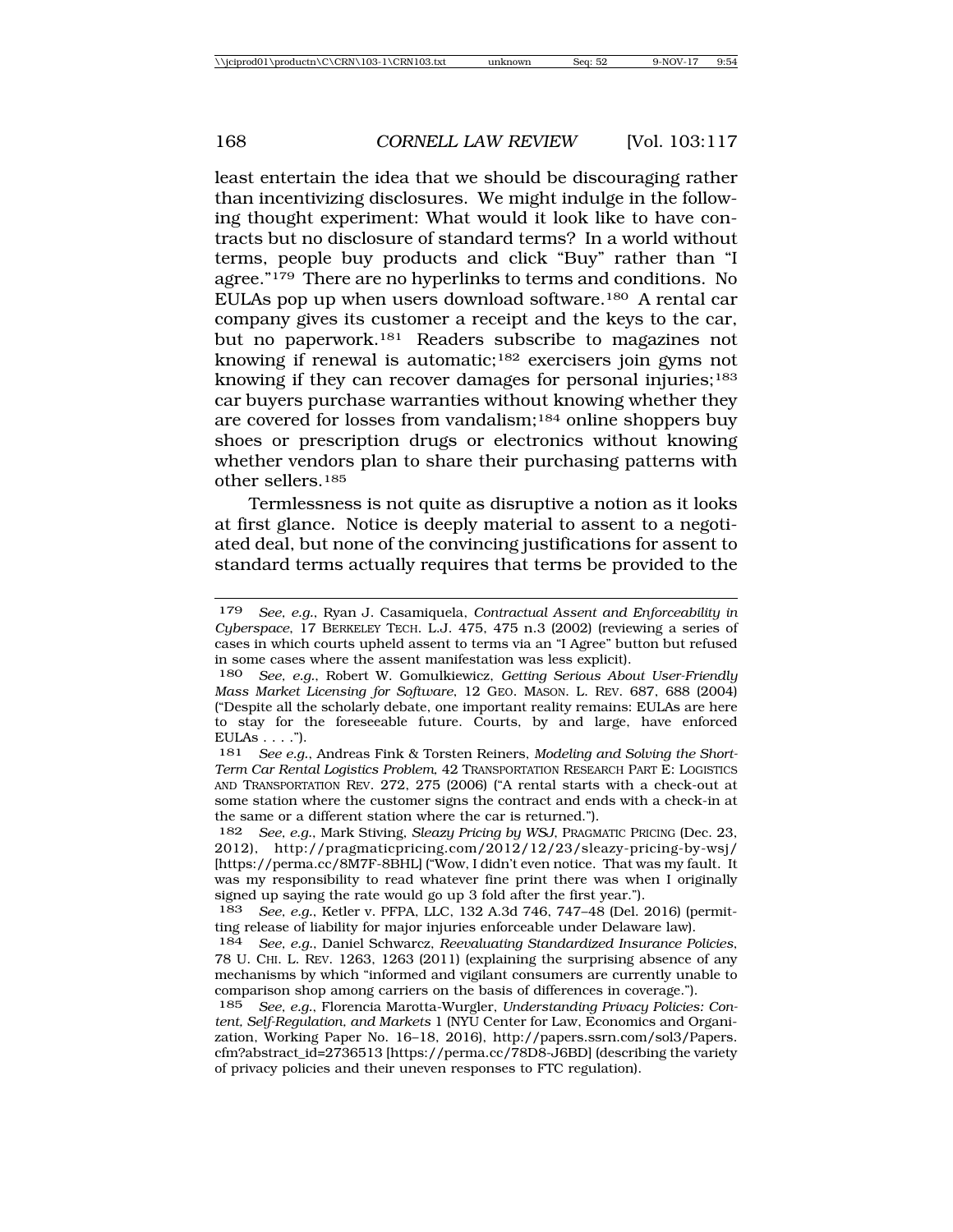parties as part of the transaction.186 Whether parties are deemed to be consenting to reasonable terms only,<sup>187</sup> or consenting to be surprised,<sup>188</sup> or letting the most discerning consumers shape the market,<sup>189</sup> there is no obvious reason that the terms must exist as contract; as long as they are available to a consumer who is affirmatively searching for information about a company policy, those analyses are easily applied. In fact, nothing in standard accounts clearly requires the policies be available at all. If I can consent to be surprised by what is in my unread contract,190 why can I not consent to be surprised by the whims of my cable company191 or by the mysterious algorithms of my credit card lender's APR fluctuations?192

Hiding terms on purpose is clearly a fanciful idea, but there are intermediate steps with more practical appeal. As a first step, courts could start by letting go of assent analysis for peripheral terms in contracts of adhesion. Courts could take a uniform approach to consumer contracts, stepping back from the granular, fact-specific inquiries that have characterized the doctrinal parsing of browsewrap, clickwrap, and terms that

<sup>186</sup> *See, e.g.*, Posner, *supra* note 16, at 1183 (arguing that "[i]f contracts rest on **R** consent, then parties should be able to consent to be bound by hidden terms.").

<sup>187</sup> KARL LLEWELLYN, THE COMMON LAW TRADITION: DECIDING APPEALS 256 (1960) (suggesting that in standard form contracts, non-reading parties may be deemed to have assented to "any not unreasonable or indecent terms . . . which do not alter or eviscerate the reasonable meaning of the dickered terms").

<sup>188</sup> *See* Barnett, *supra* note 103, at 636 (2002) ("Suppose I say to my dearest **R** friend, 'Whatever it is you want me to do, write it down and put it into a sealed envelope, and I will do it for you.' Is it categorically impossible to make such a promise? Is there something incoherent about committing oneself to perform an act the nature of which one does not know and will only learn later?").

<sup>189</sup> *See* Alan Schwartz & Louis L. Wilde, *Intervening in Markets on the Basis of Imperfect Information: A Legal and Economic Analysis*, 127 U. PA. L. REV. 630, 630–32 (1979) (showing that even if most non-drafting parties do not know the terms of their agreements, as long as a fraction of consumers do read and select on favorable terms, terms will not be unfairly one-sided).

<sup>190</sup> *See* Barnett, *supra* note 103, at 636 (arguing that assenting to be sur- **R** prised, clearly permissible under standard assent doctrine, is the equivalent of assenting to unread terms).

<sup>191</sup> *See, e.g.*, Eric Andrew Horwitz, *An Analysis of Change-of-Terms Provisions as Used in Consumer Service Contracts of Adhesion*, 15 U. MIAMI BUS. L. REV. 75, 75 (2006) ("Imagine entering into a year-long contract for cable service . . . . According to the cable company, the subscriber agreement contains a provision stating: 'We reserve the right to change the terms of the contract at any time . . . .'").

<sup>192</sup> *See, e.g.*, Ellen Cannon, *How To Avoid the Credit Card Nightmare of Universal Default*, FORBES (May 27, 2011) https://www.forbes.com/sites/moneybuilder /2011/05/27/how-to-avoid-the-credit-card-nightmare-of-universal-default/ [https://perma.cc/8SYK-ZRQU] (explaining a particularly vicious version of the APR algorithm in which default on a separate and independent loan obligation can trigger a higher interest rate in a credit card agreement).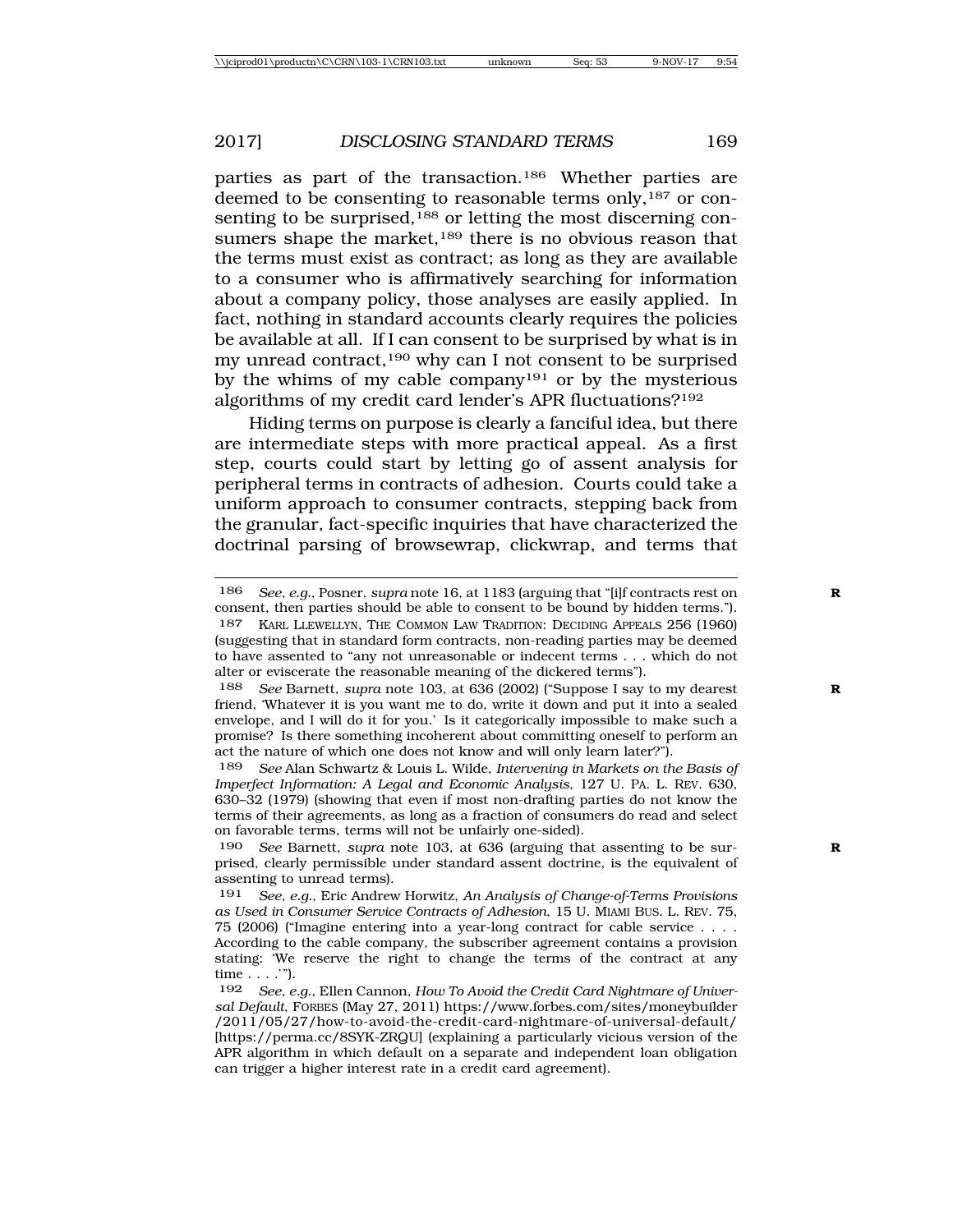follow. A term may be enforceable or unenforceable, but the justification for either would no longer rest on the text on the back of a receipt or the failure to make customers click "I Agree" before purchase. At this point, I take no strong position of what theory of standard terms would undergird this move. Courts could, roughly, take one of two approaches to assent. In *Hill v. Gateway*, Judge Easterbrook implies that everyone is always on notice of terms, because all agreements are understood to be subject to terms.193 As such, individual notice should be irrelevant. The other approach would look more like the *Discover Bank v. Superior Court* opinion from the California Supreme Court, which declares that a contract of adhesion is itself enough evidence of procedural defects to trigger scrutiny into the substantive unconscionability of a term.194 Again, if all form contracts are suspect, courts could stop inquiring into the particulars of a specific form contract.195 If the courts were to jettison assent on either theory, the unconscionability review would then focus entirely on the substantive fairness of the disputed term. Defects in the bargaining process would be irrelevant to the determination of fairness, whether on a background understanding that consumers are always on notice that terms exist or that they are never on notice of their terms. The goal is that assent to consumer contracts is treated across the board such that it requires no analytic space—and thus offers no incentives to firms to produce it. If courts do not pay attention to notice of standard terms, companies risk less by leaving them out; changing the assent analysis changes the incentives.

It is worth noting here, though this Article cannot do the topic justice, that the discourse of assent affects the political conversation around unfair terms. The assent question is distracting; it obfuscates what ought to be a robust debate about what firms can and cannot do. If the question is whether or not firms ought to be able to require customers to bring their claims in arbitration, that determination could be made on its own terms. Either that is something firms ought to be able to do or it is not; there is no intervening fantasy about the consumer agreeing to arbitration. We might think that consumers could use the political process to register their opposition to

<sup>193</sup> Hill v. Gateway 2000, Inc., 105 F.3d 1147, 1149–50 (7th Cir. 1997).

<sup>194</sup> Discover Bank v. Superior Court, 113 P.3d 1100, 1110 (Cal. 2005).

<sup>195</sup> I hasten to add that this is not the approach of the *Discover Bank* court, which identifies a low threshold for procedural defects in any contract of adhesion, but still endorses a sliding scale approach.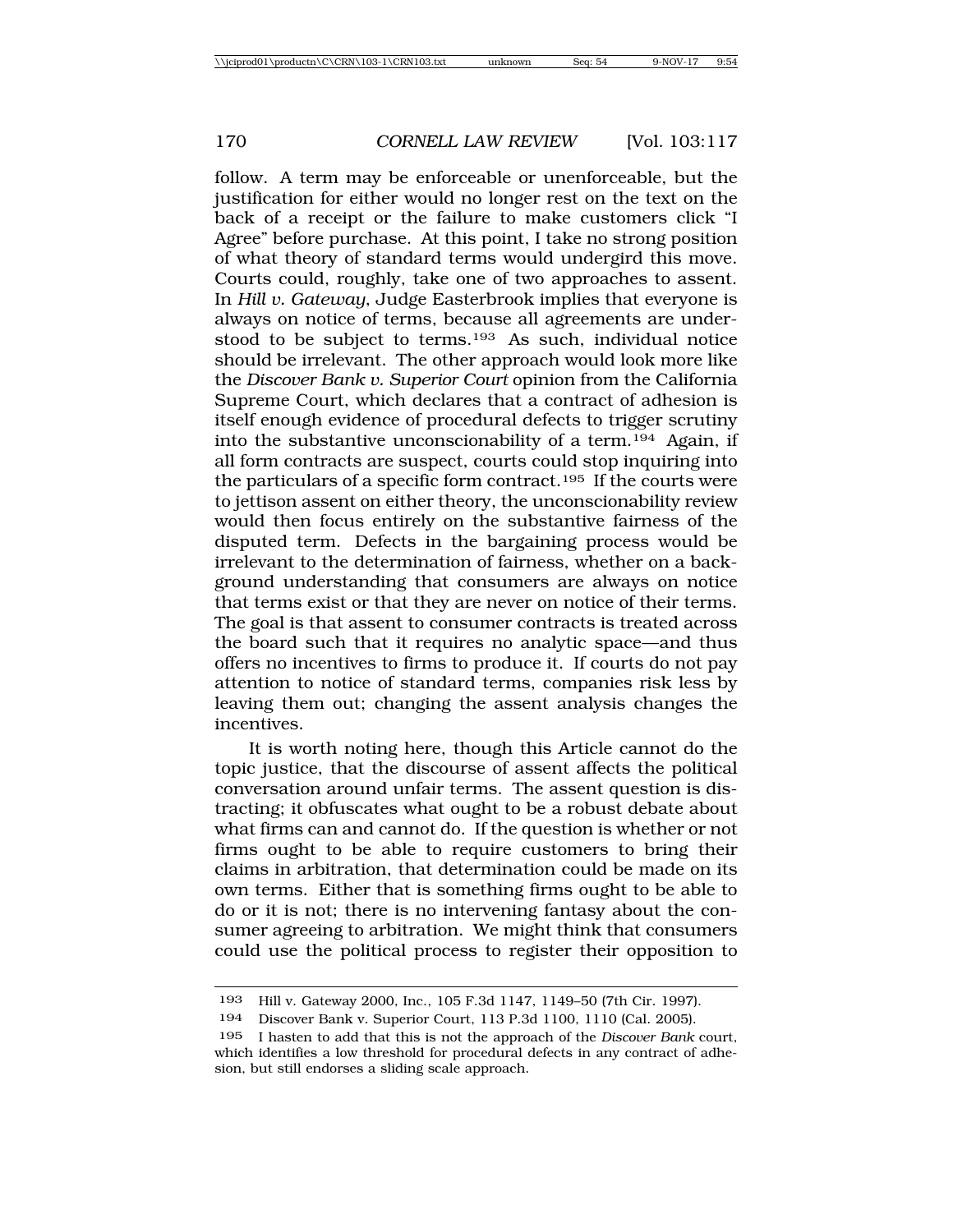unfair terms. If the cultural status of consumer contracting is framed mainly as a debate over procedural fairness, those objections may be less likely to crystallize into something politically actionable.

# 2. *Low Costs of Overreach*

There are two sides to the boilerplate-incentives coin. The first is that when courts and legislatures inquire carefully into assent/disclosure but only facially into substantive fairness, rational drafters who know that their counterparties are not reading should include any term that has a positive value to them. This is the argument of the last subsection, that focus on assent leads to overproduction of terms. The other side of the coin is that our current enforcement regime imposes no real costs to firms that overreach. When Discover Bank includes an unenforceable restriction on class actions, a disapproving court invalidates the term—but not the contract.196 The defendant in that case pays no real costs—if the worst thing that will happen is that the term will get thrown out, there is no reason not to include it and hope for the best. This is a real problem on two levels. The first is that firms may be deterring legitimate, serious actions this way. Recall the Stolle & Slain finding about the personal injury disclaimer at the gym. If a company knows that some parties with high-stakes claims will forbear from bringing suit just on the basis of the contract language alone, the firm stands to benefit from the inclusion of the unenforceable term. The second problem is the more general observation that it does nothing to stem the tide of boilerplate.

The right goal in this area ought to be to find ways of policing contracts of adhesion via legal mechanisms that *deter* firms from trying to informally legitimize unfair terms. The policy prescriptions deserve full and separate treatment outside of this Article, but I can sketch out some of the most promising practices. One route is to subject firms to civil fines when they include unenforceable terms in their contracts. In California, for example, the ban on anti-disparagement clauses comes with a monetary penalty up to \$10,000 for any firm that attempts to enforce such a term.197 Legislation introduced in both the Senate and the House, called the Consumer Review

<sup>196</sup> *Discover Bank*, *supra* note 194, at 1116–17. **R**

<sup>197</sup> *See* CAL. CIV. CODE § 1670.8 (2015), also referred to as the "Yelp" bill.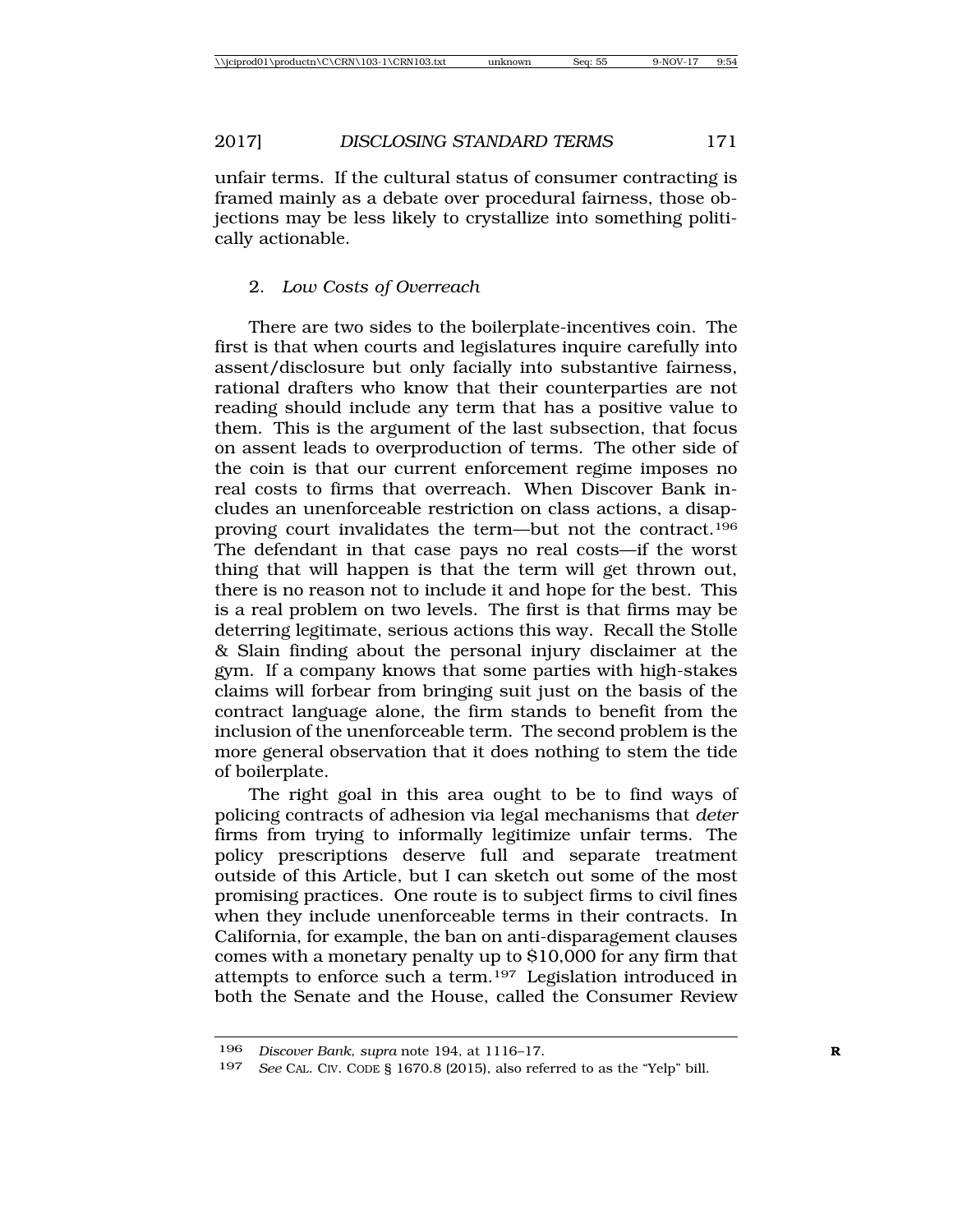Freedom Act, has also received support.198 When terms are not explicitly forbidden by statute, courts may nonetheless be persuaded to address them in terms of fraud. A firm that knowingly includes an unenforceable term in a contract with the intention of deterring legal or extralegal challenge might be properly understood to be engaging in a form of fraud, which subjects the firm to liability in tort. The Federal Trade Commission has shown willingness to adopt this kind of reasoning in other consumer protection contexts, particularly false advertising (a very close relative).199 Finally, even without legislative authorization to impose penalties, courts may nonetheless take the more forceful measure of invalidating not only unenforceable terms but the broader deals that contain them. A firm that risks a voided term risks very little; a firm that risks a voided contract because of the one bad term has a more serious calculation to make. Interventions that target unfair terms may be most effective if they make clear that firms that get it wrong firms that include terms that a court deems unenforceable will suffer real costs.

#### **CONCLUSION**

Consumer contracting has an uneasy status in modern American culture and contemporary legal doctrine. Given the sheer number of standard term texts, and their unprecedented length, it should not be surprising that readership is almost nil. Even so, in the case law and in the popular culture, the notion that reading fine print is a reasonable and laudable goal persists. Thus far, interventions have been focused largely on increasing the salience of important terms, even as these efforts have repeatedly failed to increase consumer understanding. This Article offered some experimental evidence that efforts to increase consumer access to terms may paradoxically inhibit substantive objections to those terms. The intuitive moral norms of contracting appear to apply even when assent is very thin and formalistic. As such, even terms clearly vulnerable to challenge may receive an unwarranted level of deference in the shadow of the law.

<sup>198</sup> *See* Consumer Review Freedom Act of 2015, S.2044, 114th Cong. (2015), https://www.congress.gov/bill/114th-congress/senate-bill/2044 [https:// perma.cc/5DPV-NF33].

<sup>199</sup> *See, e.g.*, Maureen K. Ohlhausen, *Weigh the Label, Not the Tractor: What Goes on the Scale in an FTC Unfairness Cost-Benefit Analysis*, 83 GEO. WASH. L. REV. 1999, 2005 (2015) (describing a fraud approach to an analysis of false advertising).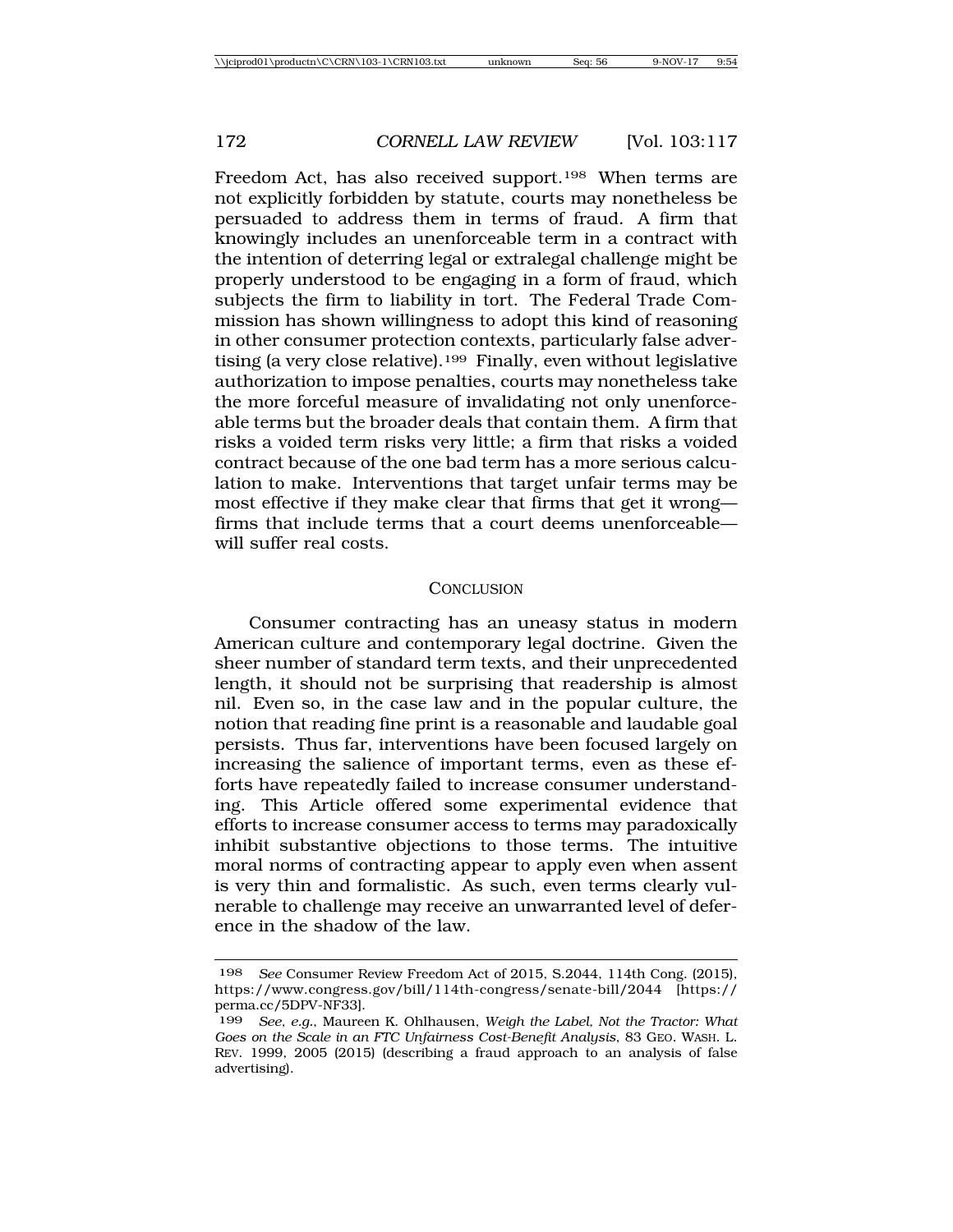Under the current doctrine, an analysis of procedural fairness in consumer contracting attends to the particulars of the contracting situation in ways that elide the larger reality of unreadness and unreadability, and that elision has doctrinal and cultural consequences. By contrast, if contracts have no standard terms, consumer-firm transactions can be analyzed earnestly and transparently. When terms are absent, it is arguably clear to all parties that they are not meant to be discovered *ex ante*. In such a regime, the difference between insiders and outsiders diminishes. And, in turn, when the terms or policies appear problematic or unfair, there are no social or moral obstacles to raising a challenge—the terms have no special promissory status.

Assent to unread fine print is a live legal debate, one that is currently receiving real political and analytic attention. The proposals to sharpen the back-end scrutiny of terms for unfairness are particularly apt for this context, where consumers are unlikely to evaluate terms before assent. But if consumer contracts of adhesion are going to be explicitly and systematically cleaved from the larger body of contract law, there is an opportunity to face the assent fiction head-on, taking into account the effect of contract law on non-expert or outsider participants in our legal system. The current regime requires firms to disclose every term they hope to later enforce, and consumers to attest that they agree to those terms if they want to purchase the good or browse the site. Courts and scholars understand that this simulacrum of meaningful assent is in tension with the underlying principles of contract enforcement, but one would never know as much by reading the case law or the contracts themselves. The fresh attention to consumer contracting provides a moment to ask not only whether people are reading their contracts but also what they make of these unread contracts—and, finally, how those judgments and choices affect the normative appeal of our contract law.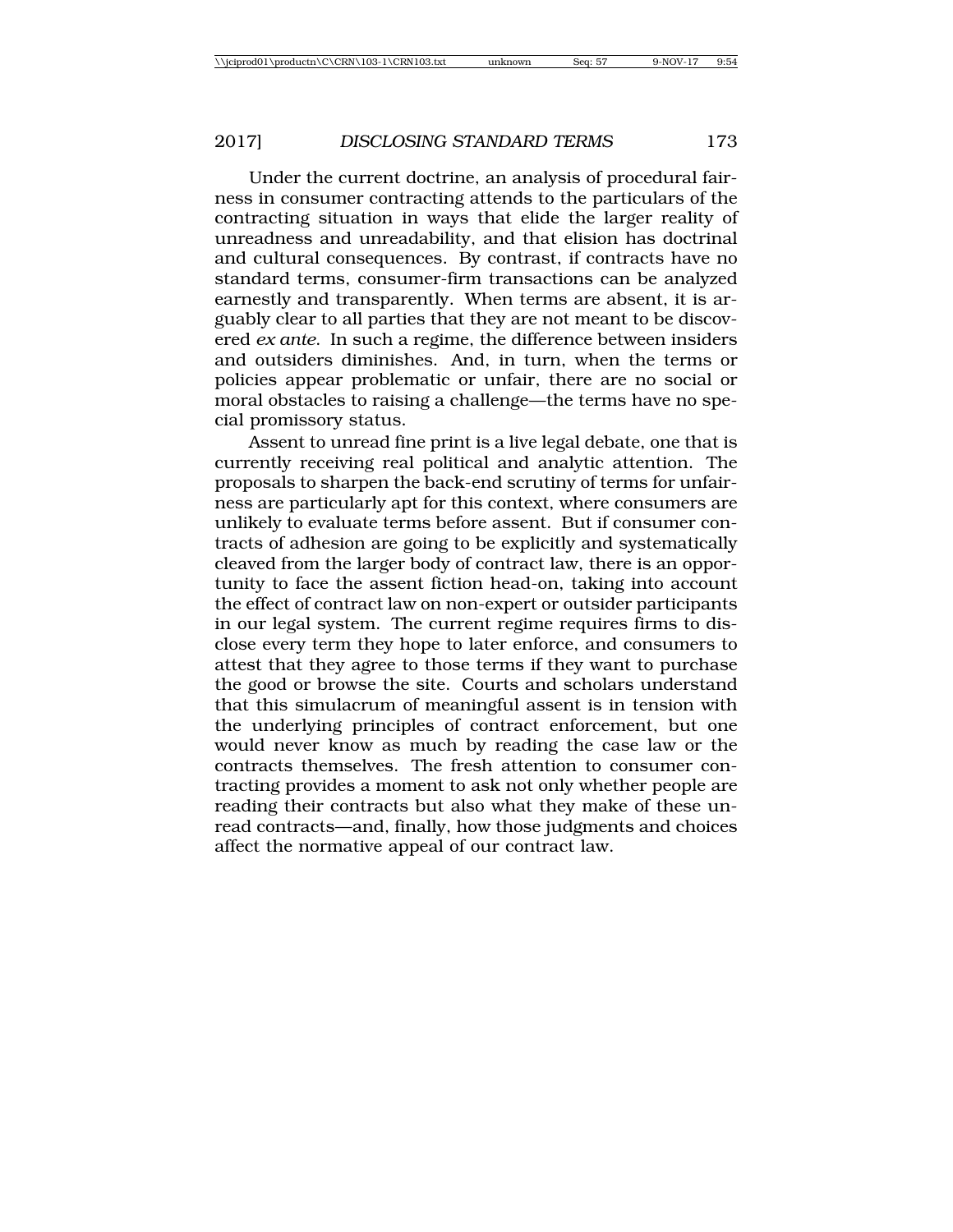#### APPENDIX

#### STUDY REPLICATION WITH AMAZON TURK SUBJECT POOL

300 subjects were recruited from Amazon Turk. Subjects were paid \$1 to complete a 5-7 minute questionnaire. 3 subjects were omitted from the sample because they took the survey twice; 294 observations are reported here. 50.3% of subjects were men, with ages ranging from 19 to 72 with a median age of 32.

| AND ONLINE POLICY     |                      |                     |                  |  |  |
|-----------------------|----------------------|---------------------|------------------|--|--|
|                       | Standard<br>Contract | Rolling<br>Contract | Online<br>Policy |  |  |
| Legal                 | 5.7                  | 5.7                 | $4.7***$         |  |  |
| Fair                  | 4.1                  | 3.6                 | $3.2**$          |  |  |
| <b>Blame Customer</b> | 5.3                  | 5.2                 | $4.1***$         |  |  |
| <b>Blame Agency</b>   | 3.8                  | 3.7                 | $4.5*$           |  |  |
| Consent               | 5.9                  | 5.5                 | $4.7***$         |  |  |
| Moral                 | 5.2                  | 5.1                 | $4.1***$         |  |  |
| Communication         | 3.7                  | 3.7                 | $2.9*$           |  |  |
| <b>Sue</b>            | 3.3                  | 3.7                 | $4.0+$           |  |  |
| Legitimate            | 4.2                  | 4.3                 | $3.4**$          |  |  |

TABLE 1. MEANS, FEE SCENARIO, STANDARD CONTRACT VS. ROLLING AND ONLINE POLICY

+ p < .10; \* p < .05; \*\*p < .01; \*\*\* p <.001

Significance tests show p-values for Wilcoxon rank-sum comparisons of each variable in the Rolling Contract and Online Policy conditions with the same variable in the Standard Contract condition.